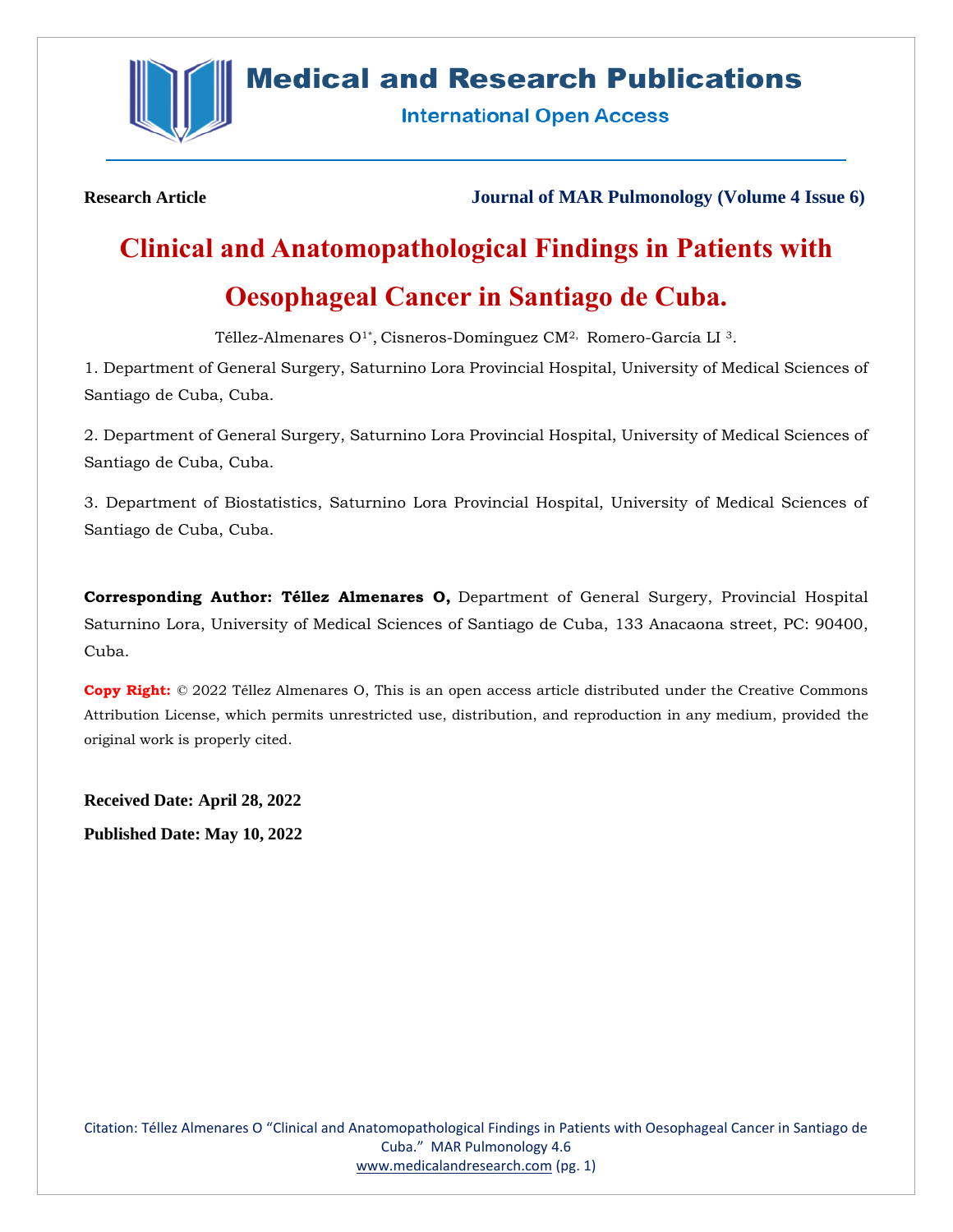#### *Abstract*

*Oesophageal cancer is one of the most lethal neoplasms with the worst prognosis; its incidence and mortality have increased in recent decades, reaching seventh and sixth place worldwide, respectively. The magnitude of this disease is alarming; in 2020 alone, 604 000 new cases and 544 000 deaths will be reported. In Cuba, it has increased, and according to reports, it went from not being among the top 10 causes of cancer deaths in men to occupying ninth place. The aim of this study is to describe the clinical, diagnostic and anatomopathological characteristics of patients with oesophageal cancer in the province of Santiago de Cuba according to the main histological variants.* 

*A cross-sectional descriptive observational study was conducted to determine these characteristics in the population of patients with oesophageal cancer admitted to the Provincial Hospital of Santiago de Cuba between January 2011 and December 2020, a sample of 195 patients was taken according to the inclusion and exclusion criteria established in the research. The results show that in a low percentage of patients (18, 5 %) predisposing diseases for oesophageal cancer were identified. Dysphagia and weight loss were the most prevalent symptoms, although they were accompanied by an important variety of symptoms and signs. Diagnosis was made at advanced stages, 71.3 % of cases were classified as stage IV, with no significant differences between one histological type and another. Liver metastases were the most frequent in squamous cell carcinoma (44.7 %) and in adenocarcinoma those in non-regional lymph nodes (28.0 %). The variables analysed in this study characterise a population in which the disease presents in advanced stages, regardless of histological variants, with the presence of locoregional lymph node involvement, metastases, mainly liver metastases, and a highly varied symptom profile with a predominance of dysphagia and weight loss.*

*Keywords: oesophageal adenocarcinoma, oesophagus cancer, squamous cell cancer.*

Citation: Téllez Almenares O "Clinical and Anatomopathological Findings in Patients with Oesophageal Cancer in Santiago de Cuba." MAR Pulmonology 4.6 [www.medicalandresearch.com](http://www.medicalandresearch.com/) (pg. 2)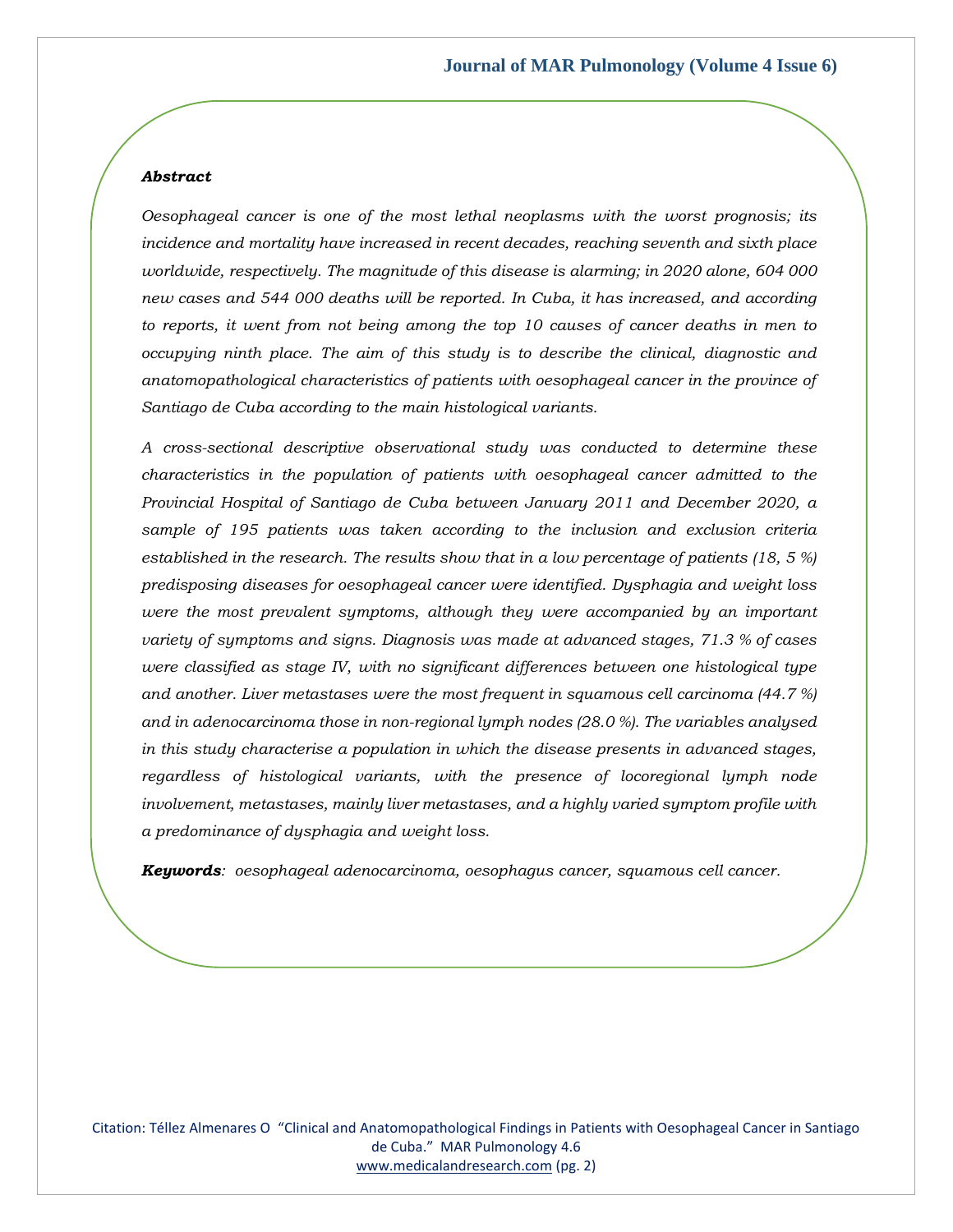# **Abbreviations:**

American Joint Committee on Cancer (AJCC) Computed tomography scan (CT) Endoscopic ultrasound scanning (EUS) Gastro-oesophageal junction (GOJ) Gastro-oesophageal reflux (GOR) Gastro-oesophageal reflux disease (GORD) Magnetic Resonance Imaging (MRI) Oesophageal cancer (OC) Oesophageal adenocarcinoma (OAC) Positron emission tomography (PET/CT) Squamous cell carcinoma (OSCC) Union for International Cancer Control (UICC) Worldwide Oesophageal Cancer Collaboration (WECC)

# **Introduction**

Cancer represents a true global pandemic, the incidence and prevalence of this disease are increasing rapidly in almost all countries and is considered by the World Health Organisation (WHO) to be the leading cause of death worldwide, accounting for almost 10 million deaths in 2020, i.e. almost 1 in 6 of the deaths recorded. The organisation itself declares it to be a major obstacle to increasing life expectancy in all countries of the world.[1,2] To give a brief but alarming overview of the problem it is worth noting that in 2018 alone 18.1 million new cases were reported worldwide and 9.5 million deaths while in 2020 the incidence increased to 19.3 million cases and mortality to 10.0 million and according to GLOBOCAN estimates the incidence will increase in the next 2 decades to 29.5 million per year until 2040.[3,4]

Oesophageal cancer (OC) is one of the most lethal neoplasms with the worst prognosis, second only to pancreatic cancer. The incidence of oesophageal cancer has increased over the last decades, reaching seventh place worldwide in incidence and sixth in mortality.

Citation: Téllez Almenares O "Clinical and Anatomopathological Findings in Patients with Oesophageal Cancer in Santiago de Cuba." MAR Pulmonology 4.6 [www.medicalandresearch.com](http://www.medicalandresearch.com/) (pg. 3)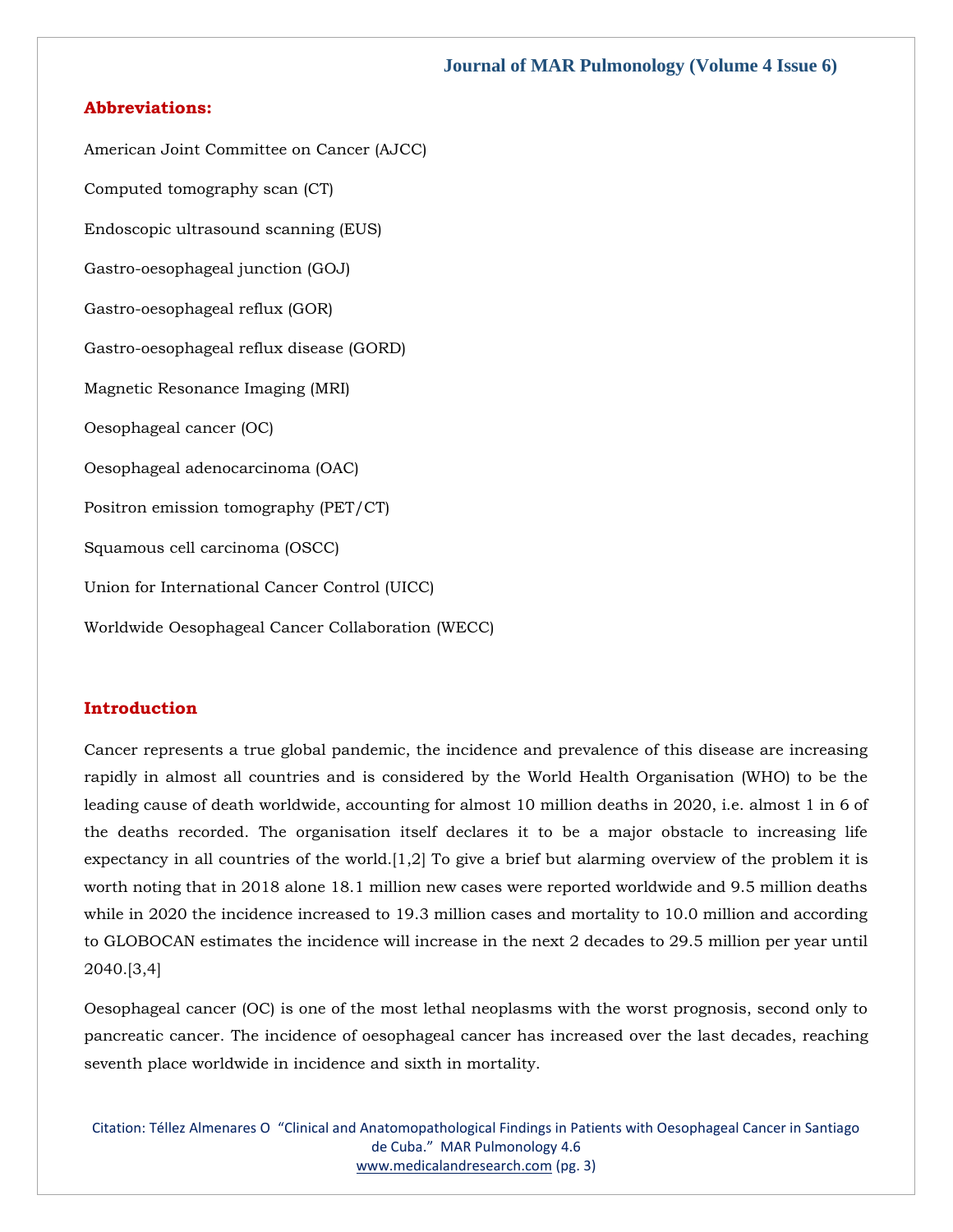The magnitude of this disease is alarming, with 604 000 new cases and 544 000 deaths reported in 2020 alone, making it responsible for one in every 18 cancer deaths that year. Both mortality and incidence vary depending on geographical areas, with regions known as hotspots for oesophageal cancer, including northern China, Japan, the Caspian region of Iran, etc., where there are also marked differences with respect to the main histological variants of OC.[3–5] In Cuba, the incidence and mortality of this disease have increased, and according to the reports of the Statistical Yearbooks,[6] OC went from not being among the 10 leading causes of cancer death among men to occupying the ninth place. In 2020, there were 852 deaths from OC in the country (696 men and 156 women).

The aetiology of this entity is multifactorial, however, some diseases and habits have been described that increase the risk of OC, many of them more strongly associated with squamous cell carcinoma (OSCC) or oesophageal adenocarcinoma (OAC). The diagnosis of OC is often made at advanced stages, hence its high lethality and poor survival. Few studies have been carried out in Santiago that address the subject of oesophageal cancer, the most recent published study [3] corresponds to the authors of this research where an analysis is made of survival in patients with OC in the period 2016-2020.

For all of the above reasons, we decided to carry out this study in which our research objective is to describe the clinical, diagnostic and anatomopathological characteristics of patients with oesophageal cancer in the province of Santiago de Cuba according to the main histological variants.

# **Materials and Methods**

# **1. General characteristics of the research**

A cross-sectional descriptive observational study was carried out to determine the clinical and histopathological characteristics of the population of patients with oesophageal cancer admitted to the Saturnino Lora Provincial Hospital in Santiago de Cuba between January 2011 and December 2020.

# **2. Population and sample**

The population consisted of all patients diagnosed with oesophageal cancer between 2011 and 2020, from which a sample of 195 patients was taken, taking into account the histological diagnosis. With the selected sample, an analysis of clinical variables of interest was performed: signs and symptoms, predisposing illnesses, tumour topography, tumour morphology, cell differentiation, metastasis, locoregional lymph node spread, and clinical TNM staging.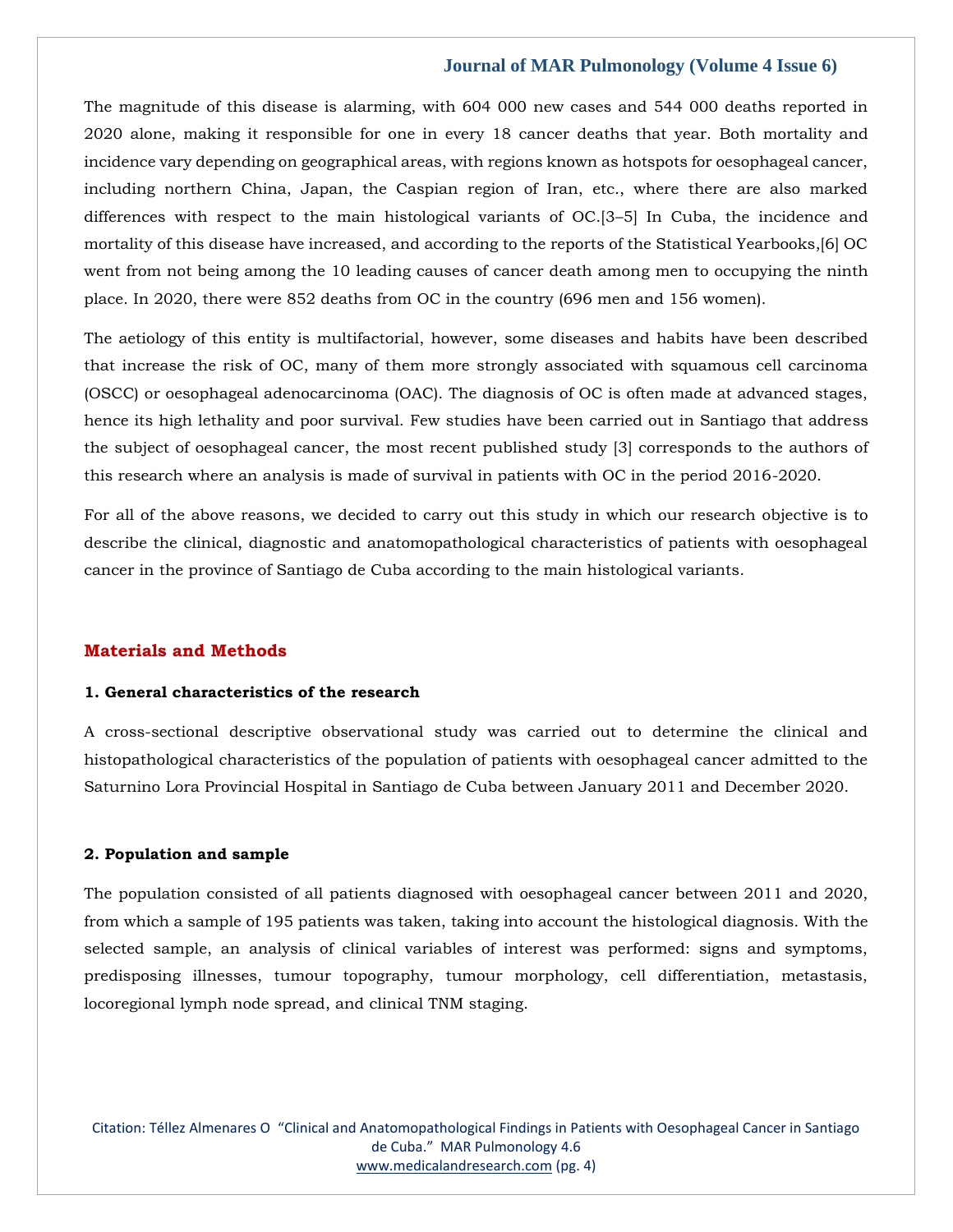# **3. Inclusion criteria**

Subjects with histological diagnosis during necropsy.

# **4. Exclusion criteria**

- Patients under 18 years of age
- Patients without a confirmatory histological diagnosis of the disease.
- Subjects with histological diagnoses other than squamous cell carcinoma and adenocarcinoma
- Subjects with neoplasms of the oesophagogastric junction Siewert-Stein II and III.

# **5. Methodology**

The methodology used in this study was determined by the research aims. Consequently, methods were used to obtain scientific knowledge at the empirical level, such as observation to establish clinical characteristics of the subjects investigated; measurement: to demonstrate elements belonging to the entity under study and statistical-analytical to determine and evaluate the results obtained on the basis of the discussion with the postulates held by other authors.

#### **6. Techniques and procedures**

Primary and secondary sources were consulted to obtain the information; articles from national and international publications from the last 10 years indexed in Index Medicus were reviewed. The databases PubMed, Directory of Open Access Journals, Wiley, Scielo and ClinicalKey were used. The search strategy used included the keywords "oesophageal cancer", "oesophageal adenocarcinoma", "squamous cell carcinoma", and other keywords such as "staging", "metastasis", and their equivalents in Spanish and Portuguese, with no language limits. The data obtained were processed and analysed using summary measures for each variable and percentage. The analysis was carried out with the statistical programme SPSS for Windows version 20.0, where frequency distribution tables were created.

#### **Analysis and Discussion of Results**

#### **Predisposing Illnesses**

Table 1 shows the main predisposing diseases related to oesophageal cancer detected in our population according to each histological variant. Of the casuistry, only 18,5 % of the patients had any of these diseases. Of the patients with OAC, 62,2 % (23 subjects) reported some type of predisposing condition, while 8,4 % (13 subjects) of those diagnosed with OSCC reported some of these.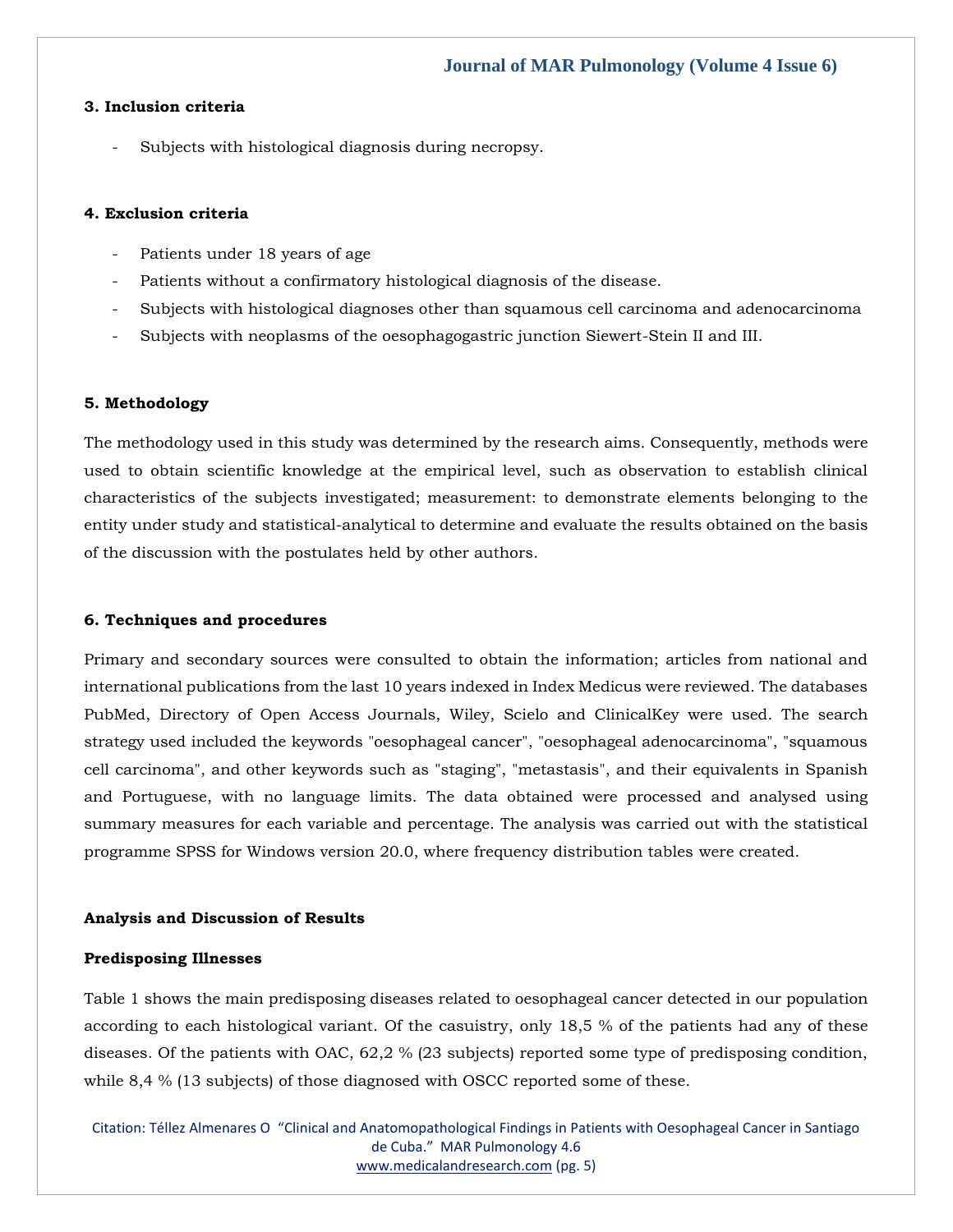| <b>Predisposing Illnesses</b> | Squamous cell carcinoma<br>$(n=13)$ |               | Adenocarcinoma<br>$(n=23)$ |               |
|-------------------------------|-------------------------------------|---------------|----------------------------|---------------|
|                               | No.                                 | $\frac{0}{0}$ | No.                        | $\frac{0}{0}$ |
| Chronic gastritis             | 3                                   | 23,3          | $\overline{7}$             | 30,4          |
| GORD                          | $\Omega$                            | 0.0           | 7                          | 30,4          |
| Caustic esophagitis           | 6                                   | 46,2          | T                          | 4,3           |
| Hiatal hernia                 |                                     | 7,6           | 5                          | 21,7          |
| Barrett's oesophagus          | $\Omega$                            | 0,0           | 3                          | 13,0          |
| Achalasia                     | 2                                   | 15,3          | $\Omega$                   | 0,0           |
| Oesophageal diverticula       |                                     | 7,6           | 0                          | 0,0           |
| Total                         | 13                                  | 100           | 23                         | 100           |

**Table 1.** Distribution according to Predisposing Illnesses and Histological Variants

These results, analysed as a whole, do not provide significant data to help compare both histological types, as there was incomplete recording in the clinical histories and a lack of knowledge on the part of the patients regarding previous conditions related to OC, as they had not undergone endoscopic or other studies to confirm these diagnoses, which generates under-reporting and does not allow us to assess the true magnitude of these diseases concerning OC. However, the results obtained are useful to indicate which specific conditions occurred more frequently in each of the histological types studied.

Among patients with OSCC who reported a predisposing disease, caustic oesophagitis was the most frequent, with 46,2 % reporting this condition as a pathological history, followed by chronic gastritis with 23,3 % and achalasia with 15,3 %. No history of GORD or Barrett's oesophagus was reported in these patients, and only one patient reported previous surgery for Zenker's diverticulum.

Caustic oesophagitis has been identified as an important factor in the development of OC. Mu et al[7] in a cohort study in Taiwan, found that the adjusted hazard ratio for OC was 2,33 (95 % CI = 1,41–3,86) in the¬ caustic poisoning cohort, higher than in the unexposed group, and concluded that ingestion of these substances is a risk factor for developing OC. Authors such as Mingol Navarro[8] outline that the development of OC in these patients occurs late, and malignant degeneration increases with the time of evolution.

Other authors [9,10] recognise chronic gastritis as a risk factor for OC. Hiripi et al,[10] in a German cohort, studied the causal association between H. pylori infection and chronic atrophic gastritis with gastric and oesophageal neoplasia; they found that gastritis can become a risk factor for OC, although the greatest risk is from gastric neoplasia.

Citation: Téllez Almenares O "Clinical and Anatomopathological Findings in Patients with Oesophageal Cancer in Santiago de Cuba." MAR Pulmonology 4.6 [www.medicalandresearch.com](http://www.medicalandresearch.com/) (pg. 6)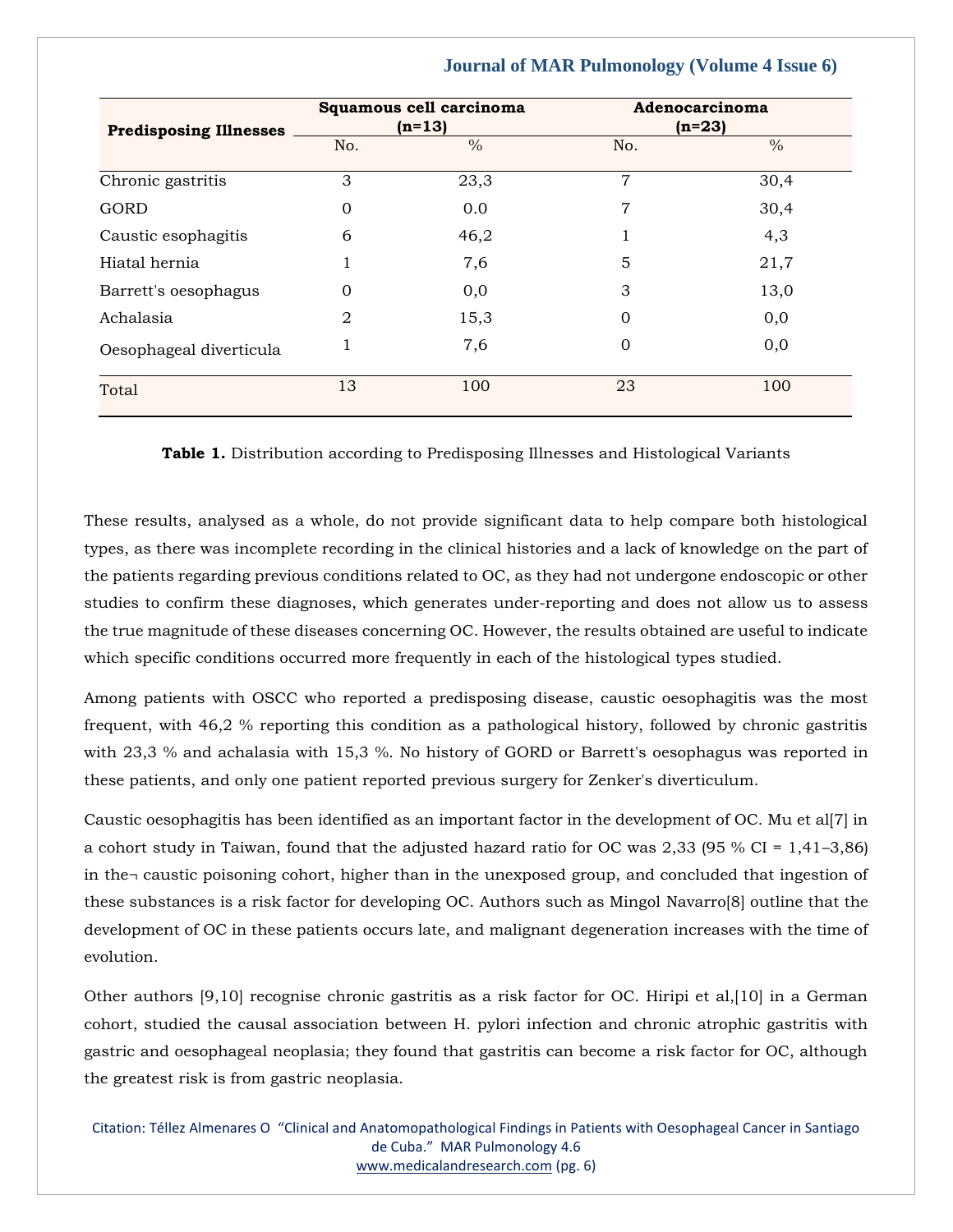Although there were only 2 patients with achalasia in our casuistry, it is important to pay attention to this disease, as it is well established as a risk factor for OC in general. [11–13] The relationship between achalasia and oesophageal carcinoma was first reported in 1872,[14] since then, several case reports and studies have been presented on the subject. Abnet et al,[15] in their research summarise the predisposing diseases for OSCC with the strongest evidence and achalasia appears with a high relative risk, but they state that the absolute risk may be low. However, the Mexicans Torres-Aguilera and Remes Troche,[14] state that the prevalence of OSCC, in subjects with achalasia, is 26 per 1000 cases, while the prevalence of OAC is 4 per 1000.

Patients with achalasia have a 50 times higher risk of developing OSCC than the general population, and the disease manifests 20 to 25 years after the onset of achalasia symptoms.[16] A median time interval of 5,7 years from diagnosis of achalasia to a diagnosis of OSCC has also been reported.[14] In our investigation, patients in whom achalasia was recorded as a personal pathological history had an interval of 4,7 and 5,2 years from confirmed disease to a diagnosis of oesophageal neoplasia, which was histopathologically confirmed as OSCC.

In terms of OAC, two antecedents coincided as the most frequent: GORD and chronic gastritis, with 30.4% (7 subjects; n=23), the former only occurring in patients with this type of histological variant as well as Barrett's oesophagus. GORD has a very high incidence and prevalence worldwide and accounts for approximately 75,0% of all oesophageal conditions.[17] Cases diagnosed with GORD correspond to 17,1% of all subjects with OAC, and is similar to the prevalence of the disease in Europe, where it ranges from 8.8% to 25,9 %.[18] Several studies from the 1990s[19–22] to the present day[23,24] have highlighted the association between GORD and OAC. Histopathological changes in the squamous epithelial cells of the distal oesophagus, due to the action of refluxed material and in interaction with other factors, lead to the development of BO that may progress to dysplasia, which can result in OAC. [25,26]

Barrett's oesophagus was present in 13,0 % of subjects with OAC who had predisposing diseases. Despite representing only 1,5 % of the caseload, it is clear that patients with this diagnosis developed OAC as well as patients with a diagnosis of GORD. OB is considered to be the only known pre-malignant lesion predisposing to this histological variety of oesophageal cancer.[27] So much so that endoscopic surveillance of OB is considered the mainstay of treatment of adenocarcinoma.[28] Chilean scientists [29] even use the term "Barrett's adenocarcinoma" to refer to OAC directly derived from OB.

Furthermore, 6 subjects (12,2 %) with OAC had a history of hiatal hernia, accounting for 83,3 % of hiatal hernia diagnoses, and in two of them, it was associated with GOR. According to Holmberg et al,[30] this disease has not been extensively studied as a predisposing factor for OAC and in their study, they determined that the presence or size of a hiatal hernia was not associated with any of the outcomes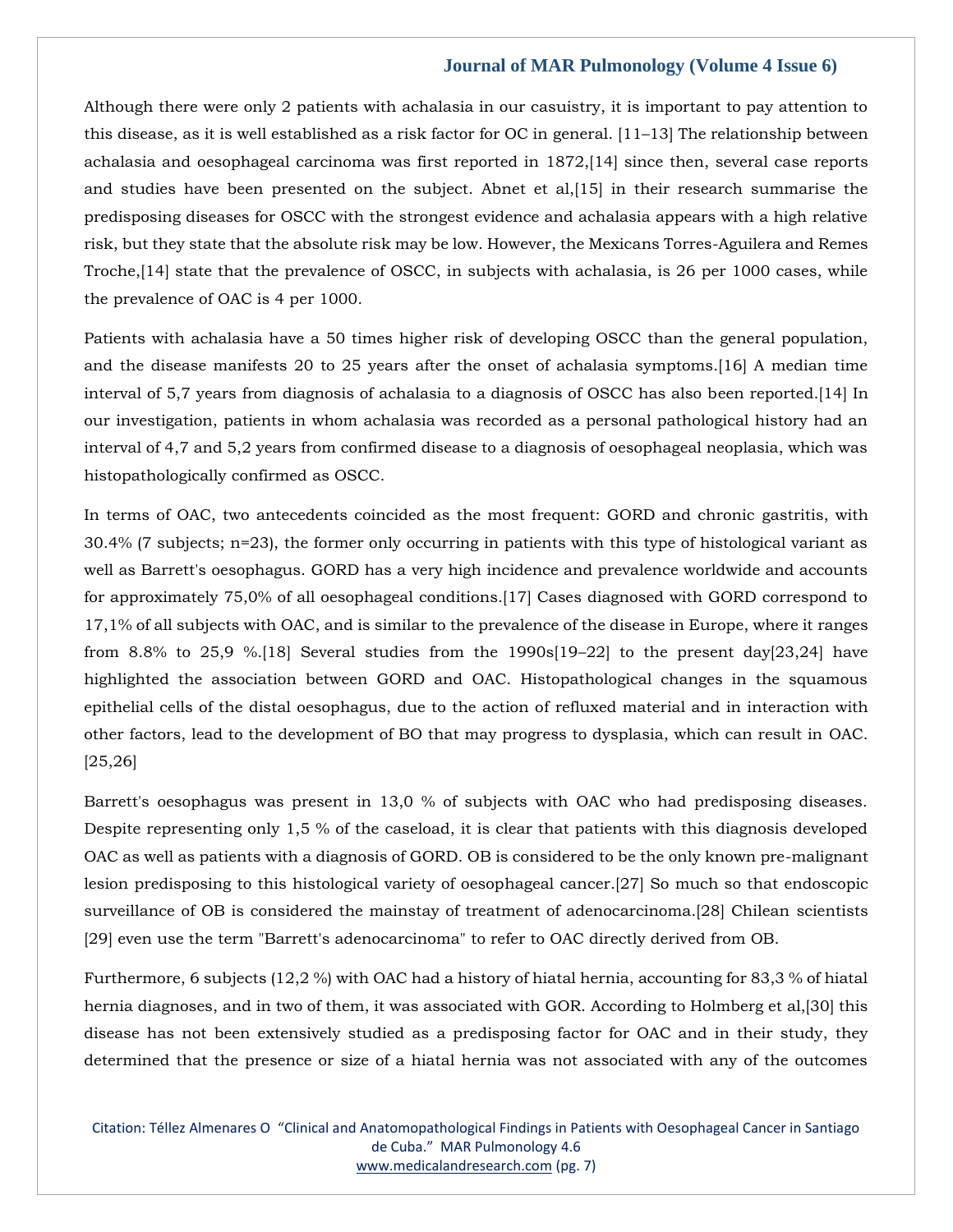when estimating the Odds Ratio (OR) on variables that could constitute absolute or relative risk factors for OAC specifically.

# **Symptoms and Signs**

In this series, dysphagia was the prevalent symptom in most cases, with a total of 139 patients (71,3 %) presenting this symptom. During admission, 75,9 % were diagnosed with OSCC and 14,2 % with OAC. This result is in agreement with the reports of most national[31–33] and international series.[34,35] In addition to dysphagia, weight loss was the most frequently reported symptom among patients, mainly those who developed OSCC. This is related to the difficulty in feeding experienced by these patients due to the intraluminal growth of the tumour, which stenoses the lumen and eventually causes aphagia, which led 92,0 % of these patients to undergo surgery with palliative intent to ensure feeding and improve their quality of life, mainly gastrostomies.

|                                                                                                         |                | <b>Squamous Cell Carcinoma</b> | Adenocarcinoma |      |  |
|---------------------------------------------------------------------------------------------------------|----------------|--------------------------------|----------------|------|--|
| <b>Signs and symptoms</b>                                                                               | No.            | $\%$                           | No.            | $\%$ |  |
| Dysphagia                                                                                               | 117            | 76,0                           | 22             | 53,7 |  |
| Weight loss                                                                                             | 72             | 46,8                           | 4              | 9,8  |  |
| Retrosternal pain                                                                                       | 33             | 21,4                           | 8              | 19,5 |  |
| Sialorrhoea                                                                                             | 21             | 13,6                           | $\overline{2}$ | 4,9  |  |
| Passive regurgitations                                                                                  | 17             | 11,0                           | 11             | 26,8 |  |
| Odynophagia                                                                                             | 14             | 9,1                            | $\Omega$       | 0,0  |  |
| Asthenia                                                                                                | 12             | 7,8                            | $\Omega$       | 0,0  |  |
| Active regurgitations                                                                                   | 11             | 7,1                            | 7              | 17,1 |  |
| Vomiting                                                                                                | 6              | 3,9                            |                | 2,4  |  |
| Cough                                                                                                   | 5              | 3,2                            |                | 2,4  |  |
| Difficulty breathing                                                                                    | 4              | 2,6                            | 0              | 0,0  |  |
| Anorexia                                                                                                | $\overline{2}$ | 1,3                            | 6              | 14,6 |  |
| Epigastric pain                                                                                         | $\overline{2}$ | 1,3                            | 4              | 9,8  |  |
| Haemoptysis                                                                                             |                | 0,6                            | $\Omega$       | 0.0  |  |
| Heartburn                                                                                               |                | 0,6                            | 6              | 14,6 |  |
| Fever                                                                                                   |                | 0,6                            |                | 2,4  |  |
| <b>Note:</b> The perceptage was not calculated based on the n for each histological variant as the same |                |                                |                |      |  |

*Note: The percentage was not calculated based on the n for each histological variant, as the same patient presented with more than one symptom or sign.*

# **Table 2.** Distribution according to Symptoms and Signs and Histological Variants

Passive regurgitations and retrosternal pain were the most common symptoms after dysphagia and weight loss. Odynophagia was present in 14 cases, 13 with tumours in the upper segment and 4 in the cervical oesophagus and middle third, and was associated in all cases with sialorrhoea. Simultaneous symptoms and signs were observed in several patients, with the frequent association of dysphagia with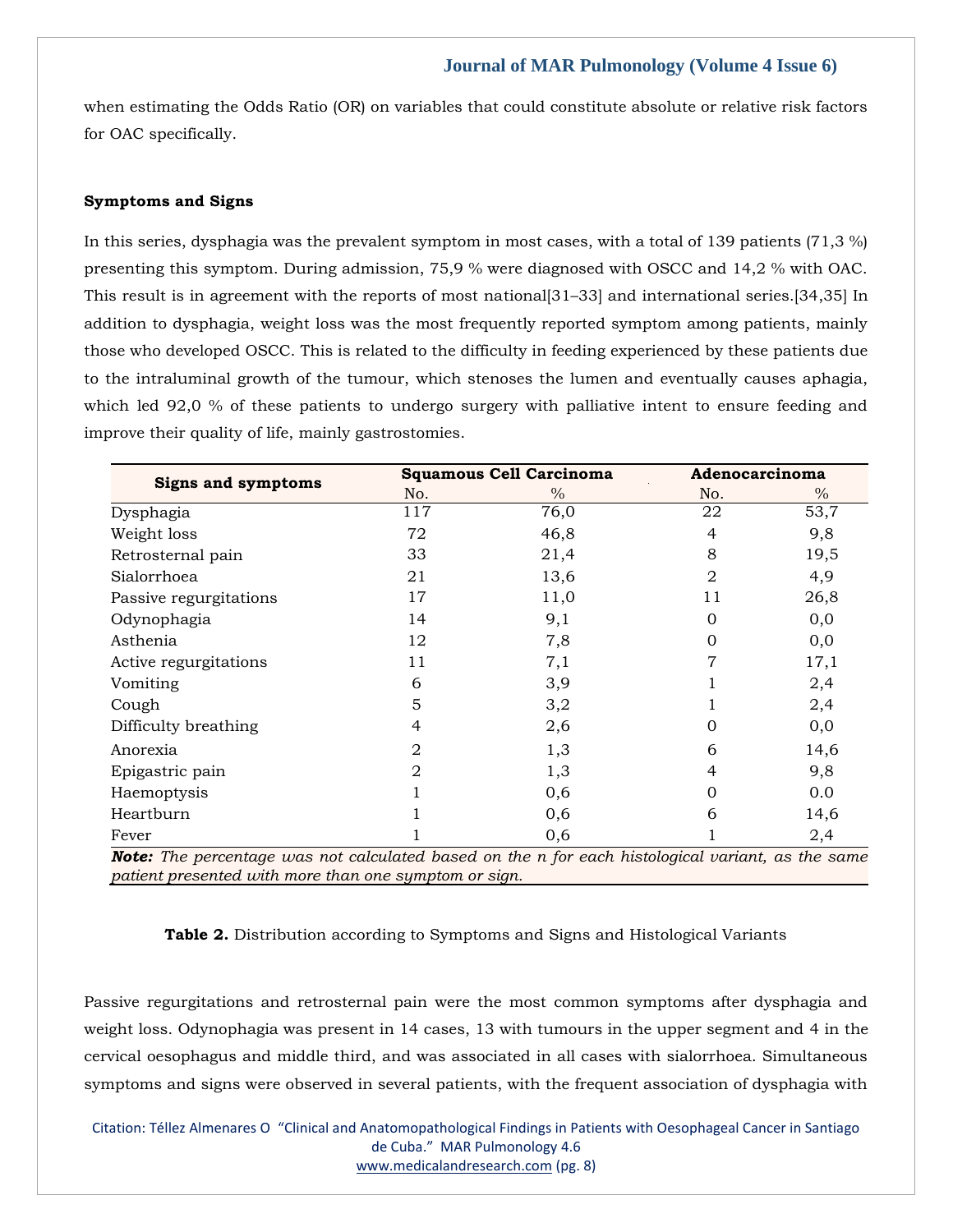asthenia, weight loss and sialorrhoea in patients with upper and cervical OSCC. Dysphagia, retrosternal pain, asthenia, weight loss and regurgitations were also frequent symptomatic associations.

The symptom picture of patients with advanced-stage OC is very varied and is related not only to the intraluminal growth of the neoplasm but is also closely associated with locoregional spread, invasion of adjacent structures and distant metastases. It is common to see a general syndrome and the appearance of new clinical manifestations over time.

The clinical diagnosis of OC, in the series, was hindered and delayed by multiple factors, most of which, as we were able to ascertain while carrying out this research, depended on the patient, as more than 80,0 % of them did not go to the medical services in the presence of the first clinical signs, for various reasons. In other cases, however, it was found that the medical staff were slow in dealing with the diagnosis, especially when it came to carrying out paraclinical studies.

#### **Tumour Topography**

In our series, about the topography of the OC, the location in the middle third had a higher percentage weight with 51,8 % of all the subjects studied. OSCC was also more frequent in the middle thoracic portion with 63,0 % (n=154), as can be seen in Graph 1, while OAC was more frequent in the lower third with 90,2 % of the subjects with this histological variant (Graph 2). One of the cases of lower segment OAC corresponded to adenocarcinoma of the oesophagogastric junction classified as a Siewert-Stein I, and in addition, 4 patients were diagnosed with mid-portion OAC. These results are consistent, in terms of the predominance of the location of malignant tumours of the oesophagus in the middle third, with those reported by Cuban authors(28,29).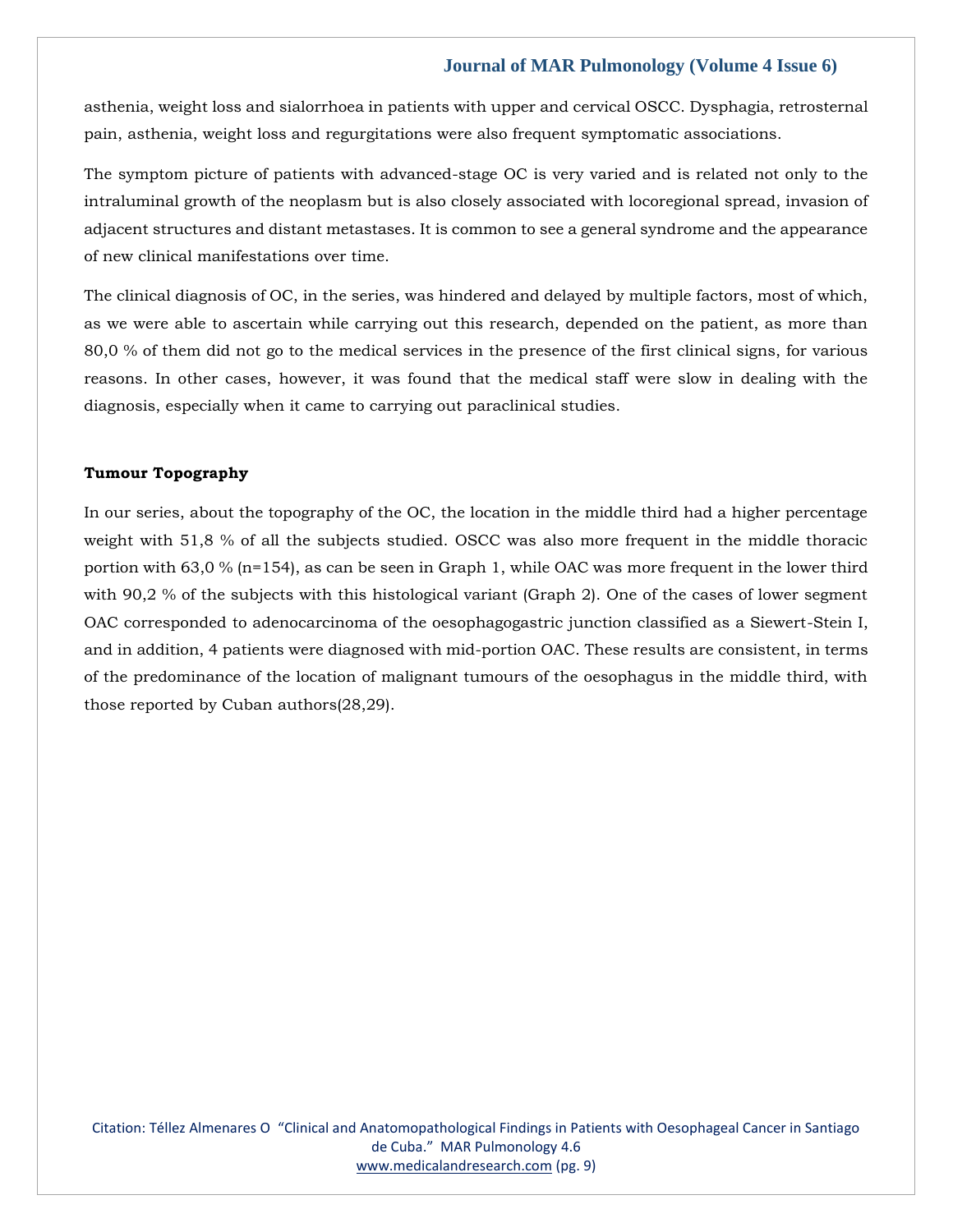

**Graph 1.** Distribution according to Tumour Topography and Squamous cell carcinoma

In Cuba, Cora Estopinán's series[31] reported an overall predominance of tumours located in the middle third, with 32 cases out of 59 studied. According to the histological variants, OSCC was predominantly located in the middle segment, while lower thoracic region OAC showed a slight superiority over those in the middle thoracic region, 7 versus 6. On the other hand, Ávalos García[32] reported 21 neoplasms in the middle thoracic portion and histologically all were classified as OSCC, while all the neoplasms in the lower third were OACs.

In the series from the Ricardo Palma University, Peru,[36] the preeminence was for OSCC located in the middle third, with 38,8 % (35; n=85) and 16,7 % for those in the lower segment; while OSCC had a unique location in the lower third, with 36,5 8 (31 cases). Overall, in this series, neoplasms in the lower region prevailed over those in the middle segment, which does not coincide with our research or with reports in other publications.

Citation: Téllez Almenares O "Clinical and Anatomopathological Findings in Patients with Oesophageal Cancer in Santiago de Cuba." MAR Pulmonology 4.6 [www.medicalandresearch.com](http://www.medicalandresearch.com/) (pg. 10)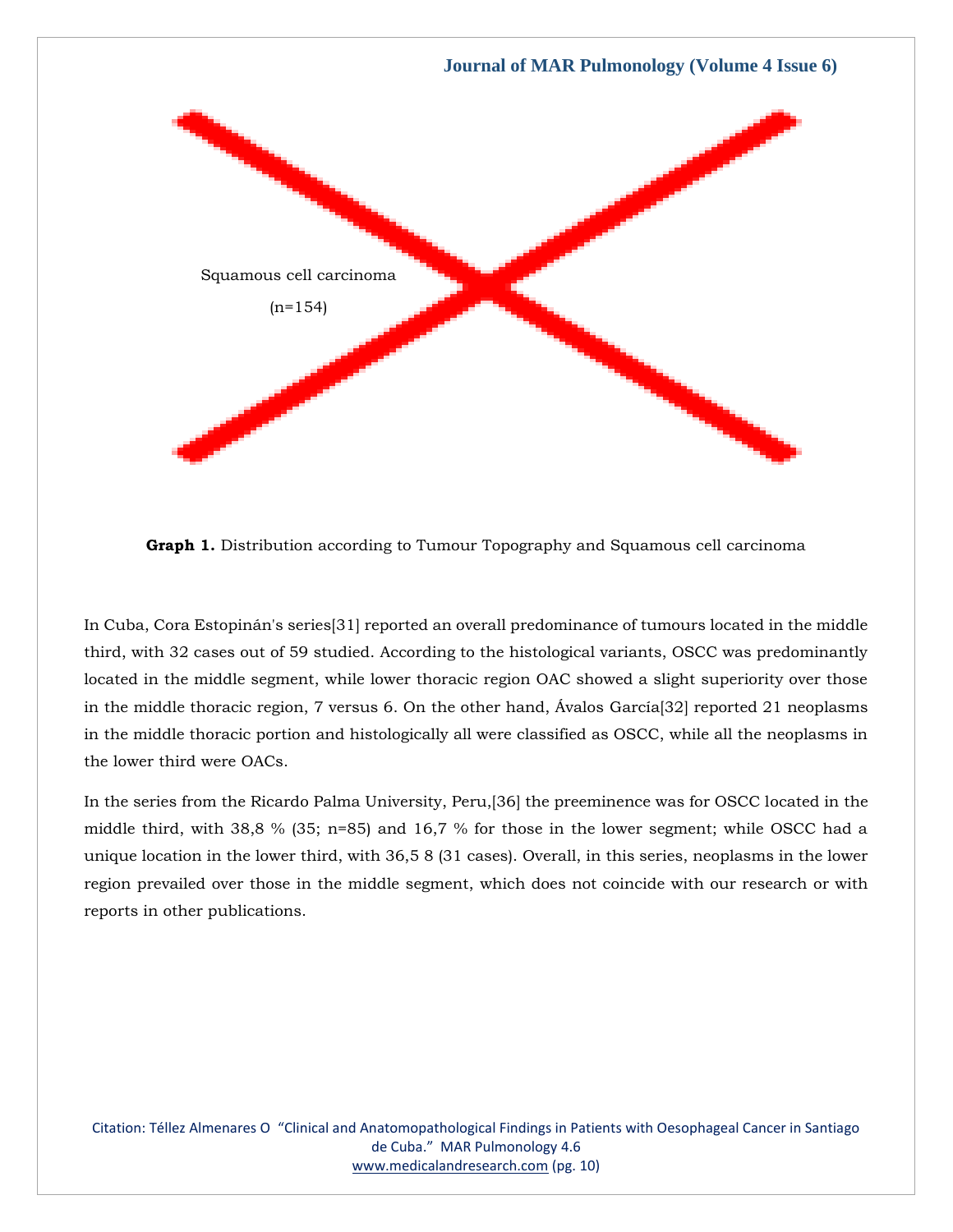

**Graph 2.** Distribución according to Tumour Topography and Adenocarcinoma

Similarly, Arias and Orellana, in Ecuador [37] reported that for OSCC the most common location was the middle segment with 45,3 % (n=83) and for OAC the distal portion in 80,6 % of individuals; but in more than half of the sample the neoplasms were located in the lower third. In our country, Hidalgo Herrera et al[38] also show hegemony of the lower third, largely due to the high incidence of OAC in this study. Vides de la Cruz,[39] who had a sample of 68 patients diagnosed with OC, reported that localisation in the upper intrathoracic region prevailed, followed by the middle segment in general. In particular, OAC was more frequent in the lower third with 45,4 % and OSCC in the upper oesophagus with 53,3 %.

It is important to note that none of these studies reflect in their discussion or methodology whether patients with tumours of the GOJ type II and III, according to the Siewert-Stein classification, were excluded from the diagnosis of OC, which may be the reason why the incidence of OAC and therefore the involvement of the lower segment is more frequent. In the present research, we found a case of a Siewert-Stein I adenocarcinoma that was included in the adenocarcinomas of the lower thoracic segment. As we collected data for this report, we found 6 reports of GOJ adenocarcinomas categorised as Siewert-Stein III and 1 as Siewert-Stein II and excluded from our case series.

Citation: Téllez Almenares O "Clinical and Anatomopathological Findings in Patients with Oesophageal Cancer in Santiago de Cuba." MAR Pulmonology 4.6 [www.medicalandresearch.com](http://www.medicalandresearch.com/) (pg. 11)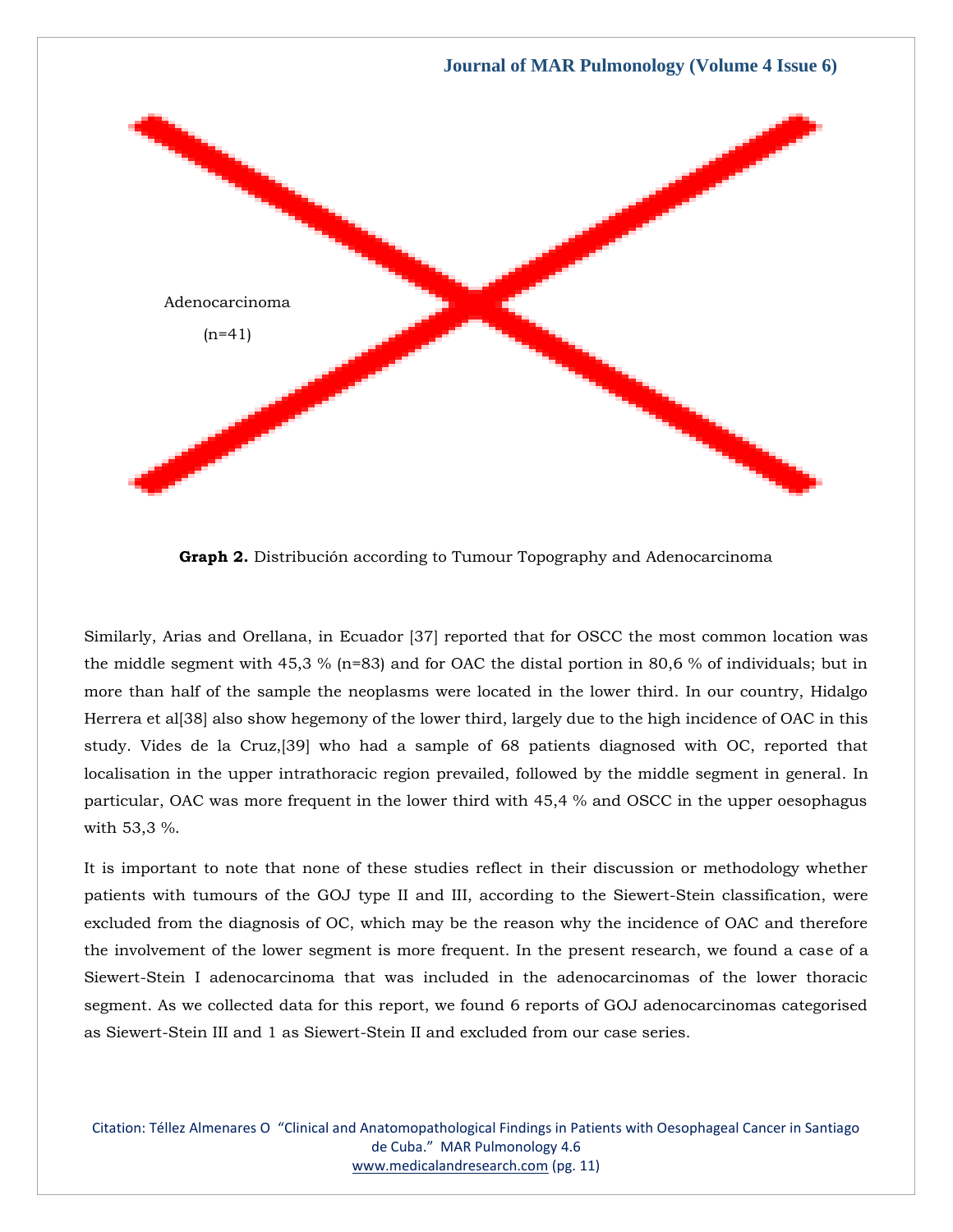#### **Tumour Morphology**

According to the results obtained —through endoscopy and anatomopathological studies of resected and necropsied deceased patients— the predominant morphological form in our series was the mixed type with 53 cases (27,9 %; n=195), followed by vegetating with 47 (24,2 %). For OSCC the main morphology was mixed at 27,7 % (43 patients; n=154) and in OSCC it was the infiltrative type with 29,3 % (12 cases; n=41), and the morphology could not be defined in 30 patients (26 OSCC and 4 OAC).

Gastroenterology texts [40] state that the most common form is polypoid or vegetating, although other literature [8] reports that mixed lesions are more common. In our research, we found a high number of polypoid lesions (26,5 %), but mixed lesions were predominant in 27,7 % of the subjects, although the difference between these two morphological types is minimal. Mixed OSCC was the most frequent within this histological type with 27,9 % (43; n=154) and infiltrating adenocarcinomas accounted for 29,3 % (12; n=41). These results are shown in Table 3.

| <b>Tumour morphology</b>   | Squamous cell carcinoma |               | Adenocarcinoma |      |
|----------------------------|-------------------------|---------------|----------------|------|
|                            | No.                     | $\frac{0}{0}$ | No.            | $\%$ |
| Mixed type                 | 43                      | 27,9          | 10             | 24,4 |
| Vegetative or polypoid     | 41                      | 26,6          | 6              | 14,6 |
| Infiltrating type          | 31                      | 20.1          | 12             | 29,3 |
| Without defined morphology | 26                      | 16,9          | $\overline{4}$ | 9,8  |
| Localised ulcerated type   | 13                      | 8,4           | 9              | 22,0 |
| Total                      | 154                     | 100.0         | 41             | 100  |

# **Table 3.** Distribution according to Tumour Morphology and Histological Variants

When comparing our findings with those obtained in other series, we found that Nazario et al,[33] despite not showing direct results in tables, in their publication report a marked predominance of infiltrative lesions and only 3 cases of polypoid lesions. Another investigation [31] reported a higher frequency of the vegetating type, reporting 88,1 % (52 cases) of the total in their series. Ávalos García et al,[32] reported that polypoid lesions predominated in their research.

Among international studies, Arias Orellana et al[37] report a higher incidence of the infiltrative type, with more than 50,0 % of the cases studied and with equal percentages for both histological types. A similar report was made by Vides de la Cruz,[39] with more than 60,0 % of his cases with infiltrating lesions; and Montiel Roa, in Paraguay, (167) reported a predominance of poorly differentiated infiltrating squamous cell carcinoma in his casuistry.

Citation: Téllez Almenares O "Clinical and Anatomopathological Findings in Patients with Oesophageal Cancer in Santiago de Cuba." MAR Pulmonology 4.6 [www.medicalandresearch.com](http://www.medicalandresearch.com/) (pg. 12)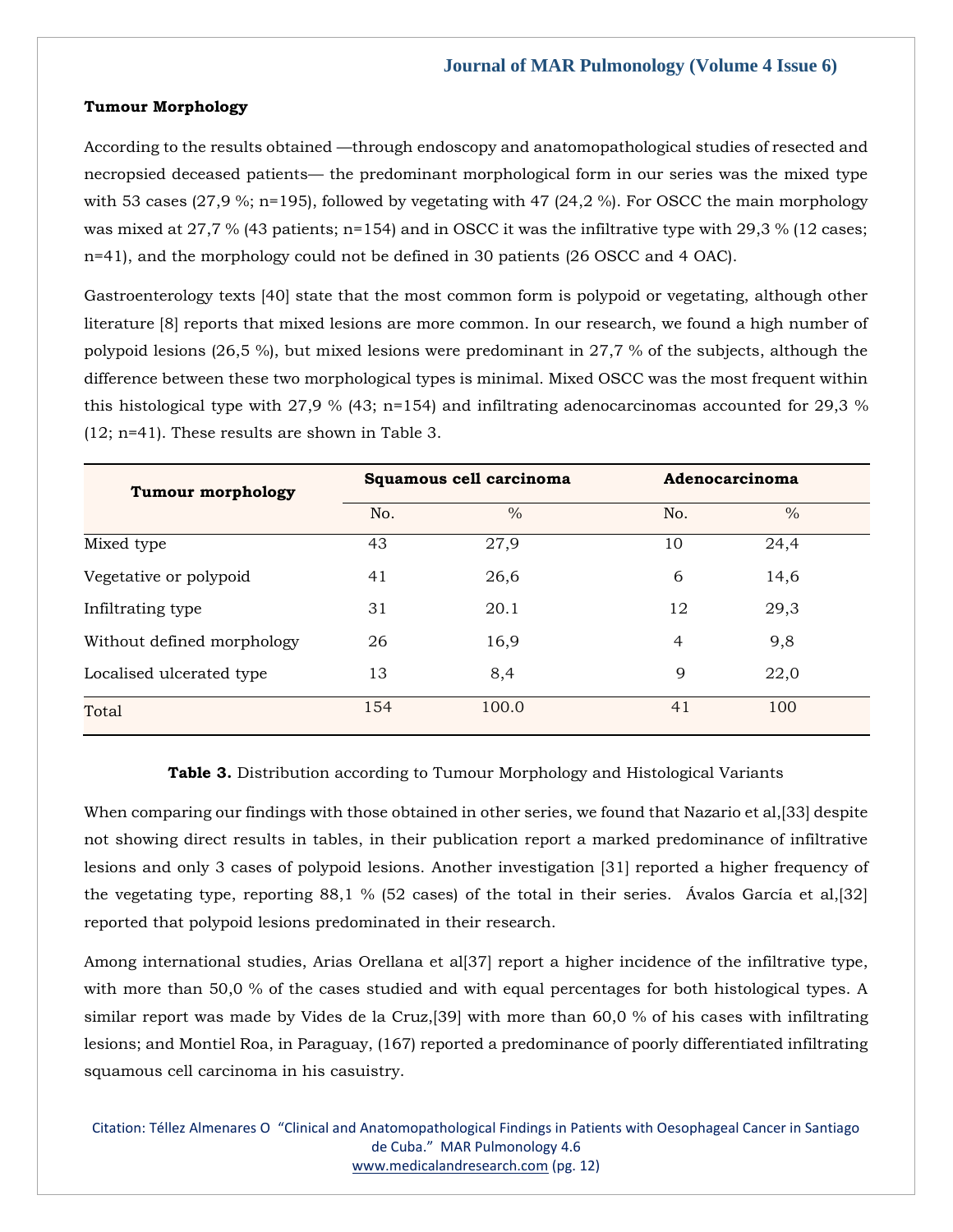In Ecuador, Navas[35] reported a greater preeminence of localised ulcerative variants with 50,0 %, followed by vegetating with 15,9 %.

The presence of these mixed forms, as well as those of undefined morphology, in our study, coincides with the advanced stages of the disease, in which important changes in oesophageal morphology have occurred as a consequence of histopathological tissue alterations in the wall.

# **Grade of Cellular Differentiation**

Differentiation is applied as a term in neoplasms to the cells that form their parenchyma, and indicates the degree to which parenchymal cells mimic comparable normal cells, both morphologically and functionally; thus well-differentiated tumours are made up of cells that resemble the mature cells of the tissue from which they originate.[41] This concept was introduced in the 7th AJCC/UIC TNM classification[42,43] for the staging of oesophageal neoplasms, hence its relevance to the analysis in this study.

Graph 3 shows the distribution of the degree of cellular differentiation of both histological types. It is clear that globally and particularly for OSCC and OAC, there is a predominance of moderately differentiated tumours, with 50,0 %, 50,6 % and 46,3 % respectively.



**Graph 3.** Distribution according to Grade of Cellular Differentiation and Histological Variants

Citation: Téllez Almenares O "Clinical and Anatomopathological Findings in Patients with Oesophageal Cancer in Santiago de Cuba." MAR Pulmonology 4.6 [www.medicalandresearch.com](http://www.medicalandresearch.com/) (pg. 13)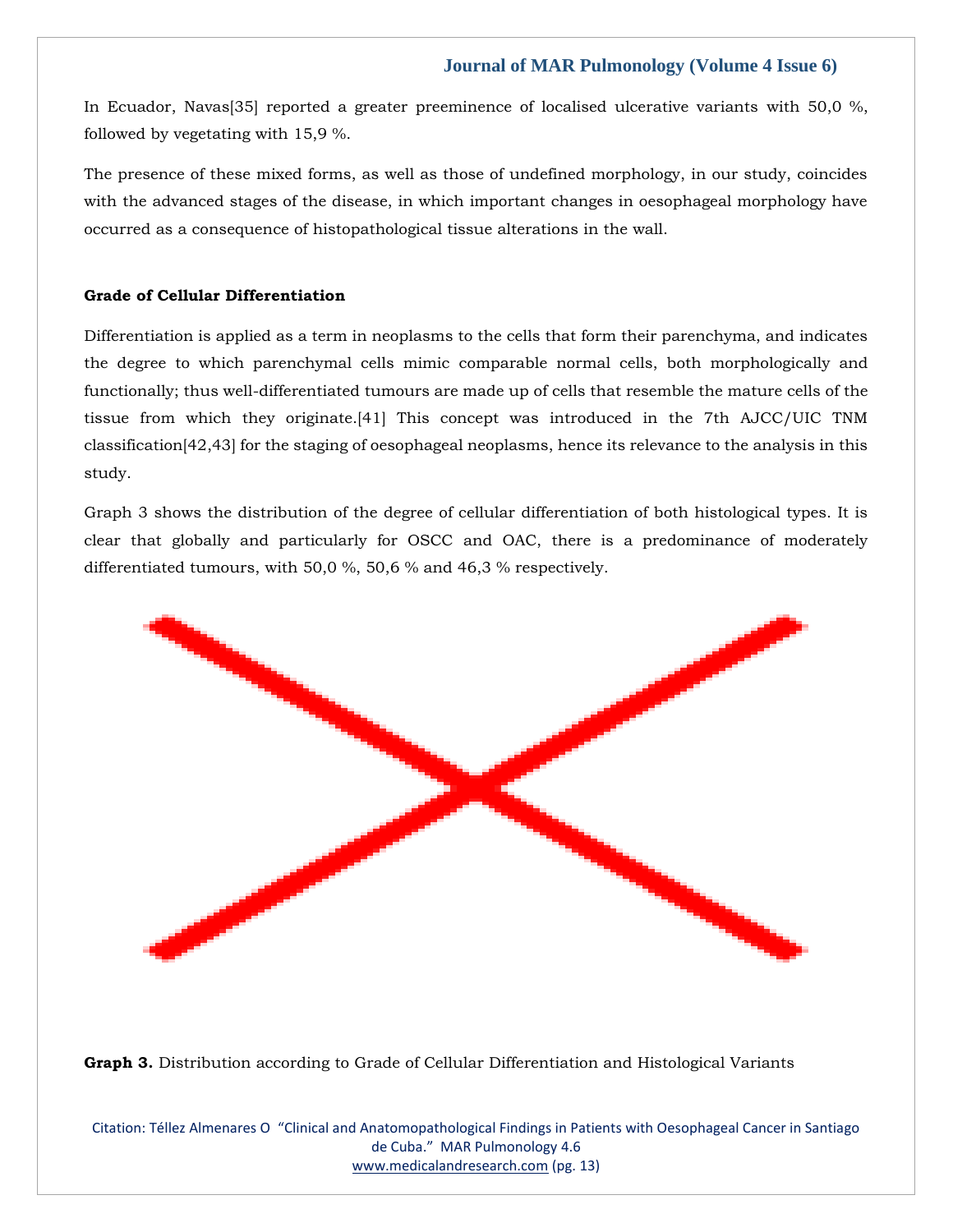In the series of Nazario et al[33] there was a clear predominance of well-differentiated squamous cell carcinoma, with 23 cases; they reported 5 cases in which it was not possible to establish the histological grading. Carballosa, in Guantánamo,[44] of the samples taken for histopathological studies, showed a higher frequency of well-differentiated OSCC, while the study of Faustino Pérez Hospital in Matanzas[31] reported 33 cases (55,9 %) of OSCC and 9 of OAC (15,9 %).

# **Metastasis**

It is worth noting that in the research we decided, based on the findings obtained through paraclinical imaging studies and even through the histopathological results of necropsies, to analyse distant metastases and consider them according to their presence in one or more organs, designating them as simultaneous, when they occurred in several organs at the same time, or as metastases to a single organ when they affected a single organ. The involvement of non-regional oesophageal lymph node chains was taken into account.

Most of the metastases were diagnosed by CT and ultrasound, but it is worth mentioning that during necropsies performed on 26 of the patients with metastases, the diagnosis of metastases was confirmed and new ones were found. In summary, clinical metastases (cM) were defined in 121 cases, while in 8 patients they were established by necropsy (aM).

We found a total of 139 subjects (71,3 %; n=195) with distant dissemination, with liver metastases alone being the most frequent with 41,0 % (57; n=139), followed by simultaneous metastases with 20,1 % and non-regional lymph node metastases with 11,5 %. Metastatic lung, pancreatic, brain, bone and other metastatic lesions were also identified and are shown in Table 5.

| <b>Metastasis</b>        | Squamous cell carcinoma |               | Adenocarcinoma   |               |
|--------------------------|-------------------------|---------------|------------------|---------------|
|                          | No.                     | $\frac{0}{0}$ | No.              | $\frac{0}{0}$ |
| To a single organ        |                         |               |                  |               |
| Liver                    | 51                      | 44.7          | 6                | 24.0          |
| Lung                     | 14                      | 12.3          |                  | 4.0           |
| Non-regional lymph nodes | 9                       | 7.9           | 7                | 28.0          |
| Pancreas                 | 8                       | 7.0           | 1                | 4.0           |
| Spleen                   | $\overline{2}$          | 1.8           | $\overline{4}$   | 16.0          |
| <b>Brain</b>             | 3                       | 2.6           | $\boldsymbol{0}$ | 0.0           |
| Bones                    | $\overline{2}$          | 1.8           | $\boldsymbol{0}$ | 0.0           |

Citation: Téllez Almenares O "Clinical and Anatomopathological Findings in Patients with Oesophageal Cancer in Santiago de Cuba." MAR Pulmonology 4.6 [www.medicalandresearch.com](http://www.medicalandresearch.com/) (pg. 14)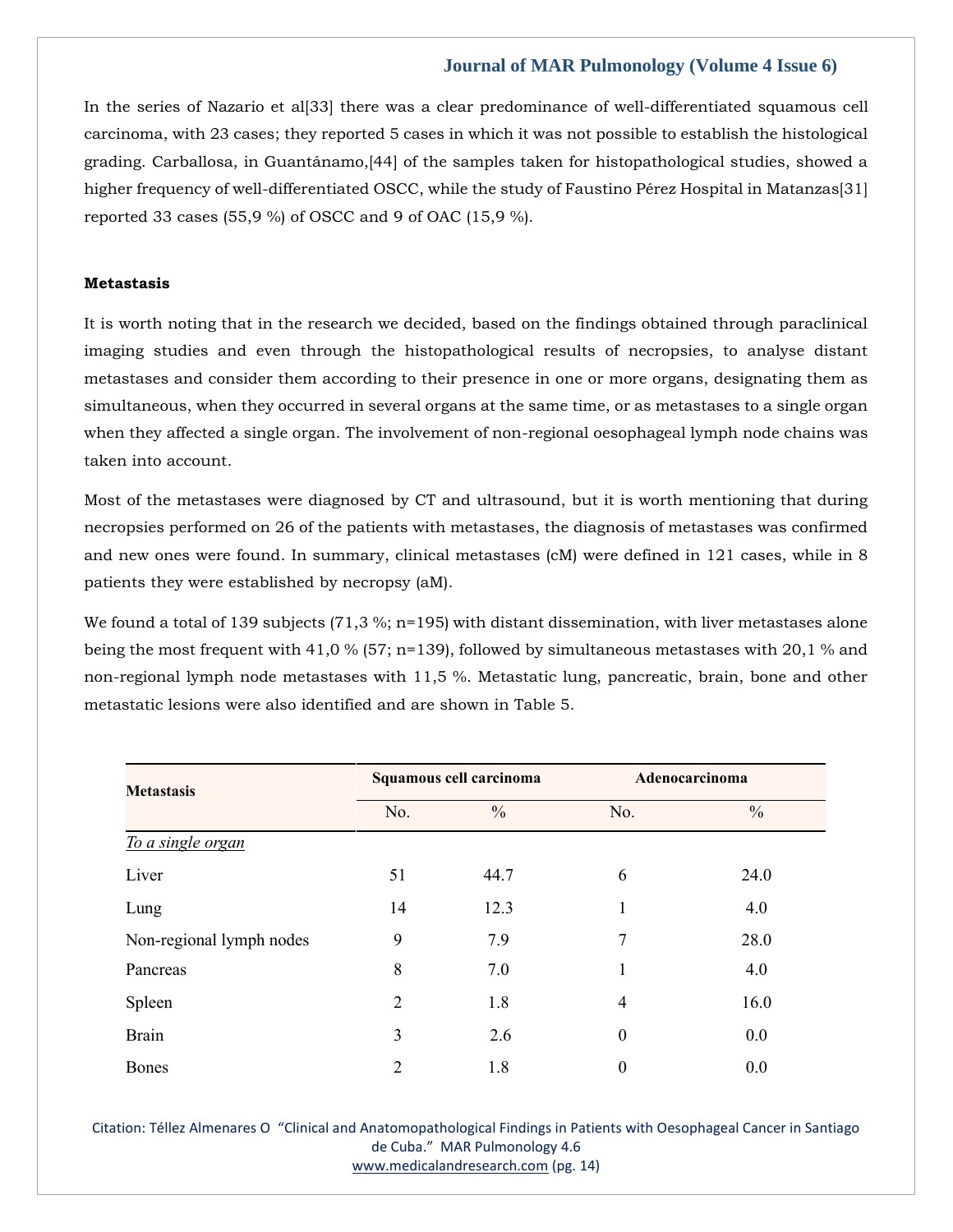|              | <b>Journal of MAR Pulmonology (Volume 4 Issue 6)</b> |      |          |      |
|--------------|------------------------------------------------------|------|----------|------|
| Adrenal      |                                                      | 0.9  |          | 4.0  |
| Myocardium   |                                                      | 0.9  | $\theta$ | 0.0  |
| Simultaneous | 23                                                   | 20.2 |          | 20.0 |
| Total        | 114                                                  | 100  | 25       | 100  |

#### **Table 5.** Distribution according to Metastasis and Histological Variants

According to each histological variant, we found that, for OSCC, liver metastases were the most frequent, at 44,7 %, followed by simultaneous metastases with 20,2 %. In OAC, the highest number of metastases occurred in non-regional lymph nodes, mainly hepatic and splenic, accounting for 28,0 %, with the expected involvement of the spleen and pancreas.

Invasion of lymph nodes 18 (hepatic) and 19 (splenic) was considered a metastatic lesion according to the criteria established by the AJCC/UICC in the Cancer Staging Manual, 7th edition 2009.[45] Confirmation of these lesions, as well as involvement in the rest of the organs, was confirmed by ultrasound and tomographic studies.

The literature on the study of OC reports that the most frequent site for metastases is the liver, which is consistent with our results. Horn et al[46] report that the 2,4 million cancer patients consulted in the Surveillance, Epidemiology and End Results (SEER) database showed that, with increasing age, liver metastases are more frequently associated with cancers of the oesophagus, stomach, small intestine and others, which was demonstrated in our study, where patients with OC and liver metastases were over 60 years of age, in contrast to lung metastases, which occurred more frequently in those under 50 years of age.

In Jin Zhang's research,[47] published in 2019, it was determined that out of a total of 25 955 oesophageal cancer patients registered between 2010 and 2015, obtained from SEER, 2 025 (8,0 %) had initial bone metastases. Among the patients with metastases in our caseload, bone metastases accounted for 1,4 %, all associated with OSCC.

Regarding simultaneous metastases, the liver-pancreas association was most common with 28,6 % (8; n=28), being predominant among OSCC patients, liver-lung association followed in frequency with 21,4 %, all in OSCC subjects. In addition, metastatic associations were identified between lung-brain, lungpancreas, liver-brain, as well as between these organs and non-regional oesophageal nodes.

Citation: Téllez Almenares O "Clinical and Anatomopathological Findings in Patients with Oesophageal Cancer in Santiago de Cuba." MAR Pulmonology 4.6 [www.medicalandresearch.com](http://www.medicalandresearch.com/) (pg. 15)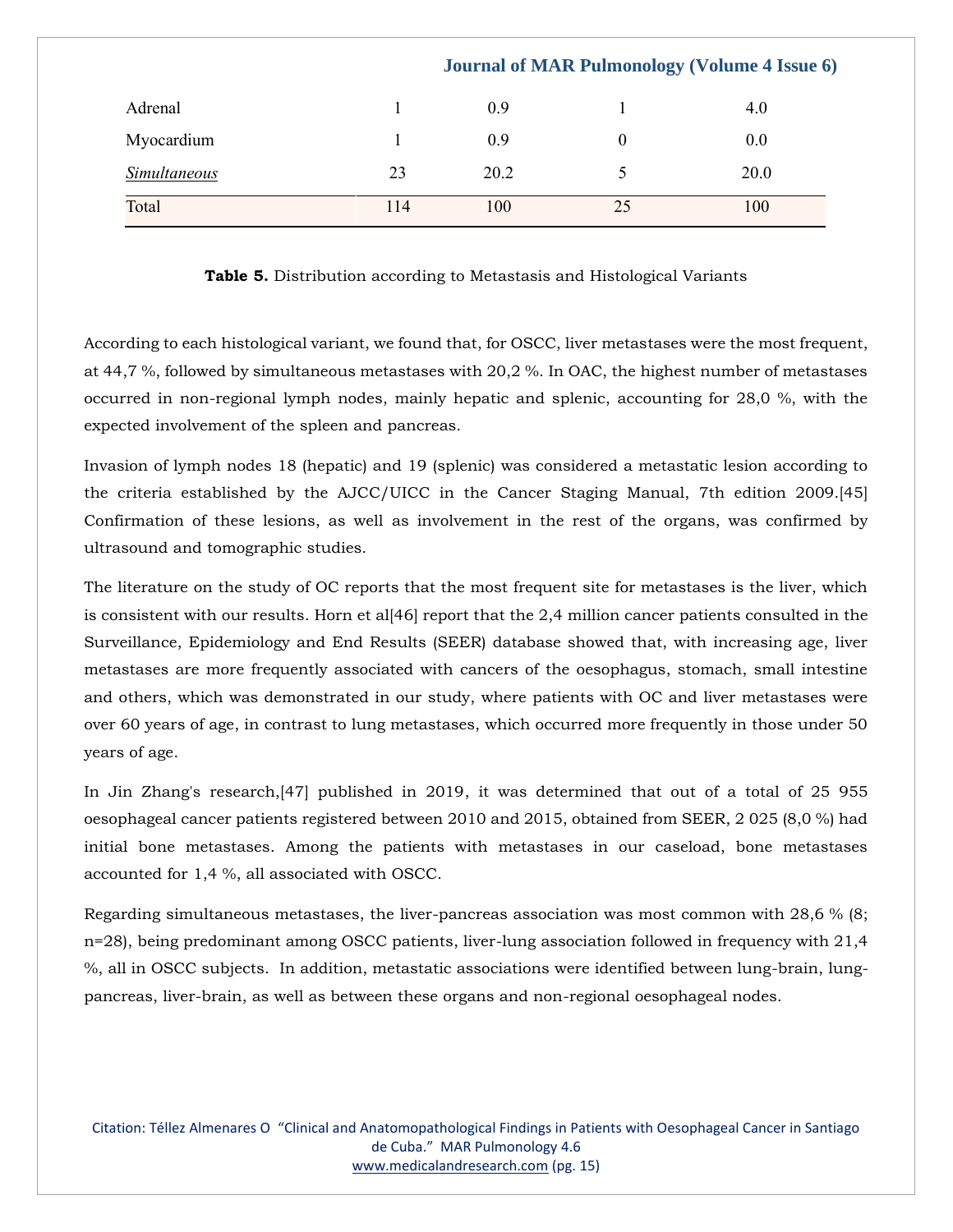#### **Locoregional Lymphatic Spread**

Locoregional spread was confirmed in several lymph node chains, which were observed alone in the absence of metastases or infiltration of adjacent structures or vital organs in 21 patients who underwent resection surgery. Concurrent adenopathy, i.e. in more than one lymph node chain, was frequent and even occurred in patients with metastatic involvement and invasion of adjacent structures. The most frequent associations were those of the lymph nodes of the middle and lower mediastinum and those of the latter with the upper abdominal nodes.

Graph 4 shows the results of locoregional involvement in our series, which could be verified in 150 (76,9 %) subjects by using the paraclinical studies available in the institution; in the rest, the presence of this involvement was not evident.



**Graph 4.** Distribution according to Locoregional Lymphatic Spread and Histological Variants

It should be noted that the diagnostic tools available at our institution are not as sensitive for assessing the presence of regional lymphatic spread in oesophageal cancer, and we do not have more sensitive and specific paraclinical studies for this type of involvement. However, we will restrict ourselves to analysing the reports obtained by CT, ultrasonography and necropsy results to evaluate this variable.

Citation: Téllez Almenares O "Clinical and Anatomopathological Findings in Patients with Oesophageal Cancer in Santiago de Cuba." MAR Pulmonology 4.6 [www.medicalandresearch.com](http://www.medicalandresearch.com/) (pg. 16)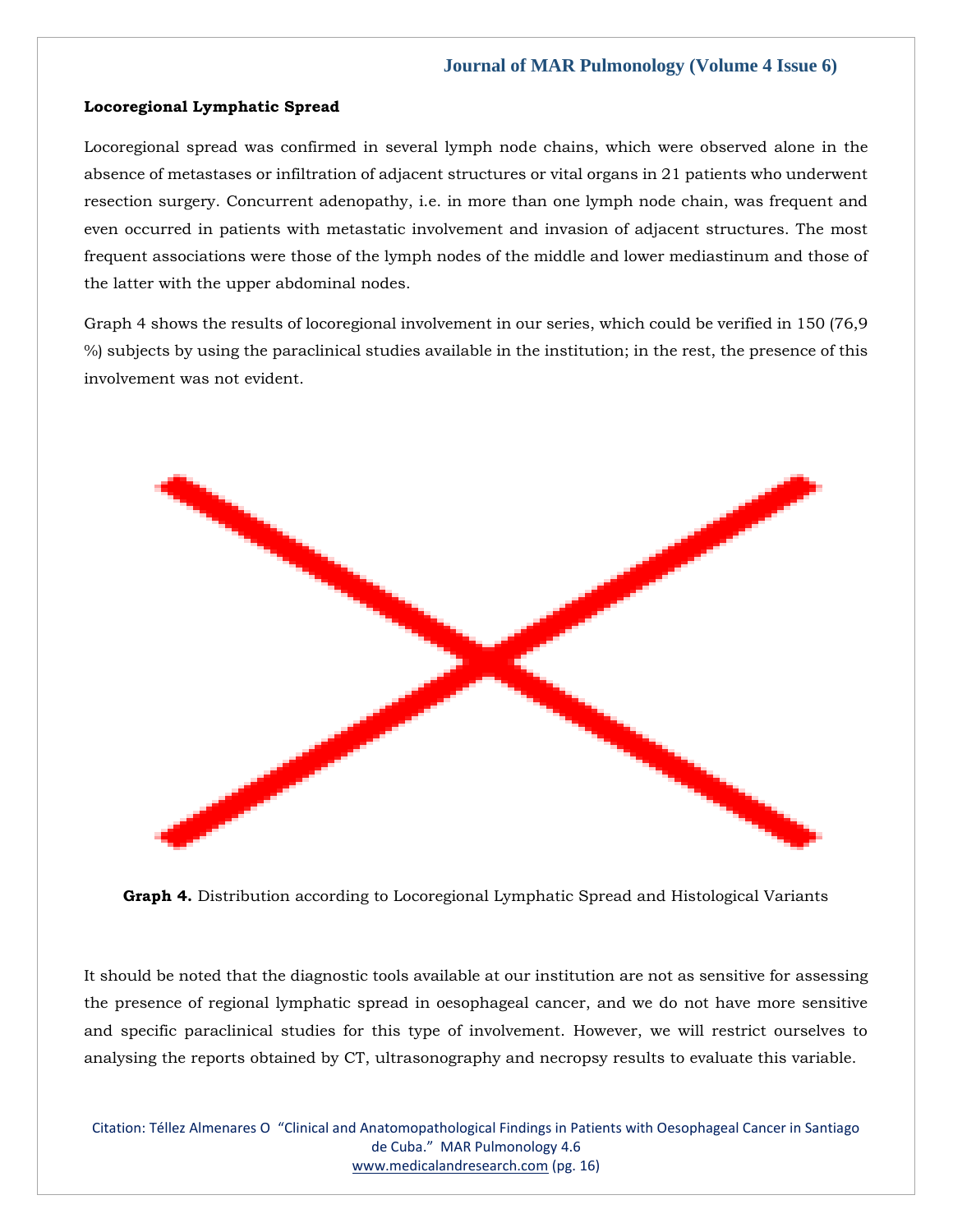It is necessary to quote Encinas de la Iglesias[48] who states, concerning CT, that it is less accurate for assessing regional lymph node extension (cN), with a specificity of 59,0 % and sensitivity of 81,0 %, but it should be taken into account when assessing the same if a more sensitive and specific diagnostic tool is not available for this purpose. The researcher himself points out that the added value of CT, unlike EUS, is that it can assess all the lymphatic drainage chains of the oesophagus.

Overall, the most affected lymph nodes were the upper abdominal lymph nodes with 34,0 % (51; n=150) and the middle mediastinal lymph nodes with  $31.3 \%$  (37; n=150). Involvement of lower mediastinal lymph nodes was 23,3 %, while those of the upper mediastinum and cervical lymph nodes were less frequently affected. The overall results of our series concerning lymph node involvement show upper abdominal lymph nodes predominance by a narrow margin with middle mediastinal lymph nodes, 51 subjects versus 47, which may be mainly due to the higher sensitivity of CT in the analysis of the former. Both the WECC[34,49] and Castillo Cabrera, in Peru,[36] report a higher incidence of lymph node involvement in the middle mediastinum.

Castillo Cabrera<sup>[36]</sup> in his series reported that 75,0 % ( $n=60$ ) had lymph node involvement, with the middle mediastinum being the site of greatest involvement; although our results do not coincide with the preeminence of the middle mediastinal lymph node topography found by this author, we do present a similar percentage for the number of patients with locoregional dissemination, with 76,9 % (150; n=195) in this study. In the case of OSCC, the locoregional spread was more frequent to the middle mediastinal lymph nodes with a percentage of 35,0 % and in OAC it was the upper abdominal lymph nodes with 48,1 %, followed by the lower mediastinal lymph nodes with 37,0 %. These findings are consistent with those of the WECC, which reports a greater involvement of the middle mediastinal nodes in OSCC.[34,50]

As can be seen in Graph 4, the sites of lymph node involvement are not exclusive to a histological type or a specific location, this is because the dissemination of OC is quite anarchic in that it responds to the histological characteristics of the organ and does not follow a predictable sequence or pattern. Despite this, it is more common for OAC to affect the lymph nodes of the lower mediastinum and upper abdominals, while OSCC usually affects those of the upper and middle mediastinum, and cervical lymph node infiltration is generally specific to these.

Gallegos Plaza[51] states that the lymphatic drainage routes involve lymph nodes in the abdomen, thorax and neck and that the submucosa is rich in lymphatic vessels, with an extensive intramural network that extends longitudinally from the hypopharynx to the stomach; and the muscular propria has a less developed network, but drains segmentally in the periesophageal lymph nodes, all of which favours anarchy in terms of lymphatic dissemination of cancers in this organ.

Citation: Téllez Almenares O "Clinical and Anatomopathological Findings in Patients with Oesophageal Cancer in Santiago de Cuba." MAR Pulmonology 4.6 [www.medicalandresearch.com](http://www.medicalandresearch.com/) (pg. 17)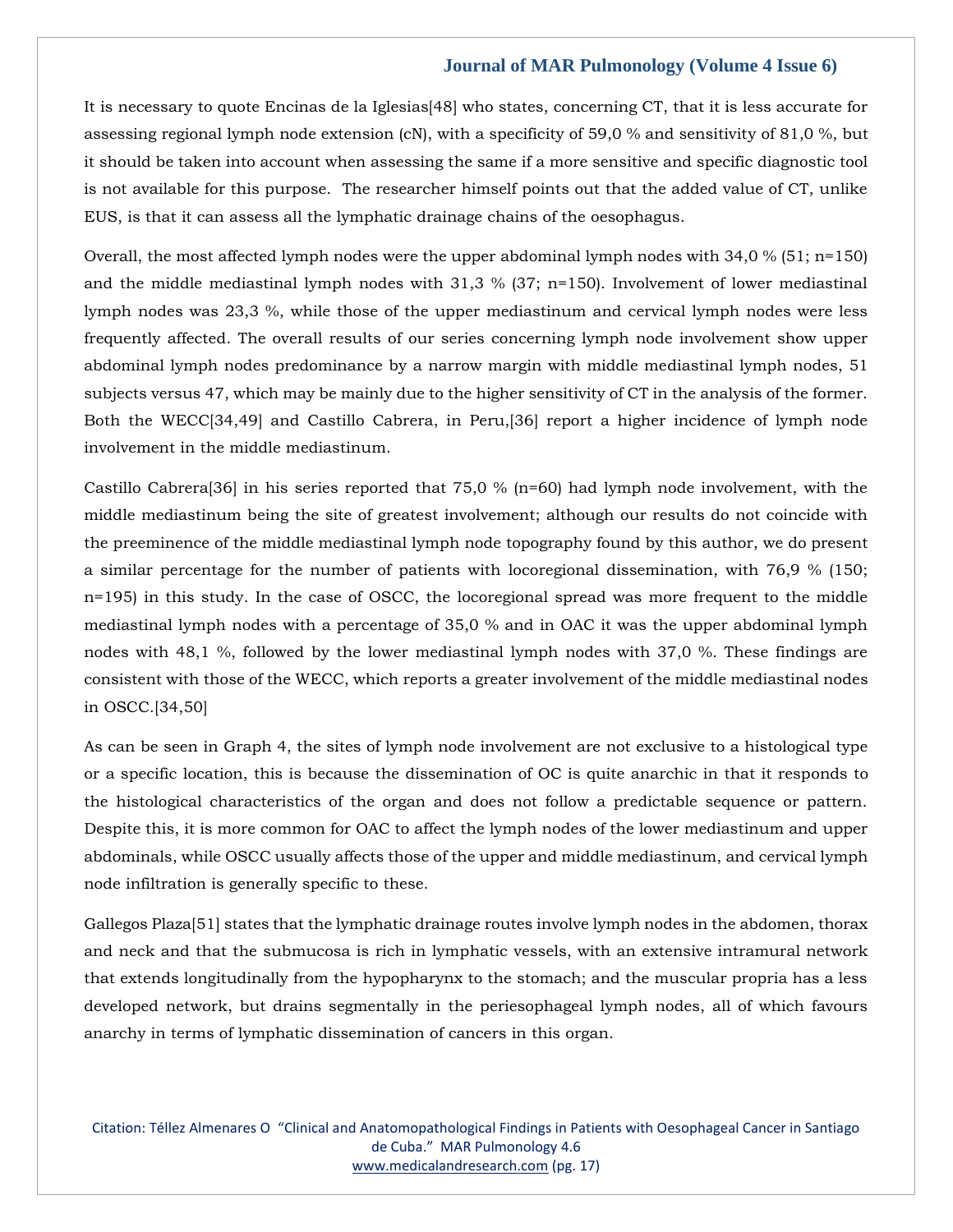The lymphatic spread of OCs is increased with the depth of the tumour in the oesophageal wall for both histological types, which explains why in patients with more advanced local extension, the possibility of distant metastasis and therefore a worse prognosis is to be expected.

About the infiltration of structures adjacent to the oesophagus, this was observed in 23 patients, 6 of whom showed pleural infiltration, 2 showed infiltration of the pericardium and 1 of the diaphragm; the rest showed involvement of large vessels, trachea or spinal column.

# **TNM Stage**

The staging of oesophageal cancer has gone through different stages since the AJCC/UIC produced the first edition of the Cancer Staging Manual in 1977. The various editions of this TNM classification have gradually introduced changes in the staging of OC with each revision.

| <b>TNM Stages</b> | Squamous cell carcinoma |               | Adenocarcinoma |               |
|-------------------|-------------------------|---------------|----------------|---------------|
|                   | No.                     | $\frac{0}{0}$ | No.            | $\frac{0}{0}$ |
| <b>IIA</b>        |                         | 0.6           |                | 2.4           |
| <b>IIB</b>        | $\overline{2}$          | 1.3           |                | 2.4           |
| <b>IIIA</b>       | 11                      | 7.1           | $\overline{2}$ | 4.9           |
| <b>IIIB</b>       | $\overline{4}$          | 2.6           | 5              | 12.2          |
| <b>IIIC</b>       | 22                      | 14.3          | 7              | 17.1          |
| IV                | 114                     | 74.0          | 25             | 61.0          |
| Total             | 154                     | 100           | 41             | 100           |

# **Table 6.** Distribution according to TNM Stage and Histological Variants

Of the 195 medical records reviewed for our study, we found none that categorically established a systematic approach to TNM staging; none of the patients was explicitly categorised into a specific stage, which made analysis of the medical records difficult. Staging is necessary to provide adequate therapy for patients with EC or any other type of neoplasm. Certainly, there is a lack of techniques that are necessary for stagings, such as EUS and PET/CT, but this does not preclude staging.

The AJCC/UIC recommends, in its different editions of the Cancer Staging Manual,[42,45,52] the need to always perform staging regardless of the diagnostic means available. This element is also highlighted by Dueñas García et al,[53] for whom it is imperative to always perform staging and who point out that, if the accuracy of the TNM classification is affected by the diagnostic methods used, the C factor can optionally be used to express this variety:

Citation: Téllez Almenares O "Clinical and Anatomopathological Findings in Patients with Oesophageal Cancer in Santiago de Cuba." MAR Pulmonology 4.6 [www.medicalandresearch.com](http://www.medicalandresearch.com/) (pg. 18)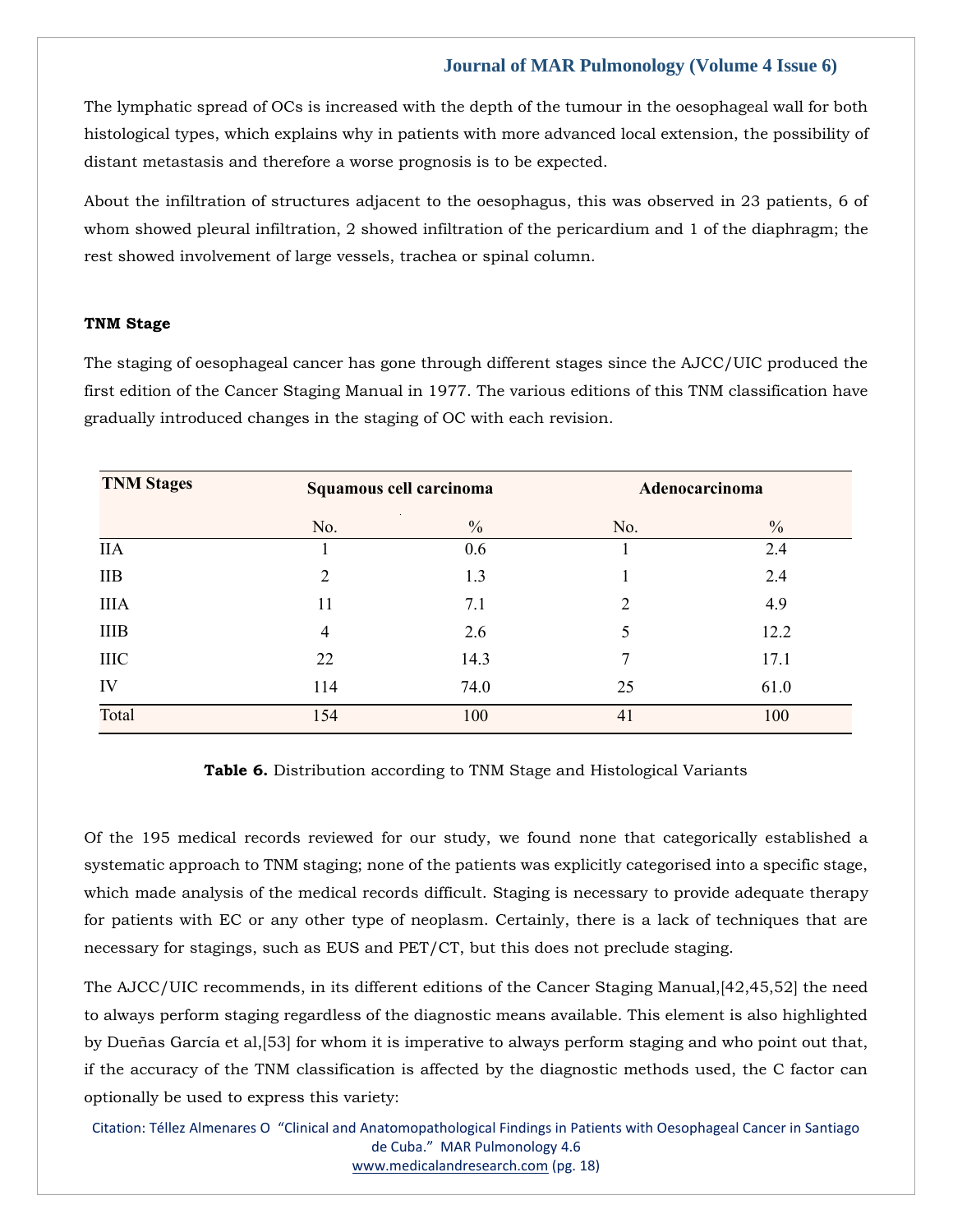C1: evidence by conventional diagnostic means (physical examination, laboratory tests and plain radiology).

C2: evidence obtained by special diagnostic means (ultrasound, CT, MRI, scintigraphy, endoscopy, etc.).

C3: evidence provided by surgical exploration, including biopsies and cytology.

C4: evidence after definitive surgery and pathological examination of the resected surgical specimen.

C5: evidence from the necropsy.

Although the use of EUS improves the staging of oesophageal neoplasms and according to literature reports[54–56] it is highly accurate in assessing oesophageal wall penetration and invasion of adjacent structures, CT images have an important value in analysing distant metastases, locoregional invasion, especially if lesions are larger than 1cm,[57] as well as involvement of neighbouring organs and penetration of the oesophageal wall. Gollub[58] states that CT has a sensitivity of 93,0 % in nodal disease. Some authors[9] report that the combination of EUS-CT is more accurate for the evaluation of locoregional lymph node lesions.

Perona Garcelán[59] reports that, in his series, CT was highly accurate, especially in the assessment of tumour diameter and length. For this author, CT has proved effective in assessing the aorto-tumour ratio with an accuracy of 92,0 %; the estimation of the relationship with the tracheobronchial tree in 88,0 %; pleural invasion in 92,0 %; and pulmonary and hepatic metastases in 96,0 % and 98,0 % respectively. This author reports that tumour staging by CT was 88,0 % consistent with that obtained after surgery.

CT is a test considered by the Latin American Society of Gastroenterology and Oncology,[60] since 2017, as the test with the best performance as a single procedure in Chile, with 69,0 % accuracy, and has been proposed as the initial study to rule out metastases and T4, and depending on this, other studies, such as EUS and PET/CT, will be continued.

Encinas de la Iglesias[48] reports that CT in local tumour evaluation (cT) is fundamentally aimed at ruling out infiltration of adjacent organs and its sensitivity for aortic and tracheobronchial involvement ranges from 100 % and 52,0 - 97,0 % respectively, and its value for cT1 and cT2 stage disease is limited, but not for cT3 and cT4.

Of the many diagnostic tools available worldwide for the staging of oesophageal neoplasms, PET/CT, SPECT/CT, EUS and imaging biomarkers, in our centre we only have an endoscopy, oesophagogram and CT mainly, so we have adjusted our study to the results obtained with these tests. Minimally invasive surgery, although available, was not used to stage patients. Considering that it is not essential, but necessary, to use EUS for OC staging and applying the elements recommended by Dueñas García et al, we undertook the task of staging the patients according to the 7th edition, taking as a reference

Citation: Téllez Almenares O "Clinical and Anatomopathological Findings in Patients with Oesophageal Cancer in Santiago de Cuba." MAR Pulmonology 4.6 [www.medicalandresearch.com](http://www.medicalandresearch.com/) (pg. 19)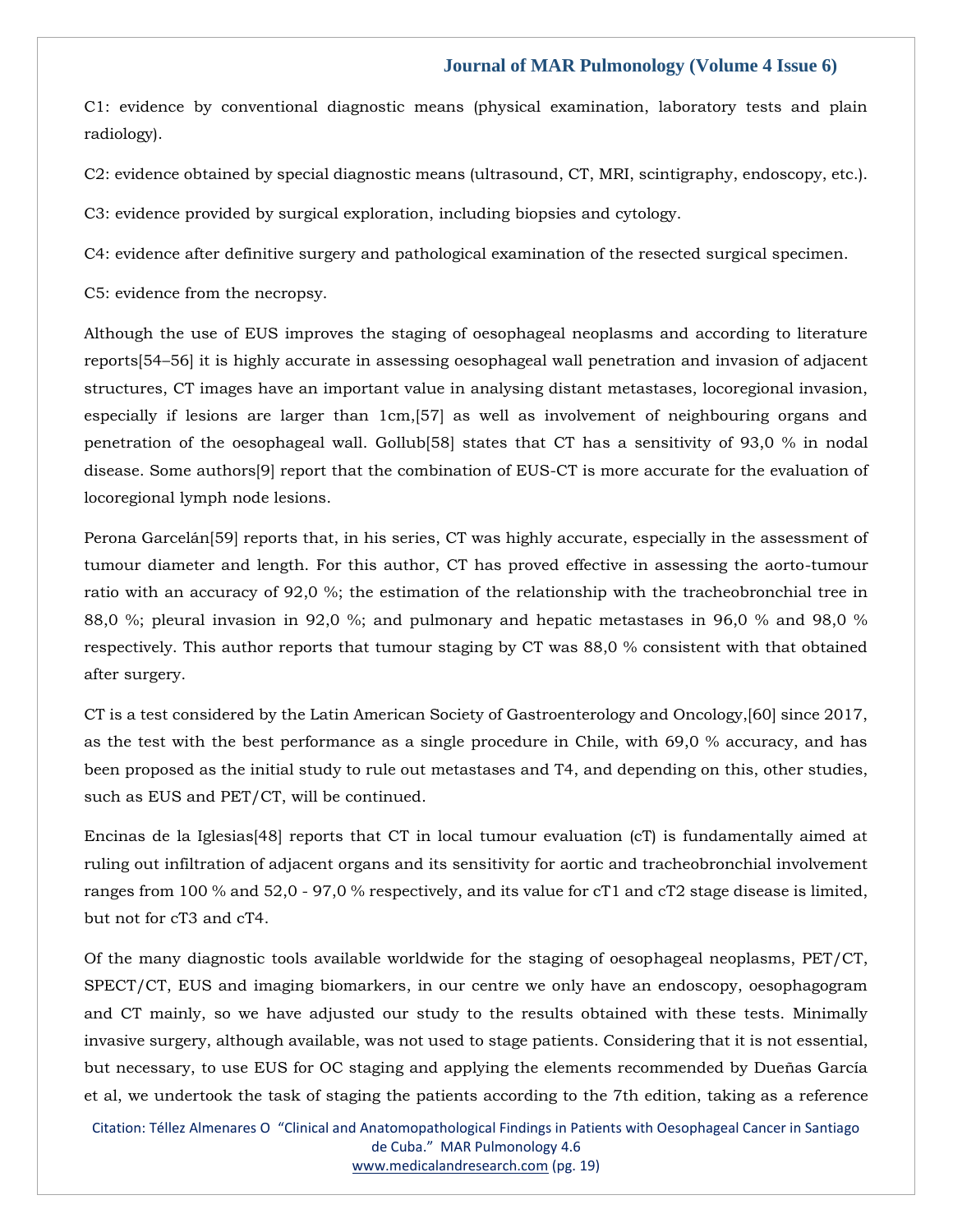the results of Seung Yeon,[61] who, in his casuistry, established the staging using the results obtained from CT, ultrasound, endoscopy and histopathological findings. In the present research, we evaluated the patients' medical records, the results of paraclinical and histopathological studies obtained by biopsy, and clinical staging (cTNM) was designed for those whose data allowed it. In the case of 6 subjects, the staging was performed with the results of necropsies (aTNM), categorising patients as shown in Table 7.

In our series, the highest percentage of subjects showed metastatic disease, is located in stage IV, where, globally, we found 71,3 %, while 26,1 % were located in stages IIIA-IIIC, and only 2. Of the patients studied as IIIC, 14 had infiltration of vital organs (T4b) and 9 had infiltration of the pleura, pericardium or diaphragm (T4a). According to histological type, both were dominated by subjects categorised as stage IV with 74,0 % and 61,0 % for OSCC and OAC respectively.

The results found are consistent with the national and international literature, which states that oesophageal neoplasms are diagnosed late. Montiel Roa,(62)in his study, concludes that most of the patients were found to be in an advanced stage, essentially metastatic. Gómez-Urrutia et al[63] also reported similar results to ours; in their casuistry, 66,6 % and 61,5 % of the cases presented OSCC and OAC stage IV respectively. For Moreno and Nieto,[64] stage IIIB accounted for 57,9 %, and 47,4 % were stage IVA.

# **Conclusion**

The variables analysed in this study characterise a population in which the disease presents in advanced stages, regardless of histological variants, with the presence of locoregional lymph node involvement, metastases, mainly liver metastases, and a highly varied symptom profile with a predominance of dysphagia and weight loss. We also found an under-reporting of predisposing diseases in our case series, despite which we found a higher incidence of OSCC among patients with caustic oesophagitis and of OAC in those with chronic gastritis and GORD.

# **References**

[1. Cancer \[Internet\]. \[cited 2022 Apr 26\]. Available in: https://www.who.int/es/news-room/fact](file:///C:/Users/Arief%20Mahimudh/Desktop/April/PY/1.%20Cancer%20%5bInternet%5d.%20%5bcited%202022%20Apr%2026%5d.%20Available%20in:%20https:/www.who.int/es/news-room/fact-sheets/detail/cancer)[sheets/detail/cancer.](file:///C:/Users/Arief%20Mahimudh/Desktop/April/PY/1.%20Cancer%20%5bInternet%5d.%20%5bcited%202022%20Apr%2026%5d.%20Available%20in:%20https:/www.who.int/es/news-room/fact-sheets/detail/cancer)

[2. The ever-increasing importance of cancer as a leading cause of premature death worldwide-Web of](file:///C:/Users/Arief%20Mahimudh/Desktop/April/PY/2.%20The%20ever-increasing%20importance%20of%20cancer%20as%20a%20leading%20cause%20of%20premature%20death%20worldwide-Web%20of%20Science%20Core%20Collection%20%5bInternet%5d.%20%5bcited%202022%20Apr%2026%5d.%20Available%20in:%20https:/www.webofscience.com/wos/woscc/full-record/WOS:000657771800001.)  [Science Core Collection \[Internet\]. \[cited 2022 Apr 26\]. Available in:](file:///C:/Users/Arief%20Mahimudh/Desktop/April/PY/2.%20The%20ever-increasing%20importance%20of%20cancer%20as%20a%20leading%20cause%20of%20premature%20death%20worldwide-Web%20of%20Science%20Core%20Collection%20%5bInternet%5d.%20%5bcited%202022%20Apr%2026%5d.%20Available%20in:%20https:/www.webofscience.com/wos/woscc/full-record/WOS:000657771800001.)  [https://www.webofscience.com/wos/woscc/full-record/WOS:000657771800001.](file:///C:/Users/Arief%20Mahimudh/Desktop/April/PY/2.%20The%20ever-increasing%20importance%20of%20cancer%20as%20a%20leading%20cause%20of%20premature%20death%20worldwide-Web%20of%20Science%20Core%20Collection%20%5bInternet%5d.%20%5bcited%202022%20Apr%2026%5d.%20Available%20in:%20https:/www.webofscience.com/wos/woscc/full-record/WOS:000657771800001.)

Citation: Téllez Almenares O "Clinical and Anatomopathological Findings in Patients with Oesophageal Cancer in Santiago de Cuba." MAR Pulmonology 4.6 [www.medicalandresearch.com](http://www.medicalandresearch.com/) (pg. 20)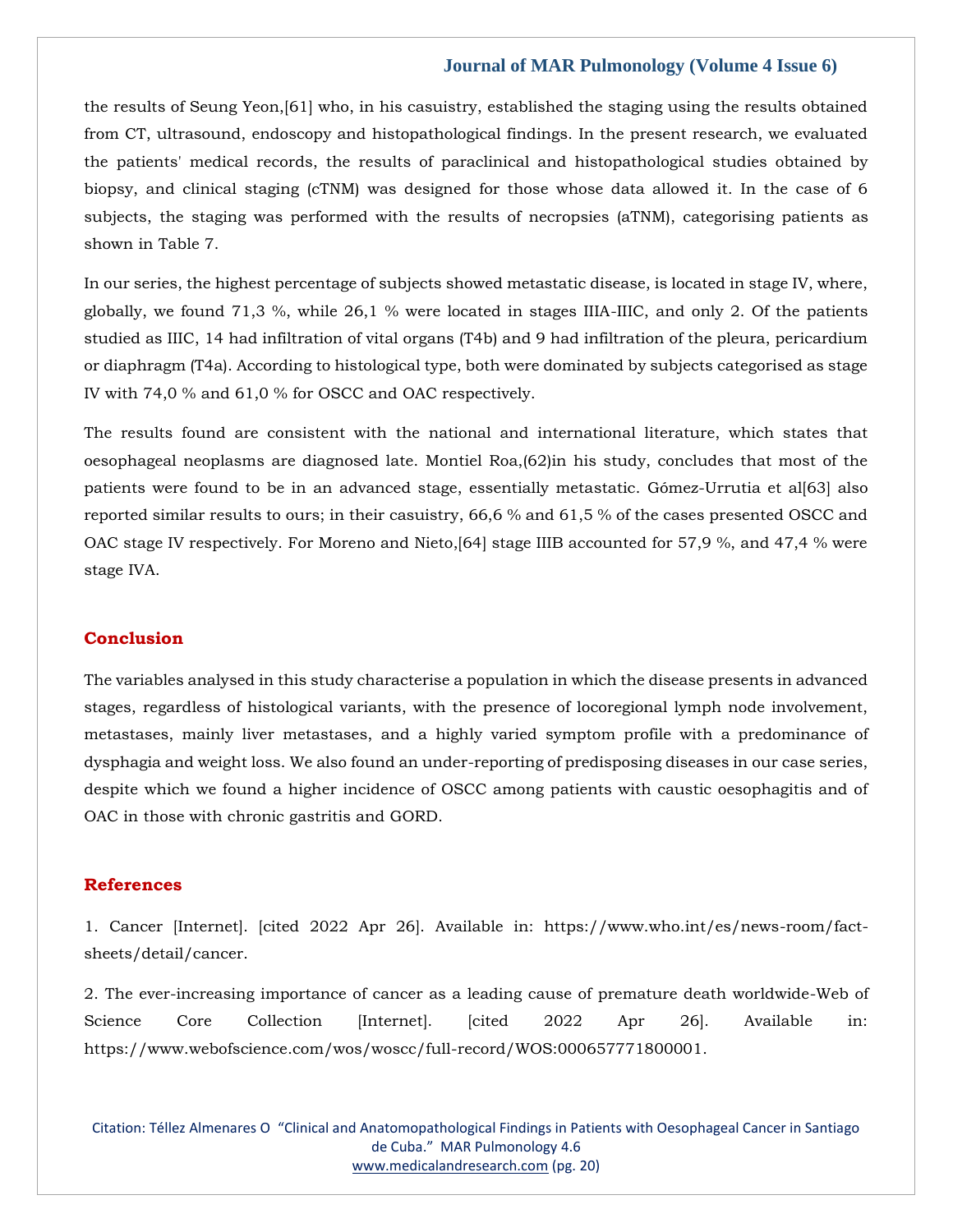[3. Téllez Almenares O, Cisneros Domínguez C, Romero García LI. Survival of patients with oesophagel](https://www.google.com/search?q=Survival+of+patients+with+oesophagel+cancer+in+Santiago+de+Cuba+in+the+period&oq=Survival+of+patients+with+oesophagel+cancer+in+Santiago+de+Cuba+in+the+period&aqs=chrome..69i57.679j0j7&sourceid=chrome&ie=UTF-8)  [cancer in Santiago de Cuba in the period 2016-2020. Sciece Plus Int Conf. 2022;1-5.](https://www.google.com/search?q=Survival+of+patients+with+oesophagel+cancer+in+Santiago+de+Cuba+in+the+period&oq=Survival+of+patients+with+oesophagel+cancer+in+Santiago+de+Cuba+in+the+period&aqs=chrome..69i57.679j0j7&sourceid=chrome&ie=UTF-8)

[4. Sung H, Ferlay J, Siegel RL, Laversanne M, Soerjomataram I, Jemal A, et al. Global Cancer Statistics](file:///C:/Users/Arief%20Mahimudh/Desktop/April/PY/4.%20Sung%20H,%20Ferlay%20J,%20Siegel%20RL,%20Laversanne%20M,%20Soerjomataram%20I,%20Jemal%20A,%20et%20al.%20Global%20Cancer%20Statistics%202020:%20GLOBOCAN%20Estimates%20of%20Incidence%20and%20Mortality%20Worldwide%20for%2036%20Cancers%20in%20185%20Countries.%20CA%20Cancer%20J%20Clin%20%5bInternet%5d.%202021%20%5bcited%202022%20Apr%2026%5d.;71(3):209-49.%20Available%20from:%20https:/onlinelibrary.wiley.com/doi/abs/10.3322/caac.21660.%20DOI:%2010.3322/caac.21660)  [2020: GLOBOCAN Estimates of Incidence and Mortality Worldwide for 36 Cancers in 185 Countries. CA](file:///C:/Users/Arief%20Mahimudh/Desktop/April/PY/4.%20Sung%20H,%20Ferlay%20J,%20Siegel%20RL,%20Laversanne%20M,%20Soerjomataram%20I,%20Jemal%20A,%20et%20al.%20Global%20Cancer%20Statistics%202020:%20GLOBOCAN%20Estimates%20of%20Incidence%20and%20Mortality%20Worldwide%20for%2036%20Cancers%20in%20185%20Countries.%20CA%20Cancer%20J%20Clin%20%5bInternet%5d.%202021%20%5bcited%202022%20Apr%2026%5d.;71(3):209-49.%20Available%20from:%20https:/onlinelibrary.wiley.com/doi/abs/10.3322/caac.21660.%20DOI:%2010.3322/caac.21660)  [Cancer J Clin \[Internet\]. 2021 \[cited 2022 Apr 26\].;71\(3\):209-49. Available from:](file:///C:/Users/Arief%20Mahimudh/Desktop/April/PY/4.%20Sung%20H,%20Ferlay%20J,%20Siegel%20RL,%20Laversanne%20M,%20Soerjomataram%20I,%20Jemal%20A,%20et%20al.%20Global%20Cancer%20Statistics%202020:%20GLOBOCAN%20Estimates%20of%20Incidence%20and%20Mortality%20Worldwide%20for%2036%20Cancers%20in%20185%20Countries.%20CA%20Cancer%20J%20Clin%20%5bInternet%5d.%202021%20%5bcited%202022%20Apr%2026%5d.;71(3):209-49.%20Available%20from:%20https:/onlinelibrary.wiley.com/doi/abs/10.3322/caac.21660.%20DOI:%2010.3322/caac.21660)  [https://onlinelibrary.wiley.com/doi/abs/10.3322/caac.21660. DOI: 10.3322/caac.21660](file:///C:/Users/Arief%20Mahimudh/Desktop/April/PY/4.%20Sung%20H,%20Ferlay%20J,%20Siegel%20RL,%20Laversanne%20M,%20Soerjomataram%20I,%20Jemal%20A,%20et%20al.%20Global%20Cancer%20Statistics%202020:%20GLOBOCAN%20Estimates%20of%20Incidence%20and%20Mortality%20Worldwide%20for%2036%20Cancers%20in%20185%20Countries.%20CA%20Cancer%20J%20Clin%20%5bInternet%5d.%202021%20%5bcited%202022%20Apr%2026%5d.;71(3):209-49.%20Available%20from:%20https:/onlinelibrary.wiley.com/doi/abs/10.3322/caac.21660.%20DOI:%2010.3322/caac.21660)

[5. Bregni G, Beck B. Toward Targeted Therapies in Oesophageal Cancers: An Overview. Cancers](file:///C:/Users/Arief%20Mahimudh/Desktop/April/PY/5.%20Bregni%20G,%20Beck%20B.%20Toward%20Targeted%20Therapies%20in%20Oesophageal%20Cancers:%20An%20Overview.%20Cancers%20%5bInternet%5d.%202022%20Mar%20%5bcited%202020%20Apr%2026,%202020%5d;14(6):1522.%20%20Available%20from:%20https:/www.ncbi.nlm.nih.gov/pmc/articles/PMC8946490/.%20DOI:%2010.3390/cancers14061522.%20PMID:%2035326673.%20PMCID:%20PMC8946490)  [\[Internet\]. 2022 Mar \[cited 2020 Apr 26, 2020\];14\(6\):1522. Available from:](file:///C:/Users/Arief%20Mahimudh/Desktop/April/PY/5.%20Bregni%20G,%20Beck%20B.%20Toward%20Targeted%20Therapies%20in%20Oesophageal%20Cancers:%20An%20Overview.%20Cancers%20%5bInternet%5d.%202022%20Mar%20%5bcited%202020%20Apr%2026,%202020%5d;14(6):1522.%20%20Available%20from:%20https:/www.ncbi.nlm.nih.gov/pmc/articles/PMC8946490/.%20DOI:%2010.3390/cancers14061522.%20PMID:%2035326673.%20PMCID:%20PMC8946490)  [https://www.ncbi.nlm.nih.gov/pmc/articles/PMC8946490/. DOI: 10.3390/cancers14061522. PMID:](file:///C:/Users/Arief%20Mahimudh/Desktop/April/PY/5.%20Bregni%20G,%20Beck%20B.%20Toward%20Targeted%20Therapies%20in%20Oesophageal%20Cancers:%20An%20Overview.%20Cancers%20%5bInternet%5d.%202022%20Mar%20%5bcited%202020%20Apr%2026,%202020%5d;14(6):1522.%20%20Available%20from:%20https:/www.ncbi.nlm.nih.gov/pmc/articles/PMC8946490/.%20DOI:%2010.3390/cancers14061522.%20PMID:%2035326673.%20PMCID:%20PMC8946490)  [35326673. PMCID: PMC8946490](file:///C:/Users/Arief%20Mahimudh/Desktop/April/PY/5.%20Bregni%20G,%20Beck%20B.%20Toward%20Targeted%20Therapies%20in%20Oesophageal%20Cancers:%20An%20Overview.%20Cancers%20%5bInternet%5d.%202022%20Mar%20%5bcited%202020%20Apr%2026,%202020%5d;14(6):1522.%20%20Available%20from:%20https:/www.ncbi.nlm.nih.gov/pmc/articles/PMC8946490/.%20DOI:%2010.3390/cancers14061522.%20PMID:%2035326673.%20PMCID:%20PMC8946490)

[6. Ministry of Public Health. Health Statistical Yearbook 2020 \[Internet\]. Havana, Cuba:](file:///C:/Users/Arief%20Mahimudh/Desktop/April/PY/6.%20Ministry%20of%20Public%20Health.%20Health%20Statistical%20Yearbook%202020%20%5bInternet%5d.%20Havana,%20Cuba:%20MINSAP/PAHO/WHO;%202021%20%5bcited%202022%20Mar%2027%5d.%20Available%20from:%20https:/temas.sld.cu/estadisticassalud/)  [MINSAP/PAHO/WHO; 2021 \[cited 2022 Mar 27\]. Available from:](file:///C:/Users/Arief%20Mahimudh/Desktop/April/PY/6.%20Ministry%20of%20Public%20Health.%20Health%20Statistical%20Yearbook%202020%20%5bInternet%5d.%20Havana,%20Cuba:%20MINSAP/PAHO/WHO;%202021%20%5bcited%202022%20Mar%2027%5d.%20Available%20from:%20https:/temas.sld.cu/estadisticassalud/)  [https://temas.sld.cu/estadisticassalud/](file:///C:/Users/Arief%20Mahimudh/Desktop/April/PY/6.%20Ministry%20of%20Public%20Health.%20Health%20Statistical%20Yearbook%202020%20%5bInternet%5d.%20Havana,%20Cuba:%20MINSAP/PAHO/WHO;%202021%20%5bcited%202022%20Mar%2027%5d.%20Available%20from:%20https:/temas.sld.cu/estadisticassalud/)

[7. Mu HW, Chen CH, Yang KW, Pan CS, Lin CL, Hung DZ. The prevalence of esophageal cancer after](file:///C:/Users/Arief%20Mahimudh/Desktop/April/PY/7.%20Mu%20HW,%20Chen%20CH,%20Yang%20KW,%20Pan%20CS,%20Lin%20CL,%20Hung%20DZ.%20The%20prevalence%20of%20esophageal%20cancer%20after%20caustic%20and%20pesticide%20ingestion:%20A%20nationwide%20cohort%20study.%20PloS%20One%20%5bInternet%5d.%202020%20%5bcited%202022%20Mar%2031%5d;15(12):e0243922.%20Available%20from:%20https:/www.ncbi.nlm.nih.gov/pmc/articles/PMC7771858/.%20DOI:10.1371/journal.pone.0243922.%20PMID:%2033373373.%20PMCID:%20PMC7771858.)  [caustic and pesticide ingestion: A nationwide cohort study. PloS One \[Internet\]. 2020 \[cited 2022 Mar](file:///C:/Users/Arief%20Mahimudh/Desktop/April/PY/7.%20Mu%20HW,%20Chen%20CH,%20Yang%20KW,%20Pan%20CS,%20Lin%20CL,%20Hung%20DZ.%20The%20prevalence%20of%20esophageal%20cancer%20after%20caustic%20and%20pesticide%20ingestion:%20A%20nationwide%20cohort%20study.%20PloS%20One%20%5bInternet%5d.%202020%20%5bcited%202022%20Mar%2031%5d;15(12):e0243922.%20Available%20from:%20https:/www.ncbi.nlm.nih.gov/pmc/articles/PMC7771858/.%20DOI:10.1371/journal.pone.0243922.%20PMID:%2033373373.%20PMCID:%20PMC7771858.)  [31\];15\(12\):e0243922. Available from: https://www.ncbi.nlm.nih.gov/pmc/articles/PMC7771858/.](file:///C:/Users/Arief%20Mahimudh/Desktop/April/PY/7.%20Mu%20HW,%20Chen%20CH,%20Yang%20KW,%20Pan%20CS,%20Lin%20CL,%20Hung%20DZ.%20The%20prevalence%20of%20esophageal%20cancer%20after%20caustic%20and%20pesticide%20ingestion:%20A%20nationwide%20cohort%20study.%20PloS%20One%20%5bInternet%5d.%202020%20%5bcited%202022%20Mar%2031%5d;15(12):e0243922.%20Available%20from:%20https:/www.ncbi.nlm.nih.gov/pmc/articles/PMC7771858/.%20DOI:10.1371/journal.pone.0243922.%20PMID:%2033373373.%20PMCID:%20PMC7771858.)  [DOI:10.1371/journal.pone.0243922. PMID: 33373373. PMCID: PMC7771858.](file:///C:/Users/Arief%20Mahimudh/Desktop/April/PY/7.%20Mu%20HW,%20Chen%20CH,%20Yang%20KW,%20Pan%20CS,%20Lin%20CL,%20Hung%20DZ.%20The%20prevalence%20of%20esophageal%20cancer%20after%20caustic%20and%20pesticide%20ingestion:%20A%20nationwide%20cohort%20study.%20PloS%20One%20%5bInternet%5d.%202020%20%5bcited%202022%20Mar%2031%5d;15(12):e0243922.%20Available%20from:%20https:/www.ncbi.nlm.nih.gov/pmc/articles/PMC7771858/.%20DOI:10.1371/journal.pone.0243922.%20PMID:%2033373373.%20PMCID:%20PMC7771858.)

[8. Mingol Navarro F, Vaqué Urbaneja F, Ballester Pla N. Chapter 16. Oesophageal cancer. Classification.](file:///C:/Users/Arief%20Mahimudh/Desktop/April/PY/8.%20Mingol%20Navarro%20F,%20Vaqué%20Urbaneja%20F,%20Ballester%20Pla%20N.%20Chapter%2016.%20Oesophageal%20cancer.%20Classification.%20Predisposing%20factors.%20Diagnosis%20and%20staging.%20In:%20Ortíz%20Escandell%20A,%20Martínez%20de%20Haro%20L,%20Parrilla%20Paricio%20P,%20editors.%20Esophagogastric%20surgery.%20Clinical%20Guides%20of%20the%20Spanish%20Association%20of%20Surgeons%20%5bInternet%5d.%20Second%20Edition.%20Madrid,%20Spain:%20ARÁN%20Ediciones,%20S.L.;%202017%20%5bcited%202022%20Mar%2031%5d.%20p.%20237-51.%20Available%20from:%20http:/www.grupoaran.com.)  [Predisposing factors. Diagnosis and staging. In: Ortíz Escandell A, Martínez de Haro L, Parrilla Paricio](file:///C:/Users/Arief%20Mahimudh/Desktop/April/PY/8.%20Mingol%20Navarro%20F,%20Vaqué%20Urbaneja%20F,%20Ballester%20Pla%20N.%20Chapter%2016.%20Oesophageal%20cancer.%20Classification.%20Predisposing%20factors.%20Diagnosis%20and%20staging.%20In:%20Ortíz%20Escandell%20A,%20Martínez%20de%20Haro%20L,%20Parrilla%20Paricio%20P,%20editors.%20Esophagogastric%20surgery.%20Clinical%20Guides%20of%20the%20Spanish%20Association%20of%20Surgeons%20%5bInternet%5d.%20Second%20Edition.%20Madrid,%20Spain:%20ARÁN%20Ediciones,%20S.L.;%202017%20%5bcited%202022%20Mar%2031%5d.%20p.%20237-51.%20Available%20from:%20http:/www.grupoaran.com.)  [P, editors. Esophagogastric surgery. Clinical Guides of the Spanish Association of Surgeons \[Internet\].](file:///C:/Users/Arief%20Mahimudh/Desktop/April/PY/8.%20Mingol%20Navarro%20F,%20Vaqué%20Urbaneja%20F,%20Ballester%20Pla%20N.%20Chapter%2016.%20Oesophageal%20cancer.%20Classification.%20Predisposing%20factors.%20Diagnosis%20and%20staging.%20In:%20Ortíz%20Escandell%20A,%20Martínez%20de%20Haro%20L,%20Parrilla%20Paricio%20P,%20editors.%20Esophagogastric%20surgery.%20Clinical%20Guides%20of%20the%20Spanish%20Association%20of%20Surgeons%20%5bInternet%5d.%20Second%20Edition.%20Madrid,%20Spain:%20ARÁN%20Ediciones,%20S.L.;%202017%20%5bcited%202022%20Mar%2031%5d.%20p.%20237-51.%20Available%20from:%20http:/www.grupoaran.com.)  [Second Edition. Madrid, Spain: ARÁN Ediciones, S.L.; 2017 \[cited 2022 Mar 31\]. p. 237-51. Available](file:///C:/Users/Arief%20Mahimudh/Desktop/April/PY/8.%20Mingol%20Navarro%20F,%20Vaqué%20Urbaneja%20F,%20Ballester%20Pla%20N.%20Chapter%2016.%20Oesophageal%20cancer.%20Classification.%20Predisposing%20factors.%20Diagnosis%20and%20staging.%20In:%20Ortíz%20Escandell%20A,%20Martínez%20de%20Haro%20L,%20Parrilla%20Paricio%20P,%20editors.%20Esophagogastric%20surgery.%20Clinical%20Guides%20of%20the%20Spanish%20Association%20of%20Surgeons%20%5bInternet%5d.%20Second%20Edition.%20Madrid,%20Spain:%20ARÁN%20Ediciones,%20S.L.;%202017%20%5bcited%202022%20Mar%2031%5d.%20p.%20237-51.%20Available%20from:%20http:/www.grupoaran.com.)  [from: http://www.grupoaran.com.](file:///C:/Users/Arief%20Mahimudh/Desktop/April/PY/8.%20Mingol%20Navarro%20F,%20Vaqué%20Urbaneja%20F,%20Ballester%20Pla%20N.%20Chapter%2016.%20Oesophageal%20cancer.%20Classification.%20Predisposing%20factors.%20Diagnosis%20and%20staging.%20In:%20Ortíz%20Escandell%20A,%20Martínez%20de%20Haro%20L,%20Parrilla%20Paricio%20P,%20editors.%20Esophagogastric%20surgery.%20Clinical%20Guides%20of%20the%20Spanish%20Association%20of%20Surgeons%20%5bInternet%5d.%20Second%20Edition.%20Madrid,%20Spain:%20ARÁN%20Ediciones,%20S.L.;%202017%20%5bcited%202022%20Mar%2031%5d.%20p.%20237-51.%20Available%20from:%20http:/www.grupoaran.com.)

[9. DaVee T, Ajani JA, Lee JH. Is endoscopic ultrasound examination necessary in the management of](file:///C:/Users/Arief%20Mahimudh/Desktop/April/PY/9.%20DaVee%20T,%20Ajani%20JA,%20Lee%20JH.%20Is%20endoscopic%20ultrasound%20examination%20necessary%20in%20the%20management%20of%20esophageal%20cancer?%20%5bInternet%5d.%20World%20J%20Gastroenterol.%202017%20Feb%20%5bcited%202022%20Mar%2031%5d;23(5):751-62.%20%20Available%20from:%20https://www.wjgnet.com/1007-9327/full/v23/i5/751.htm.%20DOI:10.3748/wjg.v23.i5.751.)  [esophageal cancer? \[Internet\]. World J Gastroenterol. 2017 Feb \[cited 2022 Mar 31\];23\(5\):751-62.](file:///C:/Users/Arief%20Mahimudh/Desktop/April/PY/9.%20DaVee%20T,%20Ajani%20JA,%20Lee%20JH.%20Is%20endoscopic%20ultrasound%20examination%20necessary%20in%20the%20management%20of%20esophageal%20cancer?%20%5bInternet%5d.%20World%20J%20Gastroenterol.%202017%20Feb%20%5bcited%202022%20Mar%2031%5d;23(5):751-62.%20%20Available%20from:%20https://www.wjgnet.com/1007-9327/full/v23/i5/751.htm.%20DOI:10.3748/wjg.v23.i5.751.)  [Available from: https://www.wjgnet.com/1007-9327/full/v23/i5/751.htm.](file:///C:/Users/Arief%20Mahimudh/Desktop/April/PY/9.%20DaVee%20T,%20Ajani%20JA,%20Lee%20JH.%20Is%20endoscopic%20ultrasound%20examination%20necessary%20in%20the%20management%20of%20esophageal%20cancer?%20%5bInternet%5d.%20World%20J%20Gastroenterol.%202017%20Feb%20%5bcited%202022%20Mar%2031%5d;23(5):751-62.%20%20Available%20from:%20https://www.wjgnet.com/1007-9327/full/v23/i5/751.htm.%20DOI:10.3748/wjg.v23.i5.751.)  [DOI:10.3748/wjg.v23.i5.751.](file:///C:/Users/Arief%20Mahimudh/Desktop/April/PY/9.%20DaVee%20T,%20Ajani%20JA,%20Lee%20JH.%20Is%20endoscopic%20ultrasound%20examination%20necessary%20in%20the%20management%20of%20esophageal%20cancer?%20%5bInternet%5d.%20World%20J%20Gastroenterol.%202017%20Feb%20%5bcited%202022%20Mar%2031%5d;23(5):751-62.%20%20Available%20from:%20https://www.wjgnet.com/1007-9327/full/v23/i5/751.htm.%20DOI:10.3748/wjg.v23.i5.751.)

[10. Hiripi E, Jansen L, Gondos A, Emrich K, Holleczek B, Katalinic A, et al. Survival of stomach and](file:///C:/Users/Arief%20Mahimudh/Desktop/April/PY/10.%20Hiripi%20E,%20Jansen%20L,%20Gondos%20A,%20Emrich%20K,%20Holleczek%20B,%20Katalinic%20A,%20et%20al.%20Survival%20of%20stomach%20and%20esophagus%20cancer%20patients%20in%20Germany%20in%20the%20early%2021st%20century.%20%20Acta%20Oncol%20Stockh%20Swed%20%5bInternet%5d.%202012%20%5bcited%202022%20Mar%2031%5d;51(7):906-14.%20Available%20from:%20https:/pubmed.ncbi.nlm.nih.gov/22524212/.%20DOI:10.3109/0284186X.2012.673732.%20PMID:%2022524212.)  [esophagus cancer patients in Germany in the early 21st century. Acta Oncol Stockh Swed \[Internet\].](file:///C:/Users/Arief%20Mahimudh/Desktop/April/PY/10.%20Hiripi%20E,%20Jansen%20L,%20Gondos%20A,%20Emrich%20K,%20Holleczek%20B,%20Katalinic%20A,%20et%20al.%20Survival%20of%20stomach%20and%20esophagus%20cancer%20patients%20in%20Germany%20in%20the%20early%2021st%20century.%20%20Acta%20Oncol%20Stockh%20Swed%20%5bInternet%5d.%202012%20%5bcited%202022%20Mar%2031%5d;51(7):906-14.%20Available%20from:%20https:/pubmed.ncbi.nlm.nih.gov/22524212/.%20DOI:10.3109/0284186X.2012.673732.%20PMID:%2022524212.)  [2012 \[cited 2022 Mar 31\];51\(7\):906-14. Available from: https://pubmed.ncbi.nlm.nih.gov/22524212/.](file:///C:/Users/Arief%20Mahimudh/Desktop/April/PY/10.%20Hiripi%20E,%20Jansen%20L,%20Gondos%20A,%20Emrich%20K,%20Holleczek%20B,%20Katalinic%20A,%20et%20al.%20Survival%20of%20stomach%20and%20esophagus%20cancer%20patients%20in%20Germany%20in%20the%20early%2021st%20century.%20%20Acta%20Oncol%20Stockh%20Swed%20%5bInternet%5d.%202012%20%5bcited%202022%20Mar%2031%5d;51(7):906-14.%20Available%20from:%20https:/pubmed.ncbi.nlm.nih.gov/22524212/.%20DOI:10.3109/0284186X.2012.673732.%20PMID:%2022524212.)  [DOI:10.3109/0284186X.2012.673732. PMID: 22524212.](file:///C:/Users/Arief%20Mahimudh/Desktop/April/PY/10.%20Hiripi%20E,%20Jansen%20L,%20Gondos%20A,%20Emrich%20K,%20Holleczek%20B,%20Katalinic%20A,%20et%20al.%20Survival%20of%20stomach%20and%20esophagus%20cancer%20patients%20in%20Germany%20in%20the%20early%2021st%20century.%20%20Acta%20Oncol%20Stockh%20Swed%20%5bInternet%5d.%202012%20%5bcited%202022%20Mar%2031%5d;51(7):906-14.%20Available%20from:%20https:/pubmed.ncbi.nlm.nih.gov/22524212/.%20DOI:10.3109/0284186X.2012.673732.%20PMID:%2022524212.)

[11. Sato H, Terai S, Shimamura Y, Tanaka S, Shiwaku H, Minami H, et al. Achalasia and esophageal](file:///C:/Users/Arief%20Mahimudh/Desktop/April/PY/11.%20Sato%20H,%20Terai%20S,%20Shimamura%20Y,%20Tanaka%20S,%20Shiwaku%20H,%20Minami%20H,%20et%20al.%20Achalasia%20and%20esophageal%20cancer:%20a%20large%20database%20analysis%20in%20Japan.%20J%20Gastroenterol%20%5bInternet%5d.%202021%20%5bcited%202022%20Mar%2031%5d;56(4):360-70.%20Available%20from:%20https:/pubmed.ncbi.nlm.nih.gov/33538893/.%20PMID:%2033538893.)  [cancer: a large database analysis in Japan. J Gastroenterol \[Internet\]. 2021 \[cited 2022 Mar](file:///C:/Users/Arief%20Mahimudh/Desktop/April/PY/11.%20Sato%20H,%20Terai%20S,%20Shimamura%20Y,%20Tanaka%20S,%20Shiwaku%20H,%20Minami%20H,%20et%20al.%20Achalasia%20and%20esophageal%20cancer:%20a%20large%20database%20analysis%20in%20Japan.%20J%20Gastroenterol%20%5bInternet%5d.%202021%20%5bcited%202022%20Mar%2031%5d;56(4):360-70.%20Available%20from:%20https:/pubmed.ncbi.nlm.nih.gov/33538893/.%20PMID:%2033538893.)  [31\];56\(4\):360-70. Available from: https://pubmed.ncbi.nlm.nih.gov/33538893/. PMID: 33538893.](file:///C:/Users/Arief%20Mahimudh/Desktop/April/PY/11.%20Sato%20H,%20Terai%20S,%20Shimamura%20Y,%20Tanaka%20S,%20Shiwaku%20H,%20Minami%20H,%20et%20al.%20Achalasia%20and%20esophageal%20cancer:%20a%20large%20database%20analysis%20in%20Japan.%20J%20Gastroenterol%20%5bInternet%5d.%202021%20%5bcited%202022%20Mar%2031%5d;56(4):360-70.%20Available%20from:%20https:/pubmed.ncbi.nlm.nih.gov/33538893/.%20PMID:%2033538893.)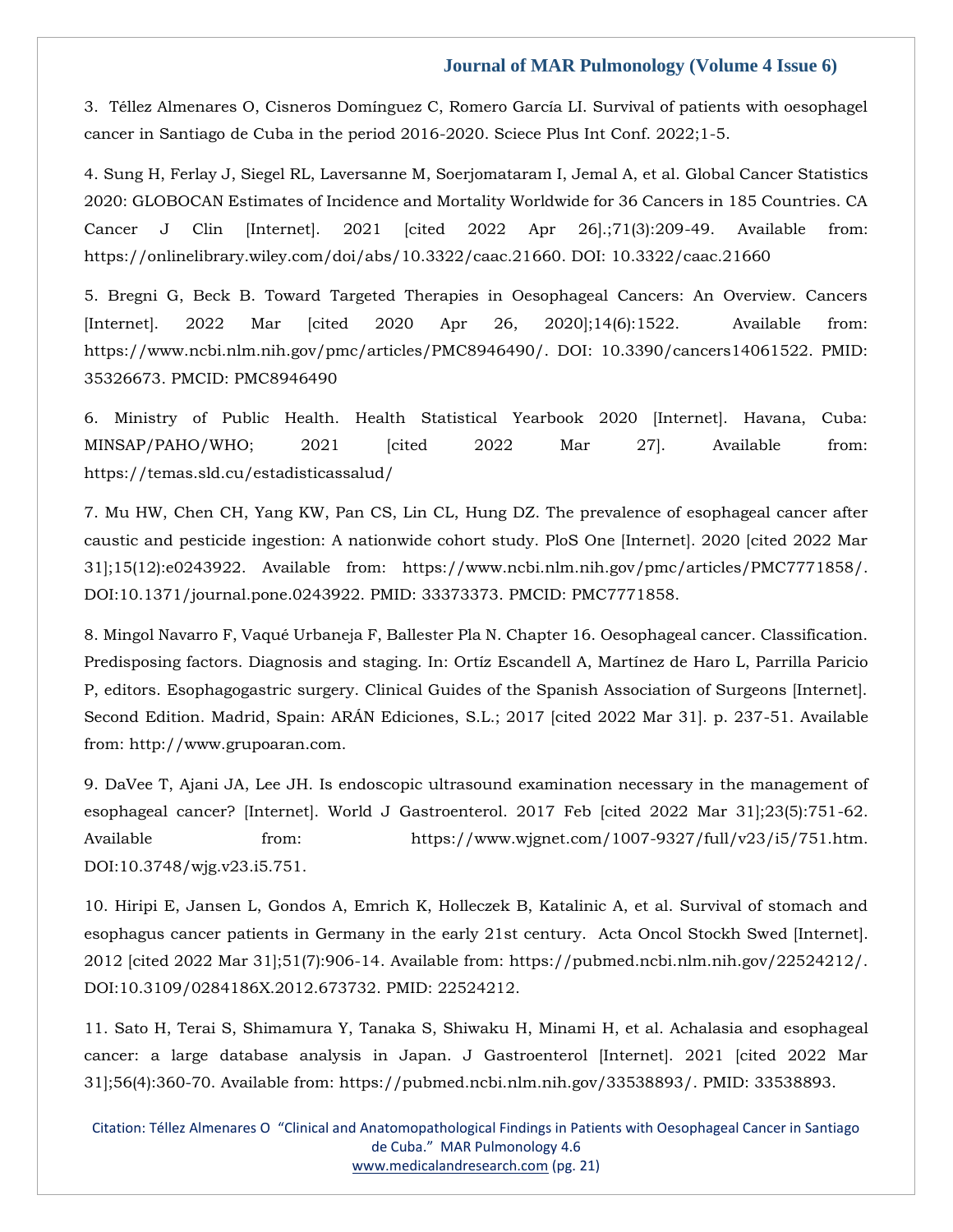[12. Uhlenhopp DJ, Then EO, Sunkara T, Gaduputi V. Epidemiology of esophageal cancer: update in](file:///C:/Users/Arief%20Mahimudh/Desktop/April/PY/12.%20Uhlenhopp%20DJ,%20Then%20EO,%20Sunkara%20T,%20Gaduputi%20V.%20Epidemiology%20of%20esophageal%20cancer:%20update%20in%20global%20trends,%20etiology%20and%20risk%20factors.%20Clin%20J%20Gastroenterol%20%5bInternet%5d.%202020%20%5bcited%202022%20Mar%2031%5d;13(6):1010-21.%20Available%20from:%20https:/pubmed.ncbi.nlm.nih.gov/32965635/.%20DOI:10.1007/s12328-020-01237-x.%20PMID:%2032965635.)  [global trends, etiology and risk factors. Clin J Gastroenterol \[Internet\]. 2020 \[cited 2022 Mar](file:///C:/Users/Arief%20Mahimudh/Desktop/April/PY/12.%20Uhlenhopp%20DJ,%20Then%20EO,%20Sunkara%20T,%20Gaduputi%20V.%20Epidemiology%20of%20esophageal%20cancer:%20update%20in%20global%20trends,%20etiology%20and%20risk%20factors.%20Clin%20J%20Gastroenterol%20%5bInternet%5d.%202020%20%5bcited%202022%20Mar%2031%5d;13(6):1010-21.%20Available%20from:%20https:/pubmed.ncbi.nlm.nih.gov/32965635/.%20DOI:10.1007/s12328-020-01237-x.%20PMID:%2032965635.)  [31\];13\(6\):1010-21. Available from:](file:///C:/Users/Arief%20Mahimudh/Desktop/April/PY/12.%20Uhlenhopp%20DJ,%20Then%20EO,%20Sunkara%20T,%20Gaduputi%20V.%20Epidemiology%20of%20esophageal%20cancer:%20update%20in%20global%20trends,%20etiology%20and%20risk%20factors.%20Clin%20J%20Gastroenterol%20%5bInternet%5d.%202020%20%5bcited%202022%20Mar%2031%5d;13(6):1010-21.%20Available%20from:%20https:/pubmed.ncbi.nlm.nih.gov/32965635/.%20DOI:10.1007/s12328-020-01237-x.%20PMID:%2032965635.) https://pubmed.ncbi.nlm.nih.gov/32965635/. [DOI:10.1007/s12328-020-01237-x. PMID: 32965635.](file:///C:/Users/Arief%20Mahimudh/Desktop/April/PY/12.%20Uhlenhopp%20DJ,%20Then%20EO,%20Sunkara%20T,%20Gaduputi%20V.%20Epidemiology%20of%20esophageal%20cancer:%20update%20in%20global%20trends,%20etiology%20and%20risk%20factors.%20Clin%20J%20Gastroenterol%20%5bInternet%5d.%202020%20%5bcited%202022%20Mar%2031%5d;13(6):1010-21.%20Available%20from:%20https:/pubmed.ncbi.nlm.nih.gov/32965635/.%20DOI:10.1007/s12328-020-01237-x.%20PMID:%2032965635.)

[13. Huang F, Yu S. Esophageal cancer: Risk factors, genetic association, and treatment. Asian J Surg](file:///C:/Users/Arief%20Mahimudh/Desktop/April/PY/13.%20%20Huang%20F,%20Yu%20S.%20Esophageal%20cancer:%20Risk%20factors,%20genetic%20association,%20and%20treatment.%20Asian%20J%20Surg%20%5bInternet%5d.%202018%20May%20%5bcited%202022%20Mar%2031%5d;41(3):210-5.%20Available%20from:%20https:/www.sciencedirect.com.%20DOI:10.1016/j.asjsur.2016.10.005.%20PMID:%2027986415.)  [\[Internet\]. 2018 May \[cited 2022 Mar 31\];41\(3\):210-5. Available from: https://www.sciencedirect.com.](file:///C:/Users/Arief%20Mahimudh/Desktop/April/PY/13.%20%20Huang%20F,%20Yu%20S.%20Esophageal%20cancer:%20Risk%20factors,%20genetic%20association,%20and%20treatment.%20Asian%20J%20Surg%20%5bInternet%5d.%202018%20May%20%5bcited%202022%20Mar%2031%5d;41(3):210-5.%20Available%20from:%20https:/www.sciencedirect.com.%20DOI:10.1016/j.asjsur.2016.10.005.%20PMID:%2027986415.)  [DOI:10.1016/j.asjsur.2016.10.005. PMID: 27986415.](file:///C:/Users/Arief%20Mahimudh/Desktop/April/PY/13.%20%20Huang%20F,%20Yu%20S.%20Esophageal%20cancer:%20Risk%20factors,%20genetic%20association,%20and%20treatment.%20Asian%20J%20Surg%20%5bInternet%5d.%202018%20May%20%5bcited%202022%20Mar%2031%5d;41(3):210-5.%20Available%20from:%20https:/www.sciencedirect.com.%20DOI:10.1016/j.asjsur.2016.10.005.%20PMID:%2027986415.)

[14. Torres-Aguilera M, Remes Troche JM. Achalasia and esophageal cancer: risks and links. Clin Exp](file:///C:/Users/Arief%20Mahimudh/Desktop/April/PY/14.%20Torres-Aguilera%20M,%20Remes%20Troche%20JM.%20Achalasia%20and%20esophageal%20cancer:%20risks%20and%20links.%20Clin%20Exp%20Gastroenterol%20%5bInternet%5d.%202018%20%5bcited%202022%20Mar%2031%5d;11:309-16.%20Available%20from:%20%20https:/www.ncbi.nlm.nih.gov/pmc/articles/PMC6132237/.%20DOI:10.2147/CEG.S141642.%20PMID:%2030233226.%20PMCID:%20PMC6132237.)  Gastroenterol [Internet]. 2018 [cited 2022 Mar 31];11:309-16. Available from: [https://www.ncbi.nlm.nih.gov/pmc/articles/PMC6132237/. DOI:10.2147/CEG.S141642. PMID:](file:///C:/Users/Arief%20Mahimudh/Desktop/April/PY/14.%20Torres-Aguilera%20M,%20Remes%20Troche%20JM.%20Achalasia%20and%20esophageal%20cancer:%20risks%20and%20links.%20Clin%20Exp%20Gastroenterol%20%5bInternet%5d.%202018%20%5bcited%202022%20Mar%2031%5d;11:309-16.%20Available%20from:%20%20https:/www.ncbi.nlm.nih.gov/pmc/articles/PMC6132237/.%20DOI:10.2147/CEG.S141642.%20PMID:%2030233226.%20PMCID:%20PMC6132237.)  [30233226. PMCID: PMC6132237.](file:///C:/Users/Arief%20Mahimudh/Desktop/April/PY/14.%20Torres-Aguilera%20M,%20Remes%20Troche%20JM.%20Achalasia%20and%20esophageal%20cancer:%20risks%20and%20links.%20Clin%20Exp%20Gastroenterol%20%5bInternet%5d.%202018%20%5bcited%202022%20Mar%2031%5d;11:309-16.%20Available%20from:%20%20https:/www.ncbi.nlm.nih.gov/pmc/articles/PMC6132237/.%20DOI:10.2147/CEG.S141642.%20PMID:%2030233226.%20PMCID:%20PMC6132237.)

[15. Abnet CC, Arnold M, Wei WQ. Epidemiology of esophageal squamous cell carcinoma.](file:///C:/Users/Arief%20Mahimudh/Desktop/April/PY/15.%20Abnet%20CC,%20Arnold%20M,%20Wei%20WQ.%20Epidemiology%20of%20esophageal%20squamous%20cell%20carcinoma.%20Gastroenterology%20%5bInternet%5d.%202018%20%5bcited%202022%20Mar%2031%5d;154(2):360-73.%20Available%20from:%20https:/www.ncbi.nlm.nih.gov/pmc/articles/PMC5836473/.%20DOI:10.1053/j.gastro.2017.08.023.%20PMID:%2028823862.%20PMCID:%20PMC5836473.)  [Gastroenterology \[Internet\]. 2018 \[cited 2022 Mar 31\];154\(2\):360-73. Available from:](file:///C:/Users/Arief%20Mahimudh/Desktop/April/PY/15.%20Abnet%20CC,%20Arnold%20M,%20Wei%20WQ.%20Epidemiology%20of%20esophageal%20squamous%20cell%20carcinoma.%20Gastroenterology%20%5bInternet%5d.%202018%20%5bcited%202022%20Mar%2031%5d;154(2):360-73.%20Available%20from:%20https:/www.ncbi.nlm.nih.gov/pmc/articles/PMC5836473/.%20DOI:10.1053/j.gastro.2017.08.023.%20PMID:%2028823862.%20PMCID:%20PMC5836473.)  [https://www.ncbi.nlm.nih.gov/pmc/articles/PMC5836473/. DOI:10.1053/j.gastro.2017.08.023.](file:///C:/Users/Arief%20Mahimudh/Desktop/April/PY/15.%20Abnet%20CC,%20Arnold%20M,%20Wei%20WQ.%20Epidemiology%20of%20esophageal%20squamous%20cell%20carcinoma.%20Gastroenterology%20%5bInternet%5d.%202018%20%5bcited%202022%20Mar%2031%5d;154(2):360-73.%20Available%20from:%20https:/www.ncbi.nlm.nih.gov/pmc/articles/PMC5836473/.%20DOI:10.1053/j.gastro.2017.08.023.%20PMID:%2028823862.%20PMCID:%20PMC5836473.)  [PMID: 28823862. PMCID: PMC5836473.](file:///C:/Users/Arief%20Mahimudh/Desktop/April/PY/15.%20Abnet%20CC,%20Arnold%20M,%20Wei%20WQ.%20Epidemiology%20of%20esophageal%20squamous%20cell%20carcinoma.%20Gastroenterology%20%5bInternet%5d.%202018%20%5bcited%202022%20Mar%2031%5d;154(2):360-73.%20Available%20from:%20https:/www.ncbi.nlm.nih.gov/pmc/articles/PMC5836473/.%20DOI:10.1053/j.gastro.2017.08.023.%20PMID:%2028823862.%20PMCID:%20PMC5836473.)

[16. Tustumi F, Bernardo WM, da Rocha JRM, Szachnowicz S, Seguro FC, Bianchi ET, et al. Esophageal](file:///C:/Users/Arief%20Mahimudh/Desktop/April/PY/16.%20%20Tustumi%20F,%20Bernardo%20WM,%20da%20Rocha%20JRM,%20Szachnowicz%20S,%20Seguro%20FC,%20Bianchi%20ET,%20et%20al.%20Esophageal%20achalasia:%20a%20risk%20factor%20for%20carcinoma.%20A%20systematic%20review%20and%20meta-analysis.%20Dis%20Esophagus%20Off%20J%20Int%20Soc%20Dis%20Esophagus%20%5bInternet%5d.%202017%20%5bcited%202022%20Mar%2031%5d;30(10):1-8.%20Available%20from:%20https:/pubmed.ncbi.nlm.nih.gov/28859394/.%20DOI:10.1093/dote/dox072.%20PMID:%2028859394.)  [achalasia: a risk factor for carcinoma. A systematic review and meta-analysis. Dis Esophagus Off J Int](file:///C:/Users/Arief%20Mahimudh/Desktop/April/PY/16.%20%20Tustumi%20F,%20Bernardo%20WM,%20da%20Rocha%20JRM,%20Szachnowicz%20S,%20Seguro%20FC,%20Bianchi%20ET,%20et%20al.%20Esophageal%20achalasia:%20a%20risk%20factor%20for%20carcinoma.%20A%20systematic%20review%20and%20meta-analysis.%20Dis%20Esophagus%20Off%20J%20Int%20Soc%20Dis%20Esophagus%20%5bInternet%5d.%202017%20%5bcited%202022%20Mar%2031%5d;30(10):1-8.%20Available%20from:%20https:/pubmed.ncbi.nlm.nih.gov/28859394/.%20DOI:10.1093/dote/dox072.%20PMID:%2028859394.)  [Soc Dis Esophagus \[Internet\]. 2017 \[cited 2022 Mar 31\];30\(10\):1-8. Available from:](file:///C:/Users/Arief%20Mahimudh/Desktop/April/PY/16.%20%20Tustumi%20F,%20Bernardo%20WM,%20da%20Rocha%20JRM,%20Szachnowicz%20S,%20Seguro%20FC,%20Bianchi%20ET,%20et%20al.%20Esophageal%20achalasia:%20a%20risk%20factor%20for%20carcinoma.%20A%20systematic%20review%20and%20meta-analysis.%20Dis%20Esophagus%20Off%20J%20Int%20Soc%20Dis%20Esophagus%20%5bInternet%5d.%202017%20%5bcited%202022%20Mar%2031%5d;30(10):1-8.%20Available%20from:%20https:/pubmed.ncbi.nlm.nih.gov/28859394/.%20DOI:10.1093/dote/dox072.%20PMID:%2028859394.)  [https://pubmed.ncbi.nlm.nih.gov/28859394/. DOI:10.1093/dote/dox072. PMID: 28859394.](file:///C:/Users/Arief%20Mahimudh/Desktop/April/PY/16.%20%20Tustumi%20F,%20Bernardo%20WM,%20da%20Rocha%20JRM,%20Szachnowicz%20S,%20Seguro%20FC,%20Bianchi%20ET,%20et%20al.%20Esophageal%20achalasia:%20a%20risk%20factor%20for%20carcinoma.%20A%20systematic%20review%20and%20meta-analysis.%20Dis%20Esophagus%20Off%20J%20Int%20Soc%20Dis%20Esophagus%20%5bInternet%5d.%202017%20%5bcited%202022%20Mar%2031%5d;30(10):1-8.%20Available%20from:%20https:/pubmed.ncbi.nlm.nih.gov/28859394/.%20DOI:10.1093/dote/dox072.%20PMID:%2028859394.)

17. [DeMeester T. Chapter 16. Etiology and Natural History of Gastroesophageal Reflux Disease and](file:///C:/Users/Arief%20Mahimudh/Desktop/April/PY/17.%20DeMeester%20T.%20Chapter%2016.%20Etiology%20and%20Natural%20History%20of%20Gastroesophageal%20Reflux%20Disease%20and%20Predictors%20of%20Progressive%20Disease.%20In:%20Yeo%20ChJ,%20DeMeester%20SR,%20McFadden%20DW,%20Matthews%20JB,%20Fleshman%20JW%20Section%20I:%20%20Esophagus%20and%20hernia%20Part%20One:%20Anatomy%20and%20Physiology%20of%20the%20Esophagus%20Shackelford’s%20Surgery%20of%20the%20Alimentary%20Tract%20%5bInternet%5d.%20Eighth%20Edition.%20China:%20Elsevier%20Saunders;%202019%20%5bcited%202020%20Apr%2023%5d.%20p.%20204-20.%20Available%20from:%20https:/lccn.loc.gov/2017042680)  [Predictors of Progressive Disease. In: Yeo ChJ, DeMeester SR, McFadden DW, Matthews JB, Fleshman](file:///C:/Users/Arief%20Mahimudh/Desktop/April/PY/17.%20DeMeester%20T.%20Chapter%2016.%20Etiology%20and%20Natural%20History%20of%20Gastroesophageal%20Reflux%20Disease%20and%20Predictors%20of%20Progressive%20Disease.%20In:%20Yeo%20ChJ,%20DeMeester%20SR,%20McFadden%20DW,%20Matthews%20JB,%20Fleshman%20JW%20Section%20I:%20%20Esophagus%20and%20hernia%20Part%20One:%20Anatomy%20and%20Physiology%20of%20the%20Esophagus%20Shackelford’s%20Surgery%20of%20the%20Alimentary%20Tract%20%5bInternet%5d.%20Eighth%20Edition.%20China:%20Elsevier%20Saunders;%202019%20%5bcited%202020%20Apr%2023%5d.%20p.%20204-20.%20Available%20from:%20https:/lccn.loc.gov/2017042680)  [JW Section I: Esophagus and hernia Part One: Anatomy and Physiology of the Esophagus Shackelford's](file:///C:/Users/Arief%20Mahimudh/Desktop/April/PY/17.%20DeMeester%20T.%20Chapter%2016.%20Etiology%20and%20Natural%20History%20of%20Gastroesophageal%20Reflux%20Disease%20and%20Predictors%20of%20Progressive%20Disease.%20In:%20Yeo%20ChJ,%20DeMeester%20SR,%20McFadden%20DW,%20Matthews%20JB,%20Fleshman%20JW%20Section%20I:%20%20Esophagus%20and%20hernia%20Part%20One:%20Anatomy%20and%20Physiology%20of%20the%20Esophagus%20Shackelford’s%20Surgery%20of%20the%20Alimentary%20Tract%20%5bInternet%5d.%20Eighth%20Edition.%20China:%20Elsevier%20Saunders;%202019%20%5bcited%202020%20Apr%2023%5d.%20p.%20204-20.%20Available%20from:%20https:/lccn.loc.gov/2017042680)  [Surgery of the Alimentary Tract \[Internet\]. Eighth Edition. China: Elsevier Saunders; 2019 \[cited 2020](file:///C:/Users/Arief%20Mahimudh/Desktop/April/PY/17.%20DeMeester%20T.%20Chapter%2016.%20Etiology%20and%20Natural%20History%20of%20Gastroesophageal%20Reflux%20Disease%20and%20Predictors%20of%20Progressive%20Disease.%20In:%20Yeo%20ChJ,%20DeMeester%20SR,%20McFadden%20DW,%20Matthews%20JB,%20Fleshman%20JW%20Section%20I:%20%20Esophagus%20and%20hernia%20Part%20One:%20Anatomy%20and%20Physiology%20of%20the%20Esophagus%20Shackelford’s%20Surgery%20of%20the%20Alimentary%20Tract%20%5bInternet%5d.%20Eighth%20Edition.%20China:%20Elsevier%20Saunders;%202019%20%5bcited%202020%20Apr%2023%5d.%20p.%20204-20.%20Available%20from:%20https:/lccn.loc.gov/2017042680)  [Apr 23\]. p. 204-20. Available from: https://lccn.loc.gov/2017042680](file:///C:/Users/Arief%20Mahimudh/Desktop/April/PY/17.%20DeMeester%20T.%20Chapter%2016.%20Etiology%20and%20Natural%20History%20of%20Gastroesophageal%20Reflux%20Disease%20and%20Predictors%20of%20Progressive%20Disease.%20In:%20Yeo%20ChJ,%20DeMeester%20SR,%20McFadden%20DW,%20Matthews%20JB,%20Fleshman%20JW%20Section%20I:%20%20Esophagus%20and%20hernia%20Part%20One:%20Anatomy%20and%20Physiology%20of%20the%20Esophagus%20Shackelford’s%20Surgery%20of%20the%20Alimentary%20Tract%20%5bInternet%5d.%20Eighth%20Edition.%20China:%20Elsevier%20Saunders;%202019%20%5bcited%202020%20Apr%2023%5d.%20p.%20204-20.%20Available%20from:%20https:/lccn.loc.gov/2017042680)

[18. Hunt R, Armstrong D, Katelaris P, Afihene M, Bane A, Bhatia S, et al. GERD. A global perspective](file:///C:/Users/Arief%20Mahimudh/Desktop/April/PY/18.%20%20Hunt%20R,%20Armstrong%20D,%20Katelaris%20P,%20Afihene%20M,%20Bane%20A,%20Bhatia%20S,%20et%20al.%20GERD.%20A%20global%20perspective%20on%20gastro-oesophageal%20reflux%20disease.%20J%20Clin%20Gastroenterol%20%5bInternet%5d%202018%20%5bcited%202022%20Apr%2023%5d;29(3):123-46.%20Available%20from:%20https:/journals.lww.com/00004836-201707000-00005.%20DOI:10.1097/MCG.0000000000000854.)  [on gastro-oesophageal reflux disease. J Clin Gastroenterol \[Internet\] 2018 \[cited 2022 Apr 23\];29\(3\):123-](file:///C:/Users/Arief%20Mahimudh/Desktop/April/PY/18.%20%20Hunt%20R,%20Armstrong%20D,%20Katelaris%20P,%20Afihene%20M,%20Bane%20A,%20Bhatia%20S,%20et%20al.%20GERD.%20A%20global%20perspective%20on%20gastro-oesophageal%20reflux%20disease.%20J%20Clin%20Gastroenterol%20%5bInternet%5d%202018%20%5bcited%202022%20Apr%2023%5d;29(3):123-46.%20Available%20from:%20https:/journals.lww.com/00004836-201707000-00005.%20DOI:10.1097/MCG.0000000000000854.) [46. Available from: https://journals.lww.com/00004836-201707000-00005.](file:///C:/Users/Arief%20Mahimudh/Desktop/April/PY/18.%20%20Hunt%20R,%20Armstrong%20D,%20Katelaris%20P,%20Afihene%20M,%20Bane%20A,%20Bhatia%20S,%20et%20al.%20GERD.%20A%20global%20perspective%20on%20gastro-oesophageal%20reflux%20disease.%20J%20Clin%20Gastroenterol%20%5bInternet%5d%202018%20%5bcited%202022%20Apr%2023%5d;29(3):123-46.%20Available%20from:%20https:/journals.lww.com/00004836-201707000-00005.%20DOI:10.1097/MCG.0000000000000854.)  [DOI:10.1097/MCG.0000000000000854.](file:///C:/Users/Arief%20Mahimudh/Desktop/April/PY/18.%20%20Hunt%20R,%20Armstrong%20D,%20Katelaris%20P,%20Afihene%20M,%20Bane%20A,%20Bhatia%20S,%20et%20al.%20GERD.%20A%20global%20perspective%20on%20gastro-oesophageal%20reflux%20disease.%20J%20Clin%20Gastroenterol%20%5bInternet%5d%202018%20%5bcited%202022%20Apr%2023%5d;29(3):123-46.%20Available%20from:%20https:/journals.lww.com/00004836-201707000-00005.%20DOI:10.1097/MCG.0000000000000854.)

[19. Lagergren J, Bergström R, Lindgren A, Nyrén O. Symptomatic gastroesophageal reflux as a risk](file:///C:/Users/Arief%20Mahimudh/Desktop/April/PY/19.%20Lagergren%20J,%20Bergström%20R,%20Lindgren%20A,%20Nyrén%20O.%20Symptomatic%20gastroesophageal%20reflux%20as%20a%20risk%20factor%20for%20esophageal%20adenocarcinoma.%20N%20Engl%20J%20Med%20%5bInternet%5d.%201999%20Mar%20%5bcited%202022%20Apr%2023%5d;340(11):825-31.%20Available%20from:%20https:/www.nejm.org/medical-articles/original-article.%20%20DOI:10.1056/NEJM199903183401101.%20PMID:%2010080844.)  [factor for esophageal adenocarcinoma. N Engl J Med \[Internet\]. 1999 Mar \[cited 2022 Apr](file:///C:/Users/Arief%20Mahimudh/Desktop/April/PY/19.%20Lagergren%20J,%20Bergström%20R,%20Lindgren%20A,%20Nyrén%20O.%20Symptomatic%20gastroesophageal%20reflux%20as%20a%20risk%20factor%20for%20esophageal%20adenocarcinoma.%20N%20Engl%20J%20Med%20%5bInternet%5d.%201999%20Mar%20%5bcited%202022%20Apr%2023%5d;340(11):825-31.%20Available%20from:%20https:/www.nejm.org/medical-articles/original-article.%20%20DOI:10.1056/NEJM199903183401101.%20PMID:%2010080844.)  [23\];340\(11\):825-31. Available from: https://www.nejm.org/medical-articles/original-article.](file:///C:/Users/Arief%20Mahimudh/Desktop/April/PY/19.%20Lagergren%20J,%20Bergström%20R,%20Lindgren%20A,%20Nyrén%20O.%20Symptomatic%20gastroesophageal%20reflux%20as%20a%20risk%20factor%20for%20esophageal%20adenocarcinoma.%20N%20Engl%20J%20Med%20%5bInternet%5d.%201999%20Mar%20%5bcited%202022%20Apr%2023%5d;340(11):825-31.%20Available%20from:%20https:/www.nejm.org/medical-articles/original-article.%20%20DOI:10.1056/NEJM199903183401101.%20PMID:%2010080844.)  [DOI:10.1056/NEJM199903183401101. PMID: 10080844.](file:///C:/Users/Arief%20Mahimudh/Desktop/April/PY/19.%20Lagergren%20J,%20Bergström%20R,%20Lindgren%20A,%20Nyrén%20O.%20Symptomatic%20gastroesophageal%20reflux%20as%20a%20risk%20factor%20for%20esophageal%20adenocarcinoma.%20N%20Engl%20J%20Med%20%5bInternet%5d.%201999%20Mar%20%5bcited%202022%20Apr%2023%5d;340(11):825-31.%20Available%20from:%20https:/www.nejm.org/medical-articles/original-article.%20%20DOI:10.1056/NEJM199903183401101.%20PMID:%2010080844.)

Citation: Téllez Almenares O "Clinical and Anatomopathological Findings in Patients with Oesophageal Cancer in Santiago de Cuba." MAR Pulmonology 4.6 [www.medicalandresearch.com](http://www.medicalandresearch.com/) (pg. 22)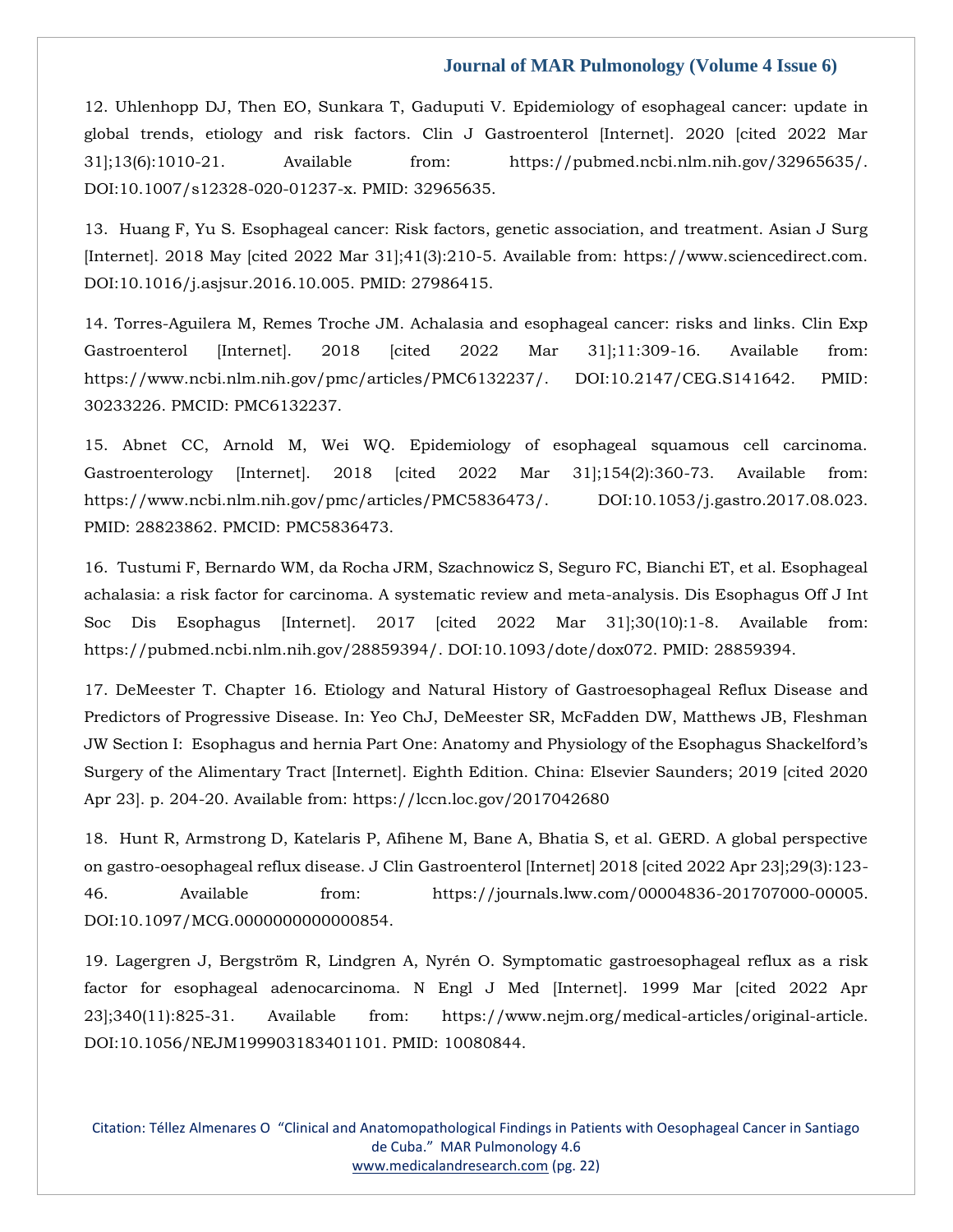[20. Lagergren J, Bergström R, Adami HO, Nyrén O. Association between medications that relax the](file:///C:/Users/Arief%20Mahimudh/Desktop/April/PY/20.%20%20Lagergren%20J,%20Bergström%20R,%20Adami%20HO,%20Nyrén%20O.%20Association%20between%20medications%20that%20relax%20the%20lower%20esophageal%20sphincter%20and%20risk%20for%20esophageal%20adenocarcinoma.%20Ann%20Intern%20Med%20%5bInternet%5d.%202000%20Aug%20%5bcited%202022%20Apr%2023%5d;133(3):165-75.%20Available%20from:%20https:/www.acpjournals.org/doi/10.7326/0003-4819-133-3-200008010-00007.%20DOI:10.7326/0003-4819-133-3-200008010-00007.%20PMID:%2010906830.)  [lower esophageal sphincter and risk for esophageal adenocarcinoma. Ann Intern Med \[Internet\]. 2000](file:///C:/Users/Arief%20Mahimudh/Desktop/April/PY/20.%20%20Lagergren%20J,%20Bergström%20R,%20Adami%20HO,%20Nyrén%20O.%20Association%20between%20medications%20that%20relax%20the%20lower%20esophageal%20sphincter%20and%20risk%20for%20esophageal%20adenocarcinoma.%20Ann%20Intern%20Med%20%5bInternet%5d.%202000%20Aug%20%5bcited%202022%20Apr%2023%5d;133(3):165-75.%20Available%20from:%20https:/www.acpjournals.org/doi/10.7326/0003-4819-133-3-200008010-00007.%20DOI:10.7326/0003-4819-133-3-200008010-00007.%20PMID:%2010906830.)  Aug [cited 2022 Apr 23];133(3):165-75. Available from: [https://www.acpjournals.org/doi/10.7326/0003-4819-133-3-200008010-00007. DOI:10.7326/0003-](file:///C:/Users/Arief%20Mahimudh/Desktop/April/PY/20.%20%20Lagergren%20J,%20Bergström%20R,%20Adami%20HO,%20Nyrén%20O.%20Association%20between%20medications%20that%20relax%20the%20lower%20esophageal%20sphincter%20and%20risk%20for%20esophageal%20adenocarcinoma.%20Ann%20Intern%20Med%20%5bInternet%5d.%202000%20Aug%20%5bcited%202022%20Apr%2023%5d;133(3):165-75.%20Available%20from:%20https:/www.acpjournals.org/doi/10.7326/0003-4819-133-3-200008010-00007.%20DOI:10.7326/0003-4819-133-3-200008010-00007.%20PMID:%2010906830.) [4819-133-3-200008010-00007. PMID: 10906830.](file:///C:/Users/Arief%20Mahimudh/Desktop/April/PY/20.%20%20Lagergren%20J,%20Bergström%20R,%20Adami%20HO,%20Nyrén%20O.%20Association%20between%20medications%20that%20relax%20the%20lower%20esophageal%20sphincter%20and%20risk%20for%20esophageal%20adenocarcinoma.%20Ann%20Intern%20Med%20%5bInternet%5d.%202000%20Aug%20%5bcited%202022%20Apr%2023%5d;133(3):165-75.%20Available%20from:%20https:/www.acpjournals.org/doi/10.7326/0003-4819-133-3-200008010-00007.%20DOI:10.7326/0003-4819-133-3-200008010-00007.%20PMID:%2010906830.)

[21. Shaheen N, Ransohoff DF. Gastroesophageal reflux, barrett esophagus, and esophageal cancer:](file:///C:/Users/Arief%20Mahimudh/Desktop/April/PY/21.%20Shaheen%20N,%20Ransohoff%20DF.%20Gastroesophageal%20reflux,%20barrett%20esophagus,%20and%20esophageal%20cancer:%20scientific%20review.%20JAMA%20%5bInternet%5d.%202002%20Apr%20%5bcited%202022%20Apr%2023%5d;287(15):1972-81.%20Available%20from:%20https:/jamanetwork.com/journals/jama/fullarticle/194842.%20DOI:10.1001/jama.287.15.1972.%20PMID:%2011960540.)  [scientific review. JAMA \[Internet\]. 2002 Apr \[cited 2022 Apr 23\];287\(15\):1972-81. Available from:](file:///C:/Users/Arief%20Mahimudh/Desktop/April/PY/21.%20Shaheen%20N,%20Ransohoff%20DF.%20Gastroesophageal%20reflux,%20barrett%20esophagus,%20and%20esophageal%20cancer:%20scientific%20review.%20JAMA%20%5bInternet%5d.%202002%20Apr%20%5bcited%202022%20Apr%2023%5d;287(15):1972-81.%20Available%20from:%20https:/jamanetwork.com/journals/jama/fullarticle/194842.%20DOI:10.1001/jama.287.15.1972.%20PMID:%2011960540.)  [https://jamanetwork.com/journals/jama/fullarticle/194842. DOI:10.1001/jama.287.15.1972. PMID:](file:///C:/Users/Arief%20Mahimudh/Desktop/April/PY/21.%20Shaheen%20N,%20Ransohoff%20DF.%20Gastroesophageal%20reflux,%20barrett%20esophagus,%20and%20esophageal%20cancer:%20scientific%20review.%20JAMA%20%5bInternet%5d.%202002%20Apr%20%5bcited%202022%20Apr%2023%5d;287(15):1972-81.%20Available%20from:%20https:/jamanetwork.com/journals/jama/fullarticle/194842.%20DOI:10.1001/jama.287.15.1972.%20PMID:%2011960540.)  [11960540.](file:///C:/Users/Arief%20Mahimudh/Desktop/April/PY/21.%20Shaheen%20N,%20Ransohoff%20DF.%20Gastroesophageal%20reflux,%20barrett%20esophagus,%20and%20esophageal%20cancer:%20scientific%20review.%20JAMA%20%5bInternet%5d.%202002%20Apr%20%5bcited%202022%20Apr%2023%5d;287(15):1972-81.%20Available%20from:%20https:/jamanetwork.com/journals/jama/fullarticle/194842.%20DOI:10.1001/jama.287.15.1972.%20PMID:%2011960540.)

[22. Hampel H, Abraham NS, El-Serag HB. Meta-analysis: obesity and the risk for gastroesophageal](file:///C:/Users/Arief%20Mahimudh/Desktop/April/PY/22.%20Hampel%20H,%20Abraham%20NS,%20El-Serag%20HB.%20Meta-analysis:%20obesity%20and%20the%20risk%20for%20gastroesophageal%20reflux%20disease%20and%20its%20complications.%20Ann%20Intern%20Med%20%5bInternet%5d.%202005%20Aug%20%5bcited%202022%20Apr%2023%5d;143(3):199-211.%20Available%20from:%20https:/www.acpjournals.org/doi/10.7326/0003-4819-143-3-200508020-00006.%20%20DOI:10.7326/0003-4819-143-3-200508020-00006.%20PMID:%2016061918)  [reflux disease and its complications. Ann Intern Med \[Internet\]. 2005 Aug \[cited 2022 Apr](file:///C:/Users/Arief%20Mahimudh/Desktop/April/PY/22.%20Hampel%20H,%20Abraham%20NS,%20El-Serag%20HB.%20Meta-analysis:%20obesity%20and%20the%20risk%20for%20gastroesophageal%20reflux%20disease%20and%20its%20complications.%20Ann%20Intern%20Med%20%5bInternet%5d.%202005%20Aug%20%5bcited%202022%20Apr%2023%5d;143(3):199-211.%20Available%20from:%20https:/www.acpjournals.org/doi/10.7326/0003-4819-143-3-200508020-00006.%20%20DOI:10.7326/0003-4819-143-3-200508020-00006.%20PMID:%2016061918)  [23\];143\(3\):199-211. Available from: https://www.acpjournals.org/doi/10.7326/0003-4819-143-3-](file:///C:/Users/Arief%20Mahimudh/Desktop/April/PY/22.%20Hampel%20H,%20Abraham%20NS,%20El-Serag%20HB.%20Meta-analysis:%20obesity%20and%20the%20risk%20for%20gastroesophageal%20reflux%20disease%20and%20its%20complications.%20Ann%20Intern%20Med%20%5bInternet%5d.%202005%20Aug%20%5bcited%202022%20Apr%2023%5d;143(3):199-211.%20Available%20from:%20https:/www.acpjournals.org/doi/10.7326/0003-4819-143-3-200508020-00006.%20%20DOI:10.7326/0003-4819-143-3-200508020-00006.%20PMID:%2016061918) [200508020-00006. DOI:10.7326/0003-4819-143-3-200508020-00006. PMID: 16061918](file:///C:/Users/Arief%20Mahimudh/Desktop/April/PY/22.%20Hampel%20H,%20Abraham%20NS,%20El-Serag%20HB.%20Meta-analysis:%20obesity%20and%20the%20risk%20for%20gastroesophageal%20reflux%20disease%20and%20its%20complications.%20Ann%20Intern%20Med%20%5bInternet%5d.%202005%20Aug%20%5bcited%202022%20Apr%2023%5d;143(3):199-211.%20Available%20from:%20https:/www.acpjournals.org/doi/10.7326/0003-4819-143-3-200508020-00006.%20%20DOI:10.7326/0003-4819-143-3-200508020-00006.%20PMID:%2016061918)

[23. Antunes C, Aleem A, Curtis SA. Gastroesophageal Reflux Disease. In: StatPearls \[Internet\]. Treasure](file:///C:/Users/Arief%20Mahimudh/Desktop/April/PY/23.%20Antunes%20C,%20Aleem%20A,%20Curtis%20SA.%20Gastroesophageal%20Reflux%20Disease.%20In:%20StatPearls%20%5bInternet%5d.%20Treasure%20Island%20(FL):%20StatPearls%20Publishing%20%5bcited%202022%20Apr%2025%5d;%202021.%20%20Available%20from:%20https:/www.ncbi.nlm.nih.gov/books/NBK441938/)  [Island \(FL\): StatPearls Publishing \[cited 2022 Apr 25\]; 2021. Available from:](file:///C:/Users/Arief%20Mahimudh/Desktop/April/PY/23.%20Antunes%20C,%20Aleem%20A,%20Curtis%20SA.%20Gastroesophageal%20Reflux%20Disease.%20In:%20StatPearls%20%5bInternet%5d.%20Treasure%20Island%20(FL):%20StatPearls%20Publishing%20%5bcited%202022%20Apr%2025%5d;%202021.%20%20Available%20from:%20https:/www.ncbi.nlm.nih.gov/books/NBK441938/)  [https://www.ncbi.nlm.nih.gov/books/NBK441938/.](file:///C:/Users/Arief%20Mahimudh/Desktop/April/PY/23.%20Antunes%20C,%20Aleem%20A,%20Curtis%20SA.%20Gastroesophageal%20Reflux%20Disease.%20In:%20StatPearls%20%5bInternet%5d.%20Treasure%20Island%20(FL):%20StatPearls%20Publishing%20%5bcited%202022%20Apr%2025%5d;%202021.%20%20Available%20from:%20https:/www.ncbi.nlm.nih.gov/books/NBK441938/)

[24. Sandhu DS, Fass R. Current Trends in the Management of Gastroesophageal Reflux Disease. Gut](file:///C:/Users/Arief%20Mahimudh/Desktop/April/PY/24.%20%20Sandhu%20DS,%20Fass%20R.%20Current%20Trends%20in%20the%20Management%20of%20Gastroesophageal%20Reflux%20Disease.%20Gut%20Liver%20%202018%20%5bcited%202022%20Apr%2025%5d;12(1):7-16.%20Available%20from:%20https:/www.ncbi.nlm.nih.gov/pmc/articles/PMC5753679/.%20DOI:10.5009/gnl16615.%20PMID:%2028427116.PMCID:%20PMC575367.)  [Liver 2018 \[cited 2022 Apr 25\];12\(1\):7-16. Available from:](file:///C:/Users/Arief%20Mahimudh/Desktop/April/PY/24.%20%20Sandhu%20DS,%20Fass%20R.%20Current%20Trends%20in%20the%20Management%20of%20Gastroesophageal%20Reflux%20Disease.%20Gut%20Liver%20%202018%20%5bcited%202022%20Apr%2025%5d;12(1):7-16.%20Available%20from:%20https:/www.ncbi.nlm.nih.gov/pmc/articles/PMC5753679/.%20DOI:10.5009/gnl16615.%20PMID:%2028427116.PMCID:%20PMC575367.)  [https://www.ncbi.nlm.nih.gov/pmc/articles/PMC5753679/. DOI:10.5009/gnl16615. PMID:](file:///C:/Users/Arief%20Mahimudh/Desktop/April/PY/24.%20%20Sandhu%20DS,%20Fass%20R.%20Current%20Trends%20in%20the%20Management%20of%20Gastroesophageal%20Reflux%20Disease.%20Gut%20Liver%20%202018%20%5bcited%202022%20Apr%2025%5d;12(1):7-16.%20Available%20from:%20https:/www.ncbi.nlm.nih.gov/pmc/articles/PMC5753679/.%20DOI:10.5009/gnl16615.%20PMID:%2028427116.PMCID:%20PMC575367.)  [28427116.PMCID: PMC575367.](file:///C:/Users/Arief%20Mahimudh/Desktop/April/PY/24.%20%20Sandhu%20DS,%20Fass%20R.%20Current%20Trends%20in%20the%20Management%20of%20Gastroesophageal%20Reflux%20Disease.%20Gut%20Liver%20%202018%20%5bcited%202022%20Apr%2025%5d;12(1):7-16.%20Available%20from:%20https:/www.ncbi.nlm.nih.gov/pmc/articles/PMC5753679/.%20DOI:10.5009/gnl16615.%20PMID:%2028427116.PMCID:%20PMC575367.)

[25. Elizondo Valverde JR, Chaverri Padilla G, Téllez Villalobos I. Barrett's oesophagus update. Rev](file:///C:/Users/Arief%20Mahimudh/Desktop/April/PY/25.%20Elizondo%20Valverde%20JR,%20Chaverri%20Padilla%20G,%20Téllez%20Villalobos%20I.%20Barrett)  [Medica Sinerg. 2019 Dec \[cited 2022 Apr 25\];4\(12\):e304.Available from:](file:///C:/Users/Arief%20Mahimudh/Desktop/April/PY/25.%20Elizondo%20Valverde%20JR,%20Chaverri%20Padilla%20G,%20Téllez%20Villalobos%20I.%20Barrett)  [https://revistamedicasinergia.com/index.php/rms/article/view/304. DOI:10.31434/rms.v4i12.304](file:///C:/Users/Arief%20Mahimudh/Desktop/April/PY/25.%20Elizondo%20Valverde%20JR,%20Chaverri%20Padilla%20G,%20Téllez%20Villalobos%20I.%20Barrett)

[26. Martín González MÁ, Domínguez Álvarez C. Chapter 126. Barrett's oesophagus. In: Soler Vaillant R,](file:///C:/Users/Arief%20Mahimudh/Desktop/April/PY/26.%20Martín%20González%20MÁ,%20Domínguez%20Álvarez%20C.%20Chapter%20126.%20Barrett)  [Mederos Curbelo ON. Surgery \[Internet\]. Havana, Cuba: Editorial de Ciencias Médicas; 2018 \[cited 2022](file:///C:/Users/Arief%20Mahimudh/Desktop/April/PY/26.%20Martín%20González%20MÁ,%20Domínguez%20Álvarez%20C.%20Chapter%20126.%20Barrett)  Apr 25]. p. 623-30. Available [from: http://www.ecimed.sld.cu](file:///C:/Users/Arief%20Mahimudh/Desktop/April/PY/26.%20Martín%20González%20MÁ,%20Domínguez%20Álvarez%20C.%20Chapter%20126.%20Barrett)

[27. Ferro D, Martorell S. Barrett's oesophagus. In: Galindo F et al. Encyclopedia of Digestive Surgery](file:///C:/Users/Arief%20Mahimudh/Desktop/April/PY/http/bookmedico.blogspot.com)  [\[Internet\]. Buenos Aires, Argentina; 2018 \[cited 2022 Apr 22\]. p. 1-17. Available from:](file:///C:/Users/Arief%20Mahimudh/Desktop/April/PY/http/bookmedico.blogspot.com)  [http.//bookmedico.blogspot.com](file:///C:/Users/Arief%20Mahimudh/Desktop/April/PY/http/bookmedico.blogspot.com)

[28. Ishihara R, Goda K, Oyama T. Endoscopic diagnosis and treatment of esophageal adenocarcinoma:](file:///C:/Users/Arief%20Mahimudh/Desktop/April/PY/28.%20Ishihara%20R,%20Goda%20K,%20Oyama%20T.%20Endoscopic%20diagnosis%20and%20treatment%20of%20esophageal%20adenocarcinoma:%20introduction%20of%20Japan%20Esophageal%20Society%20classification%20of%20Barrett’s%20esophagus.%20J%20Gastroenterol%20%5bInternet%5d.%202019%20%5bcited%202022%20Apr%2022%5d;54(1):1-9.%20Available%20from:%20https:/doi.org/10.1007/s00535-018-1491-x.%20DOI:10.1007/s00535-018-1491-x.)  [introduction of Japan Esophageal Society classification of Barrett's esophagus. J Gastroenterol](file:///C:/Users/Arief%20Mahimudh/Desktop/April/PY/28.%20Ishihara%20R,%20Goda%20K,%20Oyama%20T.%20Endoscopic%20diagnosis%20and%20treatment%20of%20esophageal%20adenocarcinoma:%20introduction%20of%20Japan%20Esophageal%20Society%20classification%20of%20Barrett’s%20esophagus.%20J%20Gastroenterol%20%5bInternet%5d.%202019%20%5bcited%202022%20Apr%2022%5d;54(1):1-9.%20Available%20from:%20https:/doi.org/10.1007/s00535-018-1491-x.%20DOI:10.1007/s00535-018-1491-x.)  [\[Internet\]. 2019 \[cited 2022 Apr 22\];54\(1\):1-9. Available from: https://doi.org/10.1007/s00535-018-](file:///C:/Users/Arief%20Mahimudh/Desktop/April/PY/28.%20Ishihara%20R,%20Goda%20K,%20Oyama%20T.%20Endoscopic%20diagnosis%20and%20treatment%20of%20esophageal%20adenocarcinoma:%20introduction%20of%20Japan%20Esophageal%20Society%20classification%20of%20Barrett’s%20esophagus.%20J%20Gastroenterol%20%5bInternet%5d.%202019%20%5bcited%202022%20Apr%2022%5d;54(1):1-9.%20Available%20from:%20https:/doi.org/10.1007/s00535-018-1491-x.%20DOI:10.1007/s00535-018-1491-x.) [1491-x. DOI:10.1007/s00535-018-1491-x.](file:///C:/Users/Arief%20Mahimudh/Desktop/April/PY/28.%20Ishihara%20R,%20Goda%20K,%20Oyama%20T.%20Endoscopic%20diagnosis%20and%20treatment%20of%20esophageal%20adenocarcinoma:%20introduction%20of%20Japan%20Esophageal%20Society%20classification%20of%20Barrett’s%20esophagus.%20J%20Gastroenterol%20%5bInternet%5d.%202019%20%5bcited%202022%20Apr%2022%5d;54(1):1-9.%20Available%20from:%20https:/doi.org/10.1007/s00535-018-1491-x.%20DOI:10.1007/s00535-018-1491-x.)

Citation: Téllez Almenares O "Clinical and Anatomopathological Findings in Patients with Oesophageal Cancer in Santiago de Cuba." MAR Pulmonology 4.6 [www.medicalandresearch.com](http://www.medicalandresearch.com/) (pg. 23)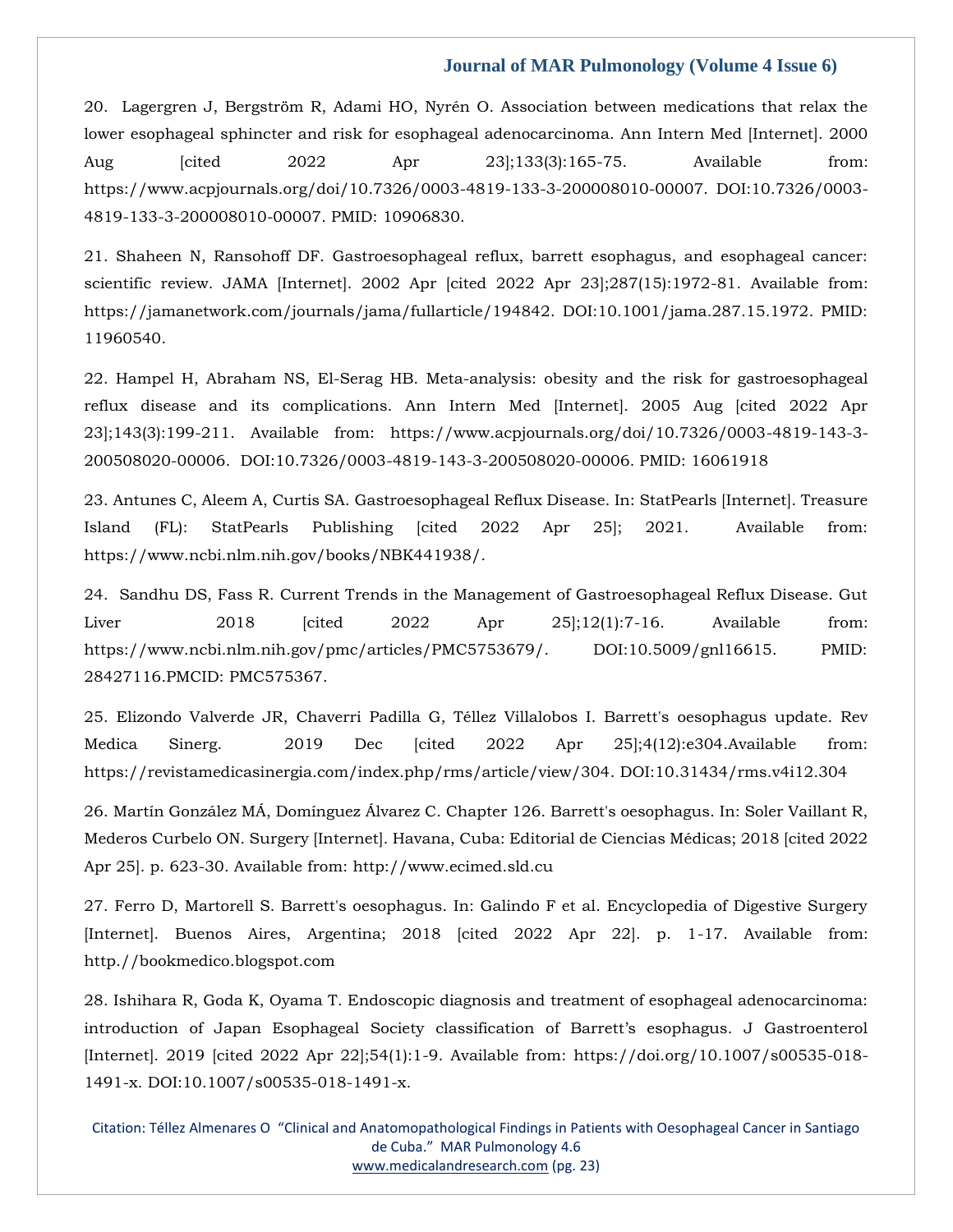[29. Braghetto I, Cardemil G, Csendes A, Lanzarini E, Musleh M, M F, et al. Results of current surgery](file:///C:/Users/Arief%20Mahimudh/Desktop/April/PY/29.%20Braghetto%20I,%20Cardemil%20G,%20Csendes%20A,%20Lanzarini%20E,%20Musleh%20M,%20M%20F,%20et%20al.%20Results%20of%20current%20surgery%20for%20the%20treatment%20of%20oesophageal%20cancer.%20Rev%20Chil%20Cir%20%5bInternet%5d.%202016%20%5bcited%202022%20Apr%2022%5d;68(1):94-106.%20Available%20from:%20https:/www.researchgate.net/publication/301714268_RESULTADOS_DE_LA_CIRUGIA_ACTUAL_PARA_EL_TRATAMIENTO_DEL_CANCER_DE_ESOFAGO.%20DOI:10.4067/S0718-40262016000100017.)  [for the treatment of oesophageal cancer. Rev Chil Cir \[Internet\]. 2016 \[cited](file:///C:/Users/Arief%20Mahimudh/Desktop/April/PY/29.%20Braghetto%20I,%20Cardemil%20G,%20Csendes%20A,%20Lanzarini%20E,%20Musleh%20M,%20M%20F,%20et%20al.%20Results%20of%20current%20surgery%20for%20the%20treatment%20of%20oesophageal%20cancer.%20Rev%20Chil%20Cir%20%5bInternet%5d.%202016%20%5bcited%202022%20Apr%2022%5d;68(1):94-106.%20Available%20from:%20https:/www.researchgate.net/publication/301714268_RESULTADOS_DE_LA_CIRUGIA_ACTUAL_PARA_EL_TRATAMIENTO_DEL_CANCER_DE_ESOFAGO.%20DOI:10.4067/S0718-40262016000100017.) 2022 Apr 22];68(1):94-106. [Available from:](file:///C:/Users/Arief%20Mahimudh/Desktop/April/PY/29.%20Braghetto%20I,%20Cardemil%20G,%20Csendes%20A,%20Lanzarini%20E,%20Musleh%20M,%20M%20F,%20et%20al.%20Results%20of%20current%20surgery%20for%20the%20treatment%20of%20oesophageal%20cancer.%20Rev%20Chil%20Cir%20%5bInternet%5d.%202016%20%5bcited%202022%20Apr%2022%5d;68(1):94-106.%20Available%20from:%20https:/www.researchgate.net/publication/301714268_RESULTADOS_DE_LA_CIRUGIA_ACTUAL_PARA_EL_TRATAMIENTO_DEL_CANCER_DE_ESOFAGO.%20DOI:10.4067/S0718-40262016000100017.) the contract of the contract of the contract of the contract of the contract of the contract of the contract of the contract of the contract of the contract of the contract of the contract of the contract o

[https://www.researchgate.net/publication/301714268\\_RESULTADOS\\_DE\\_LA\\_CIRUGIA\\_ACTUAL\\_PA](file:///C:/Users/Arief%20Mahimudh/Desktop/April/PY/29.%20Braghetto%20I,%20Cardemil%20G,%20Csendes%20A,%20Lanzarini%20E,%20Musleh%20M,%20M%20F,%20et%20al.%20Results%20of%20current%20surgery%20for%20the%20treatment%20of%20oesophageal%20cancer.%20Rev%20Chil%20Cir%20%5bInternet%5d.%202016%20%5bcited%202022%20Apr%2022%5d;68(1):94-106.%20Available%20from:%20https:/www.researchgate.net/publication/301714268_RESULTADOS_DE_LA_CIRUGIA_ACTUAL_PARA_EL_TRATAMIENTO_DEL_CANCER_DE_ESOFAGO.%20DOI:10.4067/S0718-40262016000100017.) [RA\\_EL\\_TRATAMIENTO\\_DEL\\_CANCER\\_DE\\_ESOFAGO. DOI:10.4067/S0718-40262016000100017.](file:///C:/Users/Arief%20Mahimudh/Desktop/April/PY/29.%20Braghetto%20I,%20Cardemil%20G,%20Csendes%20A,%20Lanzarini%20E,%20Musleh%20M,%20M%20F,%20et%20al.%20Results%20of%20current%20surgery%20for%20the%20treatment%20of%20oesophageal%20cancer.%20Rev%20Chil%20Cir%20%5bInternet%5d.%202016%20%5bcited%202022%20Apr%2022%5d;68(1):94-106.%20Available%20from:%20https:/www.researchgate.net/publication/301714268_RESULTADOS_DE_LA_CIRUGIA_ACTUAL_PARA_EL_TRATAMIENTO_DEL_CANCER_DE_ESOFAGO.%20DOI:10.4067/S0718-40262016000100017.)

[30. Holmberg D, Ness-Jensen E, Mattsson F, Lagergren J. Clinical prediction model for tumor](file:///C:/Users/Arief%20Mahimudh/Desktop/April/PY/30.%20Holmberg%20D,%20Ness-Jensen%20E,%20Mattsson%20F,%20Lagergren%20J.%20Clinical%20prediction%20model%20for%20tumor%20progression%20in%20Barrett’s%20esophagus.%20Surg%20Endosc%20%5bInternet%5d.%202019%20%5bcited%202022%20Apr%2022%5d;33(9):2901-8.%20Available%20from:%20https:/www.ncbi.nlm.nih.gov/pmc/articles/PMC6684532/.%20DOI:10.1007/s00464-018-6590-5.%20PMID:%2030456503.%20PMCID:%20PMC6684532.)  [progression in Barrett's esophagus. Surg Endosc \[Internet\]. 2019 \[cited 2022 Apr 22\];33\(9\):2901](file:///C:/Users/Arief%20Mahimudh/Desktop/April/PY/30.%20Holmberg%20D,%20Ness-Jensen%20E,%20Mattsson%20F,%20Lagergren%20J.%20Clinical%20prediction%20model%20for%20tumor%20progression%20in%20Barrett’s%20esophagus.%20Surg%20Endosc%20%5bInternet%5d.%202019%20%5bcited%202022%20Apr%2022%5d;33(9):2901-8.%20Available%20from:%20https:/www.ncbi.nlm.nih.gov/pmc/articles/PMC6684532/.%20DOI:10.1007/s00464-018-6590-5.%20PMID:%2030456503.%20PMCID:%20PMC6684532.)-8. [Available from: https://www.ncbi.nlm.nih.gov/pmc/articles/PMC6684532/. DOI:10.1007/s00464-](file:///C:/Users/Arief%20Mahimudh/Desktop/April/PY/30.%20Holmberg%20D,%20Ness-Jensen%20E,%20Mattsson%20F,%20Lagergren%20J.%20Clinical%20prediction%20model%20for%20tumor%20progression%20in%20Barrett’s%20esophagus.%20Surg%20Endosc%20%5bInternet%5d.%202019%20%5bcited%202022%20Apr%2022%5d;33(9):2901-8.%20Available%20from:%20https:/www.ncbi.nlm.nih.gov/pmc/articles/PMC6684532/.%20DOI:10.1007/s00464-018-6590-5.%20PMID:%2030456503.%20PMCID:%20PMC6684532.) [018-6590-5. PMID: 30456503. PMCID: PMC6684532.](file:///C:/Users/Arief%20Mahimudh/Desktop/April/PY/30.%20Holmberg%20D,%20Ness-Jensen%20E,%20Mattsson%20F,%20Lagergren%20J.%20Clinical%20prediction%20model%20for%20tumor%20progression%20in%20Barrett’s%20esophagus.%20Surg%20Endosc%20%5bInternet%5d.%202019%20%5bcited%202022%20Apr%2022%5d;33(9):2901-8.%20Available%20from:%20https:/www.ncbi.nlm.nih.gov/pmc/articles/PMC6684532/.%20DOI:10.1007/s00464-018-6590-5.%20PMID:%2030456503.%20PMCID:%20PMC6684532.)

[31. Cora Estopiñán S, Avalos García R, del Valle LLufrio P, Vanterpoll Héctor M, Ramos Díaz D.](file:///C:/Users/Arief%20Mahimudh/Desktop/April/PY/31.%20Cora%20Estopiñán%20S,%20Avalos%20García%20R,%20del%20Valle%20LLufrio%20P,%20Vanterpoll%20Héctor%20M,%20Ramos%20Díaz%20D.%20Clinicopathological%20characterisation%20of%20advanced%20oesophageal%20cancer%20at%20the%20Comandante%20Faustino%20Pérez%20University%20Hospital.%20Matanzas.%20Rev%20Médica%20Electrónica%20%5bInternet%5d.%202019%20%20%5bcited%202022%20Apr%2022%5d;41(2):15.%20Available%20from:%20https:/www.medigraphic.com/pdfs/revmedele/me-2019/me192g.pdf.)  [Clinicopathological characterisation of advanced oesophageal cancer at the Comandante Faustino Pérez](file:///C:/Users/Arief%20Mahimudh/Desktop/April/PY/31.%20Cora%20Estopiñán%20S,%20Avalos%20García%20R,%20del%20Valle%20LLufrio%20P,%20Vanterpoll%20Héctor%20M,%20Ramos%20Díaz%20D.%20Clinicopathological%20characterisation%20of%20advanced%20oesophageal%20cancer%20at%20the%20Comandante%20Faustino%20Pérez%20University%20Hospital.%20Matanzas.%20Rev%20Médica%20Electrónica%20%5bInternet%5d.%202019%20%20%5bcited%202022%20Apr%2022%5d;41(2):15.%20Available%20from:%20https:/www.medigraphic.com/pdfs/revmedele/me-2019/me192g.pdf.)  [University Hospital. Matanzas. Rev Médica Electrónica \[Internet\]. 2019 \[cited 2022 Apr 22\];41\(2\):15.](file:///C:/Users/Arief%20Mahimudh/Desktop/April/PY/31.%20Cora%20Estopiñán%20S,%20Avalos%20García%20R,%20del%20Valle%20LLufrio%20P,%20Vanterpoll%20Héctor%20M,%20Ramos%20Díaz%20D.%20Clinicopathological%20characterisation%20of%20advanced%20oesophageal%20cancer%20at%20the%20Comandante%20Faustino%20Pérez%20University%20Hospital.%20Matanzas.%20Rev%20Médica%20Electrónica%20%5bInternet%5d.%202019%20%20%5bcited%202022%20Apr%2022%5d;41(2):15.%20Available%20from:%20https:/www.medigraphic.com/pdfs/revmedele/me-2019/me192g.pdf.)  [Available from: https://www.medigraphic.com/pdfs/revmedele/me-2019/me192g.pdf.](file:///C:/Users/Arief%20Mahimudh/Desktop/April/PY/31.%20Cora%20Estopiñán%20S,%20Avalos%20García%20R,%20del%20Valle%20LLufrio%20P,%20Vanterpoll%20Héctor%20M,%20Ramos%20Díaz%20D.%20Clinicopathological%20characterisation%20of%20advanced%20oesophageal%20cancer%20at%20the%20Comandante%20Faustino%20Pérez%20University%20Hospital.%20Matanzas.%20Rev%20Médica%20Electrónica%20%5bInternet%5d.%202019%20%20%5bcited%202022%20Apr%2022%5d;41(2):15.%20Available%20from:%20https:/www.medigraphic.com/pdfs/revmedele/me-2019/me192g.pdf.)

[32. Ávalos García R, Caballero Boza C, Umpierrez García I. Clinicopathological characterization of](file:///C:/Users/Arief%20Mahimudh/Desktop/April/PY/32.%20Ávalos%20García%20R,%20Caballero%20Boza%20C,%20Umpierrez%20García%20I.%20Clinicopathological%20characterization%20of%20patients%20with%20esophageal%20cancer%20in%20the%20Mario%20Muñoz%20Monroy%20Hospital,%20Matanzas.%20Rev%20Médica%20Electrónica%20%5bInternet%5d.%202015%20%5bcited%202022%20Apr%2022%5d;37(4):345-55.%20Available%20from:%20http:/scielo.sld.cu/scielo.php?script=sci_abstract&pid=S1684-18242015000400005&lng=es&nrm=iso&tlng=es.)  [patients with esophageal cancer in the Mario Muñoz Monroy Hospital, Matanzas. Rev Médica Electrónica](file:///C:/Users/Arief%20Mahimudh/Desktop/April/PY/32.%20Ávalos%20García%20R,%20Caballero%20Boza%20C,%20Umpierrez%20García%20I.%20Clinicopathological%20characterization%20of%20patients%20with%20esophageal%20cancer%20in%20the%20Mario%20Muñoz%20Monroy%20Hospital,%20Matanzas.%20Rev%20Médica%20Electrónica%20%5bInternet%5d.%202015%20%5bcited%202022%20Apr%2022%5d;37(4):345-55.%20Available%20from:%20http:/scielo.sld.cu/scielo.php?script=sci_abstract&pid=S1684-18242015000400005&lng=es&nrm=iso&tlng=es.)  [\[Internet\]. 2015 \[cited 2022 Apr 22\];37\(4\):345-55. Available from:](file:///C:/Users/Arief%20Mahimudh/Desktop/April/PY/32.%20Ávalos%20García%20R,%20Caballero%20Boza%20C,%20Umpierrez%20García%20I.%20Clinicopathological%20characterization%20of%20patients%20with%20esophageal%20cancer%20in%20the%20Mario%20Muñoz%20Monroy%20Hospital,%20Matanzas.%20Rev%20Médica%20Electrónica%20%5bInternet%5d.%202015%20%5bcited%202022%20Apr%2022%5d;37(4):345-55.%20Available%20from:%20http:/scielo.sld.cu/scielo.php?script=sci_abstract&pid=S1684-18242015000400005&lng=es&nrm=iso&tlng=es.)  [http://scielo.sld.cu/scielo.php?script=sci\\_abstract&pid=S1684-](file:///C:/Users/Arief%20Mahimudh/Desktop/April/PY/32.%20Ávalos%20García%20R,%20Caballero%20Boza%20C,%20Umpierrez%20García%20I.%20Clinicopathological%20characterization%20of%20patients%20with%20esophageal%20cancer%20in%20the%20Mario%20Muñoz%20Monroy%20Hospital,%20Matanzas.%20Rev%20Médica%20Electrónica%20%5bInternet%5d.%202015%20%5bcited%202022%20Apr%2022%5d;37(4):345-55.%20Available%20from:%20http:/scielo.sld.cu/scielo.php?script=sci_abstract&pid=S1684-18242015000400005&lng=es&nrm=iso&tlng=es.) [18242015000400005&lng=es&nrm=iso&tlng=es.](file:///C:/Users/Arief%20Mahimudh/Desktop/April/PY/32.%20Ávalos%20García%20R,%20Caballero%20Boza%20C,%20Umpierrez%20García%20I.%20Clinicopathological%20characterization%20of%20patients%20with%20esophageal%20cancer%20in%20the%20Mario%20Muñoz%20Monroy%20Hospital,%20Matanzas.%20Rev%20Médica%20Electrónica%20%5bInternet%5d.%202015%20%5bcited%202022%20Apr%2022%5d;37(4):345-55.%20Available%20from:%20http:/scielo.sld.cu/scielo.php?script=sci_abstract&pid=S1684-18242015000400005&lng=es&nrm=iso&tlng=es.)

[33. Nazario Dolz AM, Falcón Vilariño CG, Matos Tamayo ME, Oliú Lambert H, Romero García LI, Téllez](file:///C:/Users/Arief%20Mahimudh/Desktop/April/PY/33.%20Nazario%20Dolz%20AM,%20Falcón%20Vilariño%20CG,%20Matos%20Tamayo%20ME,%20Oliú%20Lambert%20H,%20Romero%20García%20LI,%20Téllez%20Almenares%20O,%20et%20al.%20Characterisation%20of%20patients%20with%20oesophageal%20cancer%20in%202013-2014.%20Medisan%20%5bInternet%5d.%202016%20%5bcited%202022%20Apr%2022%5d;20(2):11.%20Available%20from:%20http:/scielo.sld.cu/scielo.php?script=sci_arttext&pid=S1029-30192016000200003.)  [Almenares O, et al. Characterisation of patients with oesophageal cancer in 2013-2014. Medisan](file:///C:/Users/Arief%20Mahimudh/Desktop/April/PY/33.%20Nazario%20Dolz%20AM,%20Falcón%20Vilariño%20CG,%20Matos%20Tamayo%20ME,%20Oliú%20Lambert%20H,%20Romero%20García%20LI,%20Téllez%20Almenares%20O,%20et%20al.%20Characterisation%20of%20patients%20with%20oesophageal%20cancer%20in%202013-2014.%20Medisan%20%5bInternet%5d.%202016%20%5bcited%202022%20Apr%2022%5d;20(2):11.%20Available%20from:%20http:/scielo.sld.cu/scielo.php?script=sci_arttext&pid=S1029-30192016000200003.)  [Internet].  $2016$  [cited  $2022$  Apr  $22 \cdot 20 \cdot 20 \cdot 11$ . Available from: [http://scielo.sld.cu/scielo.php?script=sci\\_arttext&pid=S1029-30192016000200003.](file:///C:/Users/Arief%20Mahimudh/Desktop/April/PY/33.%20Nazario%20Dolz%20AM,%20Falcón%20Vilariño%20CG,%20Matos%20Tamayo%20ME,%20Oliú%20Lambert%20H,%20Romero%20García%20LI,%20Téllez%20Almenares%20O,%20et%20al.%20Characterisation%20of%20patients%20with%20oesophageal%20cancer%20in%202013-2014.%20Medisan%20%5bInternet%5d.%202016%20%5bcited%202022%20Apr%2022%5d;20(2):11.%20Available%20from:%20http:/scielo.sld.cu/scielo.php?script=sci_arttext&pid=S1029-30192016000200003.)

[34. Rice TW, Apperson-Hansen C, DiPaola LM, Semple ME, Lerut TEMR, Orringer MB, et al. Worldwide](file:///C:/Users/Arief%20Mahimudh/Desktop/April/PY/34.%20Rice%20TW,%20Apperson-Hansen%20C,%20DiPaola%20LM,%20Semple%20ME,%20Lerut%20TEMR,%20Orringer%20MB,%20et%20al.%20Worldwide%20Esophageal%20Cancer%20Collaboration:%20clinical%20staging%20data.%20Dis%20Esophagus%20Off%20J%20Int%20Soc%20Dis%20Esophagus%20%5bInternet%5d.%202016%20%5bcited%202022%20Apr%2020%5d;29(7):707-14.%20available%20from:%20https:/www.ncbi.nlm.nih.gov/pmc/articles/PMC5591441/.%20DOI:%20.%20PMID:%2027731549.%20PMCID:%20PMC5591441.)  [Esophageal Cancer Collaboration: clinical staging data. Dis Esophagus Off J Int Soc Dis Esophagus](file:///C:/Users/Arief%20Mahimudh/Desktop/April/PY/34.%20Rice%20TW,%20Apperson-Hansen%20C,%20DiPaola%20LM,%20Semple%20ME,%20Lerut%20TEMR,%20Orringer%20MB,%20et%20al.%20Worldwide%20Esophageal%20Cancer%20Collaboration:%20clinical%20staging%20data.%20Dis%20Esophagus%20Off%20J%20Int%20Soc%20Dis%20Esophagus%20%5bInternet%5d.%202016%20%5bcited%202022%20Apr%2020%5d;29(7):707-14.%20available%20from:%20https:/www.ncbi.nlm.nih.gov/pmc/articles/PMC5591441/.%20DOI:%20.%20PMID:%2027731549.%20PMCID:%20PMC5591441.)  [\[Internet\]. 2016 \[cited 2022 Apr 20\];29\(7\):707-14. available from:](file:///C:/Users/Arief%20Mahimudh/Desktop/April/PY/34.%20Rice%20TW,%20Apperson-Hansen%20C,%20DiPaola%20LM,%20Semple%20ME,%20Lerut%20TEMR,%20Orringer%20MB,%20et%20al.%20Worldwide%20Esophageal%20Cancer%20Collaboration:%20clinical%20staging%20data.%20Dis%20Esophagus%20Off%20J%20Int%20Soc%20Dis%20Esophagus%20%5bInternet%5d.%202016%20%5bcited%202022%20Apr%2020%5d;29(7):707-14.%20available%20from:%20https:/www.ncbi.nlm.nih.gov/pmc/articles/PMC5591441/.%20DOI:%20.%20PMID:%2027731549.%20PMCID:%20PMC5591441.)  [https://www.ncbi.nlm.nih.gov/pmc/articles/PMC5591441/. DOI: . PMID: 27731549. PMCID:](file:///C:/Users/Arief%20Mahimudh/Desktop/April/PY/34.%20Rice%20TW,%20Apperson-Hansen%20C,%20DiPaola%20LM,%20Semple%20ME,%20Lerut%20TEMR,%20Orringer%20MB,%20et%20al.%20Worldwide%20Esophageal%20Cancer%20Collaboration:%20clinical%20staging%20data.%20Dis%20Esophagus%20Off%20J%20Int%20Soc%20Dis%20Esophagus%20%5bInternet%5d.%202016%20%5bcited%202022%20Apr%2020%5d;29(7):707-14.%20available%20from:%20https:/www.ncbi.nlm.nih.gov/pmc/articles/PMC5591441/.%20DOI:%20.%20PMID:%2027731549.%20PMCID:%20PMC5591441.)  [PMC5591441.](file:///C:/Users/Arief%20Mahimudh/Desktop/April/PY/34.%20Rice%20TW,%20Apperson-Hansen%20C,%20DiPaola%20LM,%20Semple%20ME,%20Lerut%20TEMR,%20Orringer%20MB,%20et%20al.%20Worldwide%20Esophageal%20Cancer%20Collaboration:%20clinical%20staging%20data.%20Dis%20Esophagus%20Off%20J%20Int%20Soc%20Dis%20Esophagus%20%5bInternet%5d.%202016%20%5bcited%202022%20Apr%2020%5d;29(7):707-14.%20available%20from:%20https:/www.ncbi.nlm.nih.gov/pmc/articles/PMC5591441/.%20DOI:%20.%20PMID:%2027731549.%20PMCID:%20PMC5591441.)

[35. Navas Silva DJ. Clinical-epidemiological behaviour of oesophageal cancer in the provincial teaching](file:///C:/Users/Arief%20Mahimudh/Desktop/April/PY/35.%20Navas%20Silva%20DJ.%20Clinical-epidemiological%20behaviour%20of%20oesophageal%20cancer%20in%20the%20provincial%20teaching%20hospital%20of%20Ambato,%20June-November%202016.%20Rev.%20Institutional%20repository%20UNIANDES,%202017%20%5bInternet%5d%20%5bThesis%5d%20Medicine%20career.%5bAmbato,%20Ecuador%5d:%20Autonomous%20Regional%20University%20of%20the%20Andes%20%22UNIANDES%22;%202017%20%5bcited%202022%20Mar%2031%5d.%20Available%20from:%20https:/1library.co/document/q76r05vy-comportamiento-clinico-epidemiologico-esofago-hospital-provincial-docente-noviembre.html.)  [hospital of Ambato, June-November 2016. Rev. Institutional repository UNIANDES, 2017 \[Internet\]](file:///C:/Users/Arief%20Mahimudh/Desktop/April/PY/35.%20Navas%20Silva%20DJ.%20Clinical-epidemiological%20behaviour%20of%20oesophageal%20cancer%20in%20the%20provincial%20teaching%20hospital%20of%20Ambato,%20June-November%202016.%20Rev.%20Institutional%20repository%20UNIANDES,%202017%20%5bInternet%5d%20%5bThesis%5d%20Medicine%20career.%5bAmbato,%20Ecuador%5d:%20Autonomous%20Regional%20University%20of%20the%20Andes%20%22UNIANDES%22;%202017%20%5bcited%202022%20Mar%2031%5d.%20Available%20from:%20https:/1library.co/document/q76r05vy-comportamiento-clinico-epidemiologico-esofago-hospital-provincial-docente-noviembre.html.)  [\[Thesis\] Medicine career.\[Ambato, Ecuador\]: Autonomous Regional University of the Andes "UNIANDES";](file:///C:/Users/Arief%20Mahimudh/Desktop/April/PY/35.%20Navas%20Silva%20DJ.%20Clinical-epidemiological%20behaviour%20of%20oesophageal%20cancer%20in%20the%20provincial%20teaching%20hospital%20of%20Ambato,%20June-November%202016.%20Rev.%20Institutional%20repository%20UNIANDES,%202017%20%5bInternet%5d%20%5bThesis%5d%20Medicine%20career.%5bAmbato,%20Ecuador%5d:%20Autonomous%20Regional%20University%20of%20the%20Andes%20%22UNIANDES%22;%202017%20%5bcited%202022%20Mar%2031%5d.%20Available%20from:%20https:/1library.co/document/q76r05vy-comportamiento-clinico-epidemiologico-esofago-hospital-provincial-docente-noviembre.html.)  [2017 \[cited 2022 Mar 31\]. Available from: https://1library.co/document/q76r05vy-comportamiento](file:///C:/Users/Arief%20Mahimudh/Desktop/April/PY/35.%20Navas%20Silva%20DJ.%20Clinical-epidemiological%20behaviour%20of%20oesophageal%20cancer%20in%20the%20provincial%20teaching%20hospital%20of%20Ambato,%20June-November%202016.%20Rev.%20Institutional%20repository%20UNIANDES,%202017%20%5bInternet%5d%20%5bThesis%5d%20Medicine%20career.%5bAmbato,%20Ecuador%5d:%20Autonomous%20Regional%20University%20of%20the%20Andes%20%22UNIANDES%22;%202017%20%5bcited%202022%20Mar%2031%5d.%20Available%20from:%20https:/1library.co/document/q76r05vy-comportamiento-clinico-epidemiologico-esofago-hospital-provincial-docente-noviembre.html.)[clinico-epidemiologico-esofago-hospital-provincial-docente-noviembre.html.](file:///C:/Users/Arief%20Mahimudh/Desktop/April/PY/35.%20Navas%20Silva%20DJ.%20Clinical-epidemiological%20behaviour%20of%20oesophageal%20cancer%20in%20the%20provincial%20teaching%20hospital%20of%20Ambato,%20June-November%202016.%20Rev.%20Institutional%20repository%20UNIANDES,%202017%20%5bInternet%5d%20%5bThesis%5d%20Medicine%20career.%5bAmbato,%20Ecuador%5d:%20Autonomous%20Regional%20University%20of%20the%20Andes%20%22UNIANDES%22;%202017%20%5bcited%202022%20Mar%2031%5d.%20Available%20from:%20https:/1library.co/document/q76r05vy-comportamiento-clinico-epidemiologico-esofago-hospital-provincial-docente-noviembre.html.)

Citation: Téllez Almenares O "Clinical and Anatomopathological Findings in Patients with Oesophageal Cancer in Santiago de Cuba." MAR Pulmonology 4.6 [www.medicalandresearch.com](http://www.medicalandresearch.com/) (pg. 24)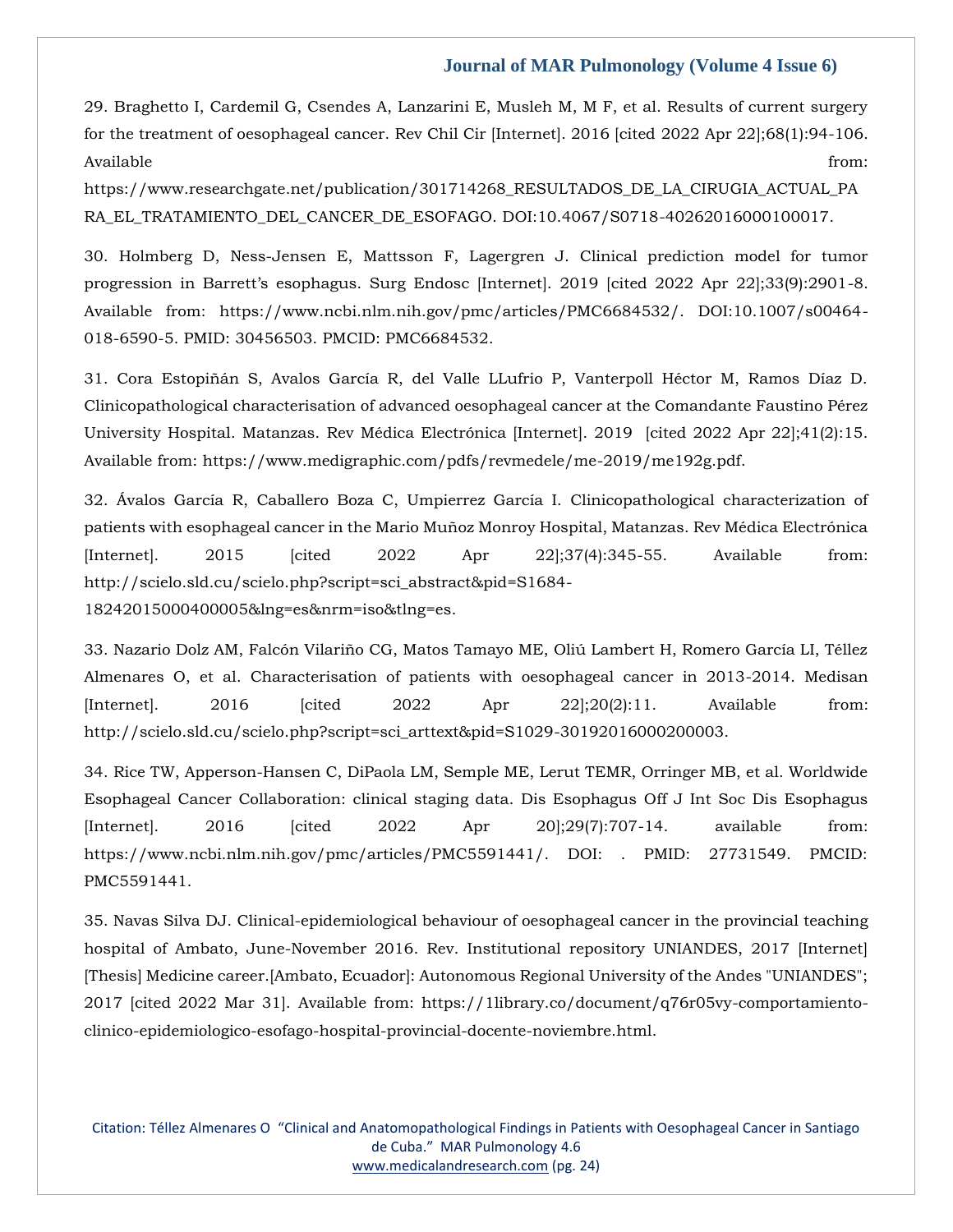[36. Castillo Cabrera AM. Esophageal cancer: epidemiological, clinical, diagnostic and therapeutic](file:///C:/Users/Arief%20Mahimudh/Desktop/April/PY/36.%20Castillo%20Cabrera%20AM.%20Esophageal%20cancer:%20epidemiological,%20clinical,%20diagnostic%20and%20therapeutic%20aspects%20in%20the%20Esophageal%20Surgery%20Service,%20Hospital%20E.%20Rebagliati,%20January%202002%20-%20March%202008%20%5bInternet%5d%20%5bThesis%5d.%20%5bLima,%20Peru%5d:%20Ricardo%20Palma%20University;%202009%20%5bcited%202022%20Mar%2031%5d.%20Available%20from:%20http:/repositorio.urp.edu.pe/handle/urp/219.)  [aspects in the Esophageal Surgery Service, Hospital E. Rebagliati, January 2002 -](file:///C:/Users/Arief%20Mahimudh/Desktop/April/PY/36.%20Castillo%20Cabrera%20AM.%20Esophageal%20cancer:%20epidemiological,%20clinical,%20diagnostic%20and%20therapeutic%20aspects%20in%20the%20Esophageal%20Surgery%20Service,%20Hospital%20E.%20Rebagliati,%20January%202002%20-%20March%202008%20%5bInternet%5d%20%5bThesis%5d.%20%5bLima,%20Peru%5d:%20Ricardo%20Palma%20University;%202009%20%5bcited%202022%20Mar%2031%5d.%20Available%20from:%20http:/repositorio.urp.edu.pe/handle/urp/219.) March 2008 [Internet] [\[Thesis\]. \[Lima, Peru\]: Ricardo Palma University; 2009 \[cited 2022 Mar 31\]. Available from:](file:///C:/Users/Arief%20Mahimudh/Desktop/April/PY/36.%20Castillo%20Cabrera%20AM.%20Esophageal%20cancer:%20epidemiological,%20clinical,%20diagnostic%20and%20therapeutic%20aspects%20in%20the%20Esophageal%20Surgery%20Service,%20Hospital%20E.%20Rebagliati,%20January%202002%20-%20March%202008%20%5bInternet%5d%20%5bThesis%5d.%20%5bLima,%20Peru%5d:%20Ricardo%20Palma%20University;%202009%20%5bcited%202022%20Mar%2031%5d.%20Available%20from:%20http:/repositorio.urp.edu.pe/handle/urp/219.)  [http://repositorio.urp.edu.pe/handle/urp/219.](file:///C:/Users/Arief%20Mahimudh/Desktop/April/PY/36.%20Castillo%20Cabrera%20AM.%20Esophageal%20cancer:%20epidemiological,%20clinical,%20diagnostic%20and%20therapeutic%20aspects%20in%20the%20Esophageal%20Surgery%20Service,%20Hospital%20E.%20Rebagliati,%20January%202002%20-%20March%202008%20%5bInternet%5d%20%5bThesis%5d.%20%5bLima,%20Peru%5d:%20Ricardo%20Palma%20University;%202009%20%5bcited%202022%20Mar%2031%5d.%20Available%20from:%20http:/repositorio.urp.edu.pe/handle/urp/219.)

[37. Arias Bayas GA, Orellana Valenzuela MA. Clinical-epidemiological analysis of patients with](file:///C:/Users/Arief%20Mahimudh/Desktop/April/PY/37.%20Arias%20Bayas%20GA,%20Orellana%20Valenzuela%20MA.%20Clinical-epidemiological%20analysis%20of%20patients%20with%20esophageal%20cancer%20at%20the%20Dr.%20Juan%20Tanca%20Marengo%20National%20Oncology%20Institute%20-%20SOLCA%20during%20the%20period%20from%20January%202014%20to%20January%202019.%20%5bInternet%5d%20%5bDegree%20in%20Medicine%5d.%20%5bGuayaquil,%20Ecuador%5d:%20Catholic%20University%20of%20Santiago%20de%20Guayaquil;%202020%20%5bcited%202022%20Mar%2031%5d.%20Available%20from:%20http:/repositorio.ucsg.edu.ec/handle/3317/15340.)  [esophageal cancer at the Dr. Juan Tanca Marengo National Oncology Institute -](file:///C:/Users/Arief%20Mahimudh/Desktop/April/PY/37.%20Arias%20Bayas%20GA,%20Orellana%20Valenzuela%20MA.%20Clinical-epidemiological%20analysis%20of%20patients%20with%20esophageal%20cancer%20at%20the%20Dr.%20Juan%20Tanca%20Marengo%20National%20Oncology%20Institute%20-%20SOLCA%20during%20the%20period%20from%20January%202014%20to%20January%202019.%20%5bInternet%5d%20%5bDegree%20in%20Medicine%5d.%20%5bGuayaquil,%20Ecuador%5d:%20Catholic%20University%20of%20Santiago%20de%20Guayaquil;%202020%20%5bcited%202022%20Mar%2031%5d.%20Available%20from:%20http:/repositorio.ucsg.edu.ec/handle/3317/15340.) SOLCA during the [period from January 2014 to January 2019. \[Internet\] \[Degree in Medicine\]. \[Guayaquil, Ecuador\]:](file:///C:/Users/Arief%20Mahimudh/Desktop/April/PY/37.%20Arias%20Bayas%20GA,%20Orellana%20Valenzuela%20MA.%20Clinical-epidemiological%20analysis%20of%20patients%20with%20esophageal%20cancer%20at%20the%20Dr.%20Juan%20Tanca%20Marengo%20National%20Oncology%20Institute%20-%20SOLCA%20during%20the%20period%20from%20January%202014%20to%20January%202019.%20%5bInternet%5d%20%5bDegree%20in%20Medicine%5d.%20%5bGuayaquil,%20Ecuador%5d:%20Catholic%20University%20of%20Santiago%20de%20Guayaquil;%202020%20%5bcited%202022%20Mar%2031%5d.%20Available%20from:%20http:/repositorio.ucsg.edu.ec/handle/3317/15340.)  [Catholic University of Santiago de Guayaquil; 2020 \[cited 2022 Mar 31\]. Available from:](file:///C:/Users/Arief%20Mahimudh/Desktop/April/PY/37.%20Arias%20Bayas%20GA,%20Orellana%20Valenzuela%20MA.%20Clinical-epidemiological%20analysis%20of%20patients%20with%20esophageal%20cancer%20at%20the%20Dr.%20Juan%20Tanca%20Marengo%20National%20Oncology%20Institute%20-%20SOLCA%20during%20the%20period%20from%20January%202014%20to%20January%202019.%20%5bInternet%5d%20%5bDegree%20in%20Medicine%5d.%20%5bGuayaquil,%20Ecuador%5d:%20Catholic%20University%20of%20Santiago%20de%20Guayaquil;%202020%20%5bcited%202022%20Mar%2031%5d.%20Available%20from:%20http:/repositorio.ucsg.edu.ec/handle/3317/15340.)  [http://repositorio.ucsg.edu.ec/handle/3317/15340.](file:///C:/Users/Arief%20Mahimudh/Desktop/April/PY/37.%20Arias%20Bayas%20GA,%20Orellana%20Valenzuela%20MA.%20Clinical-epidemiological%20analysis%20of%20patients%20with%20esophageal%20cancer%20at%20the%20Dr.%20Juan%20Tanca%20Marengo%20National%20Oncology%20Institute%20-%20SOLCA%20during%20the%20period%20from%20January%202014%20to%20January%202019.%20%5bInternet%5d%20%5bDegree%20in%20Medicine%5d.%20%5bGuayaquil,%20Ecuador%5d:%20Catholic%20University%20of%20Santiago%20de%20Guayaquil;%202020%20%5bcited%202022%20Mar%2031%5d.%20Available%20from:%20http:/repositorio.ucsg.edu.ec/handle/3317/15340.)

[38. Herrera MH, González GF, Fernández Z, Chávez SS, Sandrino RB. Characterization of esophageal](file:///C:/Users/Arief%20Mahimudh/Desktop/April/PY/38.%20Herrera%20MH,%20González%20GF,%20Fernández%20Z,%20Chávez%20SS,%20Sandrino%20RB.%20Characterization%20of%20esophageal%20cancer%20in%20operated%20patients.%20Hospital%20%22Dr.%20Carlos%20J.%20Finlay%22.%20Rev%20Habanera%20Cienc%20Médicas%20%5bInternet%5d.%202014%20%5bcited%202022%20Mar%2029%5d;13(1):101-10.%20Available%20from:%20https:/www.redalyc.org/pdf/1804/180431104012.pdf.)  [cancer in operated patients. Hospital "Dr. Carlos J. Finlay". Rev Habanera Cienc Médicas \[Internet\].](file:///C:/Users/Arief%20Mahimudh/Desktop/April/PY/38.%20Herrera%20MH,%20González%20GF,%20Fernández%20Z,%20Chávez%20SS,%20Sandrino%20RB.%20Characterization%20of%20esophageal%20cancer%20in%20operated%20patients.%20Hospital%20%22Dr.%20Carlos%20J.%20Finlay%22.%20Rev%20Habanera%20Cienc%20Médicas%20%5bInternet%5d.%202014%20%5bcited%202022%20Mar%2029%5d;13(1):101-10.%20Available%20from:%20https:/www.redalyc.org/pdf/1804/180431104012.pdf.)  2014 [cited 2022 Mar 29];13(1):101-10. Available from: [https://www.redalyc.org/pdf/1804/180431104012.pdf.](file:///C:/Users/Arief%20Mahimudh/Desktop/April/PY/38.%20Herrera%20MH,%20González%20GF,%20Fernández%20Z,%20Chávez%20SS,%20Sandrino%20RB.%20Characterization%20of%20esophageal%20cancer%20in%20operated%20patients.%20Hospital%20%22Dr.%20Carlos%20J.%20Finlay%22.%20Rev%20Habanera%20Cienc%20Médicas%20%5bInternet%5d.%202014%20%5bcited%202022%20Mar%2029%5d;13(1):101-10.%20Available%20from:%20https:/www.redalyc.org/pdf/1804/180431104012.pdf.)

[39. Vides de la Cruz P. Clinicopathological characterization of patients diagnosed with oesophagal cancer](file:///C:/Users/Arief%20Mahimudh/Desktop/April/PY/39.%20Vides%20de%20la%20Cruz%20P.%20Clinicopathological%20characterization%20of%20patients%20diagnosed%20with%20oesophagal%20cancer%20at%20the%20University%20Hospital%20of%20the%20Caribbean%20between%202008%20and%202015%20in%20Cartagena,%20Colombia%20%5bInternet%5d%20%5bThesis%5d.%20%5bCartagena,%20Colombia%5d:%20University%20of%20Cartagena.%20Faculty%20of%20Medicine;%202016%20%5bcited%202016%20Aug%206,%202021%5d.%20Available%20from:%20https:/repositorio.unicartagena.edu.co/bitstream/handle/11227/5059/CARACTERIZACION%20CLINICO%20PATOLOGICA%20DE%20PACIENTES%20CON%20DIAGNOSTICO%20DE%20CANCER%20DE%20ESOFAGO%20DEL%20HOSPITAL.pdf?sequence=1&isAllowed=y.)  [at the University Hospital of the Caribbean between 2008 and 2015 in Cartagena, Colombia \[Internet\]](file:///C:/Users/Arief%20Mahimudh/Desktop/April/PY/39.%20Vides%20de%20la%20Cruz%20P.%20Clinicopathological%20characterization%20of%20patients%20diagnosed%20with%20oesophagal%20cancer%20at%20the%20University%20Hospital%20of%20the%20Caribbean%20between%202008%20and%202015%20in%20Cartagena,%20Colombia%20%5bInternet%5d%20%5bThesis%5d.%20%5bCartagena,%20Colombia%5d:%20University%20of%20Cartagena.%20Faculty%20of%20Medicine;%202016%20%5bcited%202016%20Aug%206,%202021%5d.%20Available%20from:%20https:/repositorio.unicartagena.edu.co/bitstream/handle/11227/5059/CARACTERIZACION%20CLINICO%20PATOLOGICA%20DE%20PACIENTES%20CON%20DIAGNOSTICO%20DE%20CANCER%20DE%20ESOFAGO%20DEL%20HOSPITAL.pdf?sequence=1&isAllowed=y.)  [\[Thesis\]. \[Cartagena, Colombia\]: University of Cartagena. Faculty of Medicine; 2016 \[cited 2016 Aug 6,](file:///C:/Users/Arief%20Mahimudh/Desktop/April/PY/39.%20Vides%20de%20la%20Cruz%20P.%20Clinicopathological%20characterization%20of%20patients%20diagnosed%20with%20oesophagal%20cancer%20at%20the%20University%20Hospital%20of%20the%20Caribbean%20between%202008%20and%202015%20in%20Cartagena,%20Colombia%20%5bInternet%5d%20%5bThesis%5d.%20%5bCartagena,%20Colombia%5d:%20University%20of%20Cartagena.%20Faculty%20of%20Medicine;%202016%20%5bcited%202016%20Aug%206,%202021%5d.%20Available%20from:%20https:/repositorio.unicartagena.edu.co/bitstream/handle/11227/5059/CARACTERIZACION%20CLINICO%20PATOLOGICA%20DE%20PACIENTES%20CON%20DIAGNOSTICO%20DE%20CANCER%20DE%20ESOFAGO%20DEL%20HOSPITAL.pdf?sequence=1&isAllowed=y.)  2021]. [Available from:](file:///C:/Users/Arief%20Mahimudh/Desktop/April/PY/39.%20Vides%20de%20la%20Cruz%20P.%20Clinicopathological%20characterization%20of%20patients%20diagnosed%20with%20oesophagal%20cancer%20at%20the%20University%20Hospital%20of%20the%20Caribbean%20between%202008%20and%202015%20in%20Cartagena,%20Colombia%20%5bInternet%5d%20%5bThesis%5d.%20%5bCartagena,%20Colombia%5d:%20University%20of%20Cartagena.%20Faculty%20of%20Medicine;%202016%20%5bcited%202016%20Aug%206,%202021%5d.%20Available%20from:%20https:/repositorio.unicartagena.edu.co/bitstream/handle/11227/5059/CARACTERIZACION%20CLINICO%20PATOLOGICA%20DE%20PACIENTES%20CON%20DIAGNOSTICO%20DE%20CANCER%20DE%20ESOFAGO%20DEL%20HOSPITAL.pdf?sequence=1&isAllowed=y.)  [https://repositorio.unicartagena.edu.co/bitstream/handle/11227/5059/CARACTERIZACION%20CLI](file:///C:/Users/Arief%20Mahimudh/Desktop/April/PY/39.%20Vides%20de%20la%20Cruz%20P.%20Clinicopathological%20characterization%20of%20patients%20diagnosed%20with%20oesophagal%20cancer%20at%20the%20University%20Hospital%20of%20the%20Caribbean%20between%202008%20and%202015%20in%20Cartagena,%20Colombia%20%5bInternet%5d%20%5bThesis%5d.%20%5bCartagena,%20Colombia%5d:%20University%20of%20Cartagena.%20Faculty%20of%20Medicine;%202016%20%5bcited%202016%20Aug%206,%202021%5d.%20Available%20from:%20https:/repositorio.unicartagena.edu.co/bitstream/handle/11227/5059/CARACTERIZACION%20CLINICO%20PATOLOGICA%20DE%20PACIENTES%20CON%20DIAGNOSTICO%20DE%20CANCER%20DE%20ESOFAGO%20DEL%20HOSPITAL.pdf?sequence=1&isAllowed=y.) [NICO%20PATOLOGICA%20DE%20PACIENTES%20CON%20DIAGNOSTICO%20DE%20CANCER%20D](file:///C:/Users/Arief%20Mahimudh/Desktop/April/PY/39.%20Vides%20de%20la%20Cruz%20P.%20Clinicopathological%20characterization%20of%20patients%20diagnosed%20with%20oesophagal%20cancer%20at%20the%20University%20Hospital%20of%20the%20Caribbean%20between%202008%20and%202015%20in%20Cartagena,%20Colombia%20%5bInternet%5d%20%5bThesis%5d.%20%5bCartagena,%20Colombia%5d:%20University%20of%20Cartagena.%20Faculty%20of%20Medicine;%202016%20%5bcited%202016%20Aug%206,%202021%5d.%20Available%20from:%20https:/repositorio.unicartagena.edu.co/bitstream/handle/11227/5059/CARACTERIZACION%20CLINICO%20PATOLOGICA%20DE%20PACIENTES%20CON%20DIAGNOSTICO%20DE%20CANCER%20DE%20ESOFAGO%20DEL%20HOSPITAL.pdf?sequence=1&isAllowed=y.)

[E%20ESOFAGO%20DEL%20HOSPITAL.pdf?sequence=1&isAllowed=y.](file:///C:/Users/Arief%20Mahimudh/Desktop/April/PY/39.%20Vides%20de%20la%20Cruz%20P.%20Clinicopathological%20characterization%20of%20patients%20diagnosed%20with%20oesophagal%20cancer%20at%20the%20University%20Hospital%20of%20the%20Caribbean%20between%202008%20and%202015%20in%20Cartagena,%20Colombia%20%5bInternet%5d%20%5bThesis%5d.%20%5bCartagena,%20Colombia%5d:%20University%20of%20Cartagena.%20Faculty%20of%20Medicine;%202016%20%5bcited%202016%20Aug%206,%202021%5d.%20Available%20from:%20https:/repositorio.unicartagena.edu.co/bitstream/handle/11227/5059/CARACTERIZACION%20CLINICO%20PATOLOGICA%20DE%20PACIENTES%20CON%20DIAGNOSTICO%20DE%20CANCER%20DE%20ESOFAGO%20DEL%20HOSPITAL.pdf?sequence=1&isAllowed=y.)

40. Hernández Garcés [HR. Manual de endoscopia digestiva superior diagnóstica \[Internet\]. Havana,](file:///C:/Users/Arief%20Mahimudh/Desktop/April/PY/40.%20%20Hernández%20Garcés%20HR.%20Manual%20de%20endoscopia%20digestiva%20superior%20diagnóstica%20%5bInternet%5d.%20Havana,%20Cuba:%20Ciencias%20Médicas%20(ECIMED);%202008%20%5bcited%202022%20Mar%2029%5d.%20215%20p.%20Available%20from:%20https:/catalogo.hlg.sld.cu/index.php?P=FullRecord&ResourceId=8279.)  [Cuba: Ciencias Médicas \(ECIMED\); 2008 \[cited 2022 Mar 29\]. 215 p. Available from:](file:///C:/Users/Arief%20Mahimudh/Desktop/April/PY/40.%20%20Hernández%20Garcés%20HR.%20Manual%20de%20endoscopia%20digestiva%20superior%20diagnóstica%20%5bInternet%5d.%20Havana,%20Cuba:%20Ciencias%20Médicas%20(ECIMED);%202008%20%5bcited%202022%20Mar%2029%5d.%20215%20p.%20Available%20from:%20https:/catalogo.hlg.sld.cu/index.php?P=FullRecord&ResourceId=8279.)  [https://catalogo.hlg.sld.cu/index.php?P=FullRecord&ResourceId=8279.](file:///C:/Users/Arief%20Mahimudh/Desktop/April/PY/40.%20%20Hernández%20Garcés%20HR.%20Manual%20de%20endoscopia%20digestiva%20superior%20diagnóstica%20%5bInternet%5d.%20Havana,%20Cuba:%20Ciencias%20Médicas%20(ECIMED);%202008%20%5bcited%202022%20Mar%2029%5d.%20215%20p.%20Available%20from:%20https:/catalogo.hlg.sld.cu/index.php?P=FullRecord&ResourceId=8279.)

41. Kumar V, Abbas AK, Aster [JC. Robbins and Cotran. Structural and functional pathology \[Internet\].](file:///C:/Users/Arief%20Mahimudh/Desktop/April/PY/41.%20%20Kumar%20V,%20Abbas%20AK,%20Aster%20JC.%20Robbins%20and%20Cotran.%20Structural%20and%20functional%20pathology%20%5bInternet%5d.%2010th%20ed.%20Elsevier;%202021%20%5bcited%202022%20Mar%2028%5d.%201392%20p.%20Available%20from:%20https:/www.elsevier.com/books/robbins-y-cotran-patologia-estructural-y-funcional/kumar/978-84-9113-911-9.)  [10th ed. Elsevier; 2021 \[cited 2022 Mar 28\]. 1392 p. Available from:](file:///C:/Users/Arief%20Mahimudh/Desktop/April/PY/41.%20%20Kumar%20V,%20Abbas%20AK,%20Aster%20JC.%20Robbins%20and%20Cotran.%20Structural%20and%20functional%20pathology%20%5bInternet%5d.%2010th%20ed.%20Elsevier;%202021%20%5bcited%202022%20Mar%2028%5d.%201392%20p.%20Available%20from:%20https:/www.elsevier.com/books/robbins-y-cotran-patologia-estructural-y-funcional/kumar/978-84-9113-911-9.)  [https://www.elsevier.com/books/robbins-y-cotran-patologia-estructural-y-funcional/kumar/978-84-](file:///C:/Users/Arief%20Mahimudh/Desktop/April/PY/41.%20%20Kumar%20V,%20Abbas%20AK,%20Aster%20JC.%20Robbins%20and%20Cotran.%20Structural%20and%20functional%20pathology%20%5bInternet%5d.%2010th%20ed.%20Elsevier;%202021%20%5bcited%202022%20Mar%2028%5d.%201392%20p.%20Available%20from:%20https:/www.elsevier.com/books/robbins-y-cotran-patologia-estructural-y-funcional/kumar/978-84-9113-911-9.) [9113-911-9.](file:///C:/Users/Arief%20Mahimudh/Desktop/April/PY/41.%20%20Kumar%20V,%20Abbas%20AK,%20Aster%20JC.%20Robbins%20and%20Cotran.%20Structural%20and%20functional%20pathology%20%5bInternet%5d.%2010th%20ed.%20Elsevier;%202021%20%5bcited%202022%20Mar%2028%5d.%201392%20p.%20Available%20from:%20https:/www.elsevier.com/books/robbins-y-cotran-patologia-estructural-y-funcional/kumar/978-84-9113-911-9.)

[42. Chen M, Li X, Chen Y, Liu P, Chen Z, Shen M, et al. Proposed revision of the 8th edition AJCC](file:///C:/Users/Arief%20Mahimudh/Desktop/April/PY/42.%20Chen%20M,%20Li%20X,%20Chen%20Y,%20Liu%20P,%20Chen%20Z,%20Shen%20M,%20et%20al.%20Proposed%20revision%20of%20the%208th%20edition%20AJCC%20clinical%20staging%20system%20for%20esophageal%20squamous%20cell%20cancer%20treated%20with%20definitive%20chemo-IMRT%20based%20on%20CT%20imaging.%20Radiat%20Oncol%20Lond%20Engl%20%5bInternet%5d.%202019%20Mar%20%5bcited%202022%20Mar%2028%5d;14(1):54.%20Available%20from:%20https:/pubmed.ncbi.nlm.nih.gov/30922343/.%20DOI:10.1186/s13014-019-1258-4.%20PMID:%2030922343.%20PMCID:%20PMC6437982.)  [clinical staging system for esophageal squamous cell cancer treated with definitive chemo-IMRT based](file:///C:/Users/Arief%20Mahimudh/Desktop/April/PY/42.%20Chen%20M,%20Li%20X,%20Chen%20Y,%20Liu%20P,%20Chen%20Z,%20Shen%20M,%20et%20al.%20Proposed%20revision%20of%20the%208th%20edition%20AJCC%20clinical%20staging%20system%20for%20esophageal%20squamous%20cell%20cancer%20treated%20with%20definitive%20chemo-IMRT%20based%20on%20CT%20imaging.%20Radiat%20Oncol%20Lond%20Engl%20%5bInternet%5d.%202019%20Mar%20%5bcited%202022%20Mar%2028%5d;14(1):54.%20Available%20from:%20https:/pubmed.ncbi.nlm.nih.gov/30922343/.%20DOI:10.1186/s13014-019-1258-4.%20PMID:%2030922343.%20PMCID:%20PMC6437982.)  [on CT imaging. Radiat Oncol Lond Engl \[Internet\]. 2019 Mar \[cited 2022 Mar 28\];14\(1\):54. Available](file:///C:/Users/Arief%20Mahimudh/Desktop/April/PY/42.%20Chen%20M,%20Li%20X,%20Chen%20Y,%20Liu%20P,%20Chen%20Z,%20Shen%20M,%20et%20al.%20Proposed%20revision%20of%20the%208th%20edition%20AJCC%20clinical%20staging%20system%20for%20esophageal%20squamous%20cell%20cancer%20treated%20with%20definitive%20chemo-IMRT%20based%20on%20CT%20imaging.%20Radiat%20Oncol%20Lond%20Engl%20%5bInternet%5d.%202019%20Mar%20%5bcited%202022%20Mar%2028%5d;14(1):54.%20Available%20from:%20https:/pubmed.ncbi.nlm.nih.gov/30922343/.%20DOI:10.1186/s13014-019-1258-4.%20PMID:%2030922343.%20PMCID:%20PMC6437982.)  [from: https://pubmed.ncbi.nlm.nih.gov/30922343/. DOI:10.1186/s13014-019-1258-4. PMID:](file:///C:/Users/Arief%20Mahimudh/Desktop/April/PY/42.%20Chen%20M,%20Li%20X,%20Chen%20Y,%20Liu%20P,%20Chen%20Z,%20Shen%20M,%20et%20al.%20Proposed%20revision%20of%20the%208th%20edition%20AJCC%20clinical%20staging%20system%20for%20esophageal%20squamous%20cell%20cancer%20treated%20with%20definitive%20chemo-IMRT%20based%20on%20CT%20imaging.%20Radiat%20Oncol%20Lond%20Engl%20%5bInternet%5d.%202019%20Mar%20%5bcited%202022%20Mar%2028%5d;14(1):54.%20Available%20from:%20https:/pubmed.ncbi.nlm.nih.gov/30922343/.%20DOI:10.1186/s13014-019-1258-4.%20PMID:%2030922343.%20PMCID:%20PMC6437982.)  [30922343. PMCID: PMC6437982.](file:///C:/Users/Arief%20Mahimudh/Desktop/April/PY/42.%20Chen%20M,%20Li%20X,%20Chen%20Y,%20Liu%20P,%20Chen%20Z,%20Shen%20M,%20et%20al.%20Proposed%20revision%20of%20the%208th%20edition%20AJCC%20clinical%20staging%20system%20for%20esophageal%20squamous%20cell%20cancer%20treated%20with%20definitive%20chemo-IMRT%20based%20on%20CT%20imaging.%20Radiat%20Oncol%20Lond%20Engl%20%5bInternet%5d.%202019%20Mar%20%5bcited%202022%20Mar%2028%5d;14(1):54.%20Available%20from:%20https:/pubmed.ncbi.nlm.nih.gov/30922343/.%20DOI:10.1186/s13014-019-1258-4.%20PMID:%2030922343.%20PMCID:%20PMC6437982.)

Citation: Téllez Almenares O "Clinical and Anatomopathological Findings in Patients with Oesophageal Cancer in Santiago de Cuba." MAR Pulmonology 4.6 [www.medicalandresearch.com](http://www.medicalandresearch.com/) (pg. 25)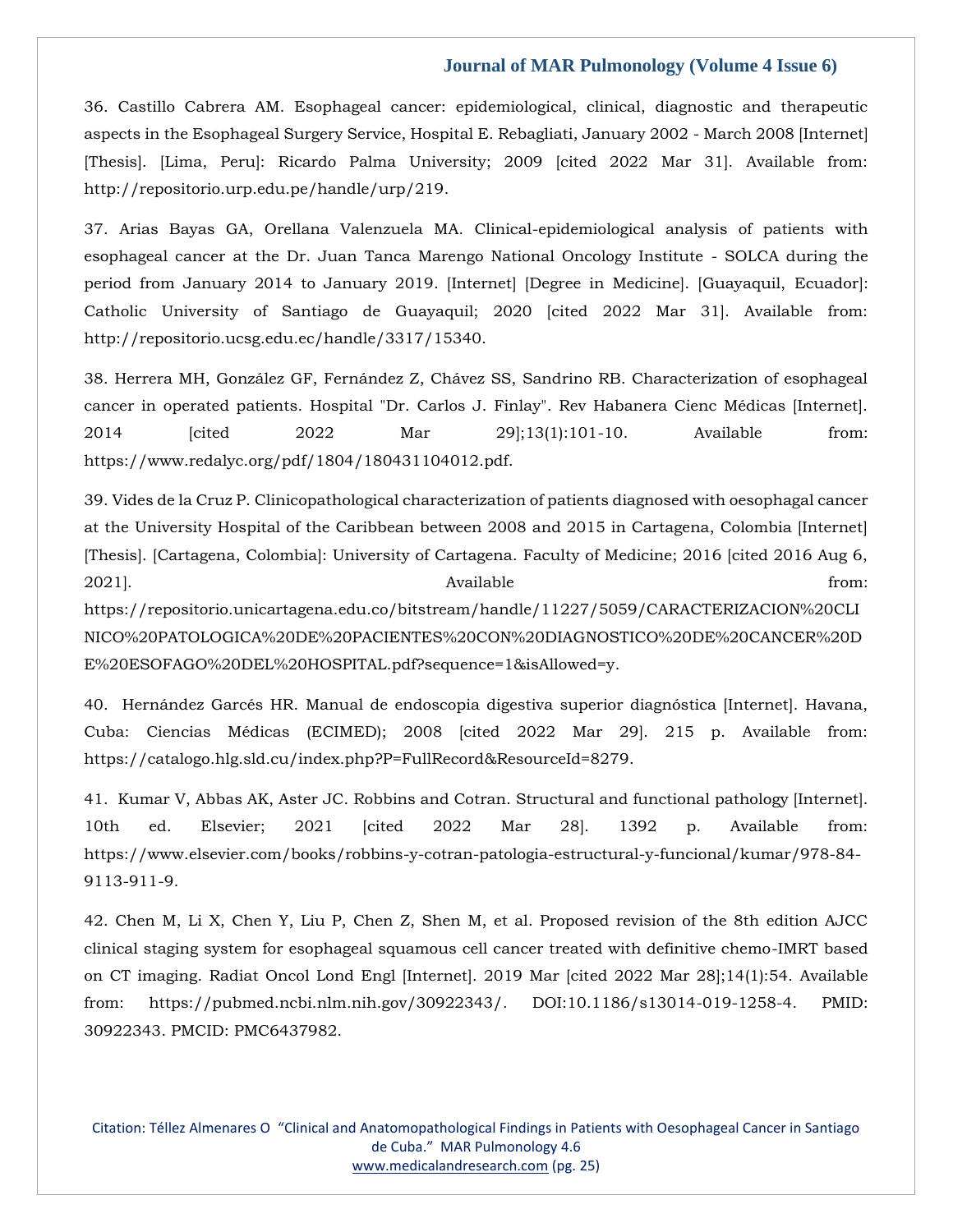[43. Edge SB, Compton CC. The American Joint Committee on Cancer: the 7th edition of the AJCC](file:///C:/Users/Arief%20Mahimudh/Desktop/April/PY/43.%20%20Edge%20SB,%20Compton%20CC.%20The%20American%20Joint%20Committee%20on%20Cancer:%20the%207th%20edition%20of%20the%20AJCC%20cancer%20staging%20manual%20and%20the%20future%20of%20TNM.%20Ann%20Surg%20Oncol%20%5bInternet%5d.%202010%20Jun%20%5bcited%202022%20Mar%2028%5d;17(6):1471-4.%20Available%20from:%20https:/pubmed.ncbi.nlm.nih.gov/20180029/.%20DOI:%2010.1245/s10434-010-0985-4.)  [cancer staging manual and the future of TNM. Ann Surg Oncol \[Internet\]. 2010 Jun \[cited 2022 Mar](file:///C:/Users/Arief%20Mahimudh/Desktop/April/PY/43.%20%20Edge%20SB,%20Compton%20CC.%20The%20American%20Joint%20Committee%20on%20Cancer:%20the%207th%20edition%20of%20the%20AJCC%20cancer%20staging%20manual%20and%20the%20future%20of%20TNM.%20Ann%20Surg%20Oncol%20%5bInternet%5d.%202010%20Jun%20%5bcited%202022%20Mar%2028%5d;17(6):1471-4.%20Available%20from:%20https:/pubmed.ncbi.nlm.nih.gov/20180029/.%20DOI:%2010.1245/s10434-010-0985-4.)  [28\];17\(6\):1471-4. Available from: https://pubmed.ncbi.nlm.nih.gov/20180029/. DOI:](file:///C:/Users/Arief%20Mahimudh/Desktop/April/PY/43.%20%20Edge%20SB,%20Compton%20CC.%20The%20American%20Joint%20Committee%20on%20Cancer:%20the%207th%20edition%20of%20the%20AJCC%20cancer%20staging%20manual%20and%20the%20future%20of%20TNM.%20Ann%20Surg%20Oncol%20%5bInternet%5d.%202010%20Jun%20%5bcited%202022%20Mar%2028%5d;17(6):1471-4.%20Available%20from:%20https:/pubmed.ncbi.nlm.nih.gov/20180029/.%20DOI:%2010.1245/s10434-010-0985-4.)  [10.1245/s10434-010-0985-4.](file:///C:/Users/Arief%20Mahimudh/Desktop/April/PY/43.%20%20Edge%20SB,%20Compton%20CC.%20The%20American%20Joint%20Committee%20on%20Cancer:%20the%207th%20edition%20of%20the%20AJCC%20cancer%20staging%20manual%20and%20the%20future%20of%20TNM.%20Ann%20Surg%20Oncol%20%5bInternet%5d.%202010%20Jun%20%5bcited%202022%20Mar%2028%5d;17(6):1471-4.%20Available%20from:%20https:/pubmed.ncbi.nlm.nih.gov/20180029/.%20DOI:%2010.1245/s10434-010-0985-4.)

[44. Carballosa Espinosa L, Cintra Brooks ST, Odio Santell F,](file:///C:/Users/Arief%20Mahimudh/Desktop/April/PY/44.%20Carballosa%20Espinosa%20L,%20Cintra%20Brooks%20ST,%20Odio%20Santell%20F,%20Moró%20Vela%20R,%20Robinson%20Jay%20J.%20Oesophageal%20cancer.%20A%2020-year%20study%20of%20intervened%20cases%20with%20resectable%20lesions.%20Rev%20Inf%20Científica%20%5bInternet%5d.%202008%20%5bcited%202022%20Mar%2028%5d;58(2):11.%20Available%20from:%20https:/www.redalyc.org/pdf/5517/551757325001.pdf.) Moró Vela R, Robinson Jay J. Oesophageal [cancer. A 20-year study of intervened cases with resectable lesions. Rev Inf Científica \[Internet\]. 2008](file:///C:/Users/Arief%20Mahimudh/Desktop/April/PY/44.%20Carballosa%20Espinosa%20L,%20Cintra%20Brooks%20ST,%20Odio%20Santell%20F,%20Moró%20Vela%20R,%20Robinson%20Jay%20J.%20Oesophageal%20cancer.%20A%2020-year%20study%20of%20intervened%20cases%20with%20resectable%20lesions.%20Rev%20Inf%20Científica%20%5bInternet%5d.%202008%20%5bcited%202022%20Mar%2028%5d;58(2):11.%20Available%20from:%20https:/www.redalyc.org/pdf/5517/551757325001.pdf.)  [\[cited 2022 Mar 28\];58\(2\):11. Available from: https://www.redalyc.org/pdf/5517/551757325001.pdf.](file:///C:/Users/Arief%20Mahimudh/Desktop/April/PY/44.%20Carballosa%20Espinosa%20L,%20Cintra%20Brooks%20ST,%20Odio%20Santell%20F,%20Moró%20Vela%20R,%20Robinson%20Jay%20J.%20Oesophageal%20cancer.%20A%2020-year%20study%20of%20intervened%20cases%20with%20resectable%20lesions.%20Rev%20Inf%20Científica%20%5bInternet%5d.%202008%20%5bcited%202022%20Mar%2028%5d;58(2):11.%20Available%20from:%20https:/www.redalyc.org/pdf/5517/551757325001.pdf.)

[45. AJCC Cancer Staging Manual. Seventh Edition. Estados Unidos: Springer International Publishin;](https://www.google.com/search?q=Estados+Unidos%3A+Springer+International+Publishin&sxsrf=ALiCzsbVFwkzrzq-LgfG0RSI39_T6r27Xg%3A1651479261552&ei=3ZJvYsy5IYihseMPr-iP-AY&ved=0ahUKEwiMnPTVr8D3AhWIUGwGHS_0A28Q4dUDCA4&oq=Estados+Unidos%3A+Springer+International+Publishin&gs_lcp=Cgdnd3Mtd2l6EAwyBwghEAoQoAEyBwghEAoQoAE6BwgjEOoCECc6DQguEMcBENEDEOoCECdKBAhBGABKBAhGGABQlQNYlQNgoAZoAXABeACAAX-IAX-SAQMwLjGYAQCgAQGgAQKwAQrAAQE&sclient=gws-wiz)  [2010. 672 p.](https://www.google.com/search?q=Estados+Unidos%3A+Springer+International+Publishin&sxsrf=ALiCzsbVFwkzrzq-LgfG0RSI39_T6r27Xg%3A1651479261552&ei=3ZJvYsy5IYihseMPr-iP-AY&ved=0ahUKEwiMnPTVr8D3AhWIUGwGHS_0A28Q4dUDCA4&oq=Estados+Unidos%3A+Springer+International+Publishin&gs_lcp=Cgdnd3Mtd2l6EAwyBwghEAoQoAEyBwghEAoQoAE6BwgjEOoCECc6DQguEMcBENEDEOoCECdKBAhBGABKBAhGGABQlQNYlQNgoAZoAXABeACAAX-IAX-SAQMwLjGYAQCgAQGgAQKwAQrAAQE&sclient=gws-wiz)

46. [Horn SR, Stoltzfus KC, Lehrer EJ, Dawson LA, Tchelebi L, Gusani NJ, et al. Epidemiology of liver](file:///C:/Users/Arief%20Mahimudh/Desktop/April/PY/46.%20Horn%20SR,%20Stoltzfus%20KC,%20Lehrer%20EJ,%20Dawson%20LA,%20Tchelebi%20L,%20Gusani%20NJ,%20et%20al.%20Epidemiology%20of%20liver%20metastases.%20Cancer%20Epidemiol%20%5bInternet%5d.%202020%20%5bcited%202022%20Mar%2029%5d;67:101760.%20Available%20from:%20https:/www.sciencedirect.com/science/article/pii/S1877782120300941.%20DOI:%2010.1016/j.canep.2020.101760)  [metastases. Cancer Epidemiol \[Internet\]. 2020 \[cited 2022 Mar 29\];67:101760. Available from:](file:///C:/Users/Arief%20Mahimudh/Desktop/April/PY/46.%20Horn%20SR,%20Stoltzfus%20KC,%20Lehrer%20EJ,%20Dawson%20LA,%20Tchelebi%20L,%20Gusani%20NJ,%20et%20al.%20Epidemiology%20of%20liver%20metastases.%20Cancer%20Epidemiol%20%5bInternet%5d.%202020%20%5bcited%202022%20Mar%2029%5d;67:101760.%20Available%20from:%20https:/www.sciencedirect.com/science/article/pii/S1877782120300941.%20DOI:%2010.1016/j.canep.2020.101760)  [https://www.sciencedirect.com/science/article/pii/S1877782120300941. DOI:](file:///C:/Users/Arief%20Mahimudh/Desktop/April/PY/46.%20Horn%20SR,%20Stoltzfus%20KC,%20Lehrer%20EJ,%20Dawson%20LA,%20Tchelebi%20L,%20Gusani%20NJ,%20et%20al.%20Epidemiology%20of%20liver%20metastases.%20Cancer%20Epidemiol%20%5bInternet%5d.%202020%20%5bcited%202022%20Mar%2029%5d;67:101760.%20Available%20from:%20https:/www.sciencedirect.com/science/article/pii/S1877782120300941.%20DOI:%2010.1016/j.canep.2020.101760)  [10.1016/j.canep.2020.101760](file:///C:/Users/Arief%20Mahimudh/Desktop/April/PY/46.%20Horn%20SR,%20Stoltzfus%20KC,%20Lehrer%20EJ,%20Dawson%20LA,%20Tchelebi%20L,%20Gusani%20NJ,%20et%20al.%20Epidemiology%20of%20liver%20metastases.%20Cancer%20Epidemiol%20%5bInternet%5d.%202020%20%5bcited%202022%20Mar%2029%5d;67:101760.%20Available%20from:%20https:/www.sciencedirect.com/science/article/pii/S1877782120300941.%20DOI:%2010.1016/j.canep.2020.101760)

[47. Zhang J, Ma W, Wu H, Wang J, Lin Y, Wang X, et al. Analysis of homogeneous and heterogeneous](file:///C:/Users/Arief%20Mahimudh/Desktop/April/PY/47.%20Zhang%20J,%20Ma%20W,%20Wu%20H,%20Wang%20J,%20Lin%20Y,%20Wang%20X,%20et%20al.%20Analysis%20of%20homogeneous%20and%20heterogeneous%20factors%20for%20bone%20metastasis%20in%20esophageal%20cancer.%20Med%20Sci%20Monit%20%5bInternet%5d.%202019%20%5bcited%202022%20Mar%2031%5d;25:9416-25.%20Available%20from:%20https:/www.medscimonit.com/abstract/index/idArt/920483.%20DOI:10.12659/MSM.920483.%20PMID:%2031821313.)  factors for bone [metastasis in esophageal cancer. Med Sci Monit \[Internet\]. 2019 \[cited 2022 Mar](file:///C:/Users/Arief%20Mahimudh/Desktop/April/PY/47.%20Zhang%20J,%20Ma%20W,%20Wu%20H,%20Wang%20J,%20Lin%20Y,%20Wang%20X,%20et%20al.%20Analysis%20of%20homogeneous%20and%20heterogeneous%20factors%20for%20bone%20metastasis%20in%20esophageal%20cancer.%20Med%20Sci%20Monit%20%5bInternet%5d.%202019%20%5bcited%202022%20Mar%2031%5d;25:9416-25.%20Available%20from:%20https:/www.medscimonit.com/abstract/index/idArt/920483.%20DOI:10.12659/MSM.920483.%20PMID:%2031821313.)  [31\];25:9416-25. Available from: https://www.medscimonit.com/abstract/index/idArt/920483.](file:///C:/Users/Arief%20Mahimudh/Desktop/April/PY/47.%20Zhang%20J,%20Ma%20W,%20Wu%20H,%20Wang%20J,%20Lin%20Y,%20Wang%20X,%20et%20al.%20Analysis%20of%20homogeneous%20and%20heterogeneous%20factors%20for%20bone%20metastasis%20in%20esophageal%20cancer.%20Med%20Sci%20Monit%20%5bInternet%5d.%202019%20%5bcited%202022%20Mar%2031%5d;25:9416-25.%20Available%20from:%20https:/www.medscimonit.com/abstract/index/idArt/920483.%20DOI:10.12659/MSM.920483.%20PMID:%2031821313.)  [DOI:10.12659/MSM.920483. PMID: 31821313.](file:///C:/Users/Arief%20Mahimudh/Desktop/April/PY/47.%20Zhang%20J,%20Ma%20W,%20Wu%20H,%20Wang%20J,%20Lin%20Y,%20Wang%20X,%20et%20al.%20Analysis%20of%20homogeneous%20and%20heterogeneous%20factors%20for%20bone%20metastasis%20in%20esophageal%20cancer.%20Med%20Sci%20Monit%20%5bInternet%5d.%202019%20%5bcited%202022%20Mar%2031%5d;25:9416-25.%20Available%20from:%20https:/www.medscimonit.com/abstract/index/idArt/920483.%20DOI:10.12659/MSM.920483.%20PMID:%2031821313.)

[48. Encinas de Iglesia J, Corral de la Calle M, Fernández Pérez G, Ruano Pérez R, Álvarez Delgado A.](file:///C:/Users/Arief%20Mahimudh/Desktop/April/PY/48.%20Encinas%20de%20Iglesia%20J,%20Corral%20de%20la%20Calle%20M,%20Fernández%20Pérez%20G,%20Ruano%20Pérez%20R,%20Álvarez%20Delgado%20A.%20Esophageal%20cancer:%20Anatomic%20particularities,%20staging%20and%20imaging%20techniques.%20Esophageal%20cancer:%20Anatomic%20particularities,%20staging%20and%20imaging%20techniques.%20Radiology%20%5bInternet%5d.%202016%20%5bcited%202022%20Mar%2031%5d;58(5):352-6.%20https:/www.elsevier.es.%20DOI:10.106/j.rx2016.06.004.%20PMID:%2027469407.%20Epud%202016%20Jul%2025.)  [Esophageal cancer: Anatomic particularities, staging and imaging techniques. Esophageal cancer:](file:///C:/Users/Arief%20Mahimudh/Desktop/April/PY/48.%20Encinas%20de%20Iglesia%20J,%20Corral%20de%20la%20Calle%20M,%20Fernández%20Pérez%20G,%20Ruano%20Pérez%20R,%20Álvarez%20Delgado%20A.%20Esophageal%20cancer:%20Anatomic%20particularities,%20staging%20and%20imaging%20techniques.%20Esophageal%20cancer:%20Anatomic%20particularities,%20staging%20and%20imaging%20techniques.%20Radiology%20%5bInternet%5d.%202016%20%5bcited%202022%20Mar%2031%5d;58(5):352-6.%20https:/www.elsevier.es.%20DOI:10.106/j.rx2016.06.004.%20PMID:%2027469407.%20Epud%202016%20Jul%2025.)  [Anatomic particularities, staging and imaging techniques. Radiology \[Internet\]. 2016 \[cited 2022 Mar](file:///C:/Users/Arief%20Mahimudh/Desktop/April/PY/48.%20Encinas%20de%20Iglesia%20J,%20Corral%20de%20la%20Calle%20M,%20Fernández%20Pérez%20G,%20Ruano%20Pérez%20R,%20Álvarez%20Delgado%20A.%20Esophageal%20cancer:%20Anatomic%20particularities,%20staging%20and%20imaging%20techniques.%20Esophageal%20cancer:%20Anatomic%20particularities,%20staging%20and%20imaging%20techniques.%20Radiology%20%5bInternet%5d.%202016%20%5bcited%202022%20Mar%2031%5d;58(5):352-6.%20https:/www.elsevier.es.%20DOI:10.106/j.rx2016.06.004.%20PMID:%2027469407.%20Epud%202016%20Jul%2025.)  [31\];58\(5\):352-6. https://www.elsevier.es. DOI:10.106/j.rx2016.06.004. PMID: 27469407. Epud 2016](file:///C:/Users/Arief%20Mahimudh/Desktop/April/PY/48.%20Encinas%20de%20Iglesia%20J,%20Corral%20de%20la%20Calle%20M,%20Fernández%20Pérez%20G,%20Ruano%20Pérez%20R,%20Álvarez%20Delgado%20A.%20Esophageal%20cancer:%20Anatomic%20particularities,%20staging%20and%20imaging%20techniques.%20Esophageal%20cancer:%20Anatomic%20particularities,%20staging%20and%20imaging%20techniques.%20Radiology%20%5bInternet%5d.%202016%20%5bcited%202022%20Mar%2031%5d;58(5):352-6.%20https:/www.elsevier.es.%20DOI:10.106/j.rx2016.06.004.%20PMID:%2027469407.%20Epud%202016%20Jul%2025.)  [Jul 25.](file:///C:/Users/Arief%20Mahimudh/Desktop/April/PY/48.%20Encinas%20de%20Iglesia%20J,%20Corral%20de%20la%20Calle%20M,%20Fernández%20Pérez%20G,%20Ruano%20Pérez%20R,%20Álvarez%20Delgado%20A.%20Esophageal%20cancer:%20Anatomic%20particularities,%20staging%20and%20imaging%20techniques.%20Esophageal%20cancer:%20Anatomic%20particularities,%20staging%20and%20imaging%20techniques.%20Radiology%20%5bInternet%5d.%202016%20%5bcited%202022%20Mar%2031%5d;58(5):352-6.%20https:/www.elsevier.es.%20DOI:10.106/j.rx2016.06.004.%20PMID:%2027469407.%20Epud%202016%20Jul%2025.)

[49. Rice TW, Lerut TEMR, Orringer MB, Chen LQ, Hofstetter WL, Smithers BM, et al. Worldwide](file:///C:/Users/Arief%20Mahimudh/Desktop/April/PY/49.%20Rice%20TW,%20Lerut%20TEMR,%20Orringer%20MB,%20Chen%20LQ,%20Hofstetter%20WL,%20Smithers%20BM,%20et%20al.%20Worldwide%20Esophageal%20Cancer%20Collaboration:%20neoadjuvant%20pathologic%20staging%20data.%20Dis%20Esophagus%20Off%20J%20Int%20Soc%20Dis%20Esophagus%20%5bInternet%5d.%202016%20%5bcited%202022%20Apr%2024%5d;29(7):715-23.%20available%20from:%20https:/www.ncbi.nlm.nih.gov/pmc/articles/PMC5528175/.%20DOI:10.1111/dote.12513.%20PMID:%2027731548.%20PMCID:%20PMC5528175)  [Esophageal Cancer Collaboration: neoadjuvant pathologic staging data. Dis Esophagus Off J Int Soc Dis](file:///C:/Users/Arief%20Mahimudh/Desktop/April/PY/49.%20Rice%20TW,%20Lerut%20TEMR,%20Orringer%20MB,%20Chen%20LQ,%20Hofstetter%20WL,%20Smithers%20BM,%20et%20al.%20Worldwide%20Esophageal%20Cancer%20Collaboration:%20neoadjuvant%20pathologic%20staging%20data.%20Dis%20Esophagus%20Off%20J%20Int%20Soc%20Dis%20Esophagus%20%5bInternet%5d.%202016%20%5bcited%202022%20Apr%2024%5d;29(7):715-23.%20available%20from:%20https:/www.ncbi.nlm.nih.gov/pmc/articles/PMC5528175/.%20DOI:10.1111/dote.12513.%20PMID:%2027731548.%20PMCID:%20PMC5528175)  [Esophagus \[Internet\]. 2016 \[cited 2022 Apr 24\];29\(7\):715-23. available from:](file:///C:/Users/Arief%20Mahimudh/Desktop/April/PY/49.%20Rice%20TW,%20Lerut%20TEMR,%20Orringer%20MB,%20Chen%20LQ,%20Hofstetter%20WL,%20Smithers%20BM,%20et%20al.%20Worldwide%20Esophageal%20Cancer%20Collaboration:%20neoadjuvant%20pathologic%20staging%20data.%20Dis%20Esophagus%20Off%20J%20Int%20Soc%20Dis%20Esophagus%20%5bInternet%5d.%202016%20%5bcited%202022%20Apr%2024%5d;29(7):715-23.%20available%20from:%20https:/www.ncbi.nlm.nih.gov/pmc/articles/PMC5528175/.%20DOI:10.1111/dote.12513.%20PMID:%2027731548.%20PMCID:%20PMC5528175)  [https://www.ncbi.nlm.nih.gov/pmc/articles/PMC5528175/. DOI:10.1111/dote.12513. PMID:](file:///C:/Users/Arief%20Mahimudh/Desktop/April/PY/49.%20Rice%20TW,%20Lerut%20TEMR,%20Orringer%20MB,%20Chen%20LQ,%20Hofstetter%20WL,%20Smithers%20BM,%20et%20al.%20Worldwide%20Esophageal%20Cancer%20Collaboration:%20neoadjuvant%20pathologic%20staging%20data.%20Dis%20Esophagus%20Off%20J%20Int%20Soc%20Dis%20Esophagus%20%5bInternet%5d.%202016%20%5bcited%202022%20Apr%2024%5d;29(7):715-23.%20available%20from:%20https:/www.ncbi.nlm.nih.gov/pmc/articles/PMC5528175/.%20DOI:10.1111/dote.12513.%20PMID:%2027731548.%20PMCID:%20PMC5528175)  [27731548. PMCID: PMC5528175](file:///C:/Users/Arief%20Mahimudh/Desktop/April/PY/49.%20Rice%20TW,%20Lerut%20TEMR,%20Orringer%20MB,%20Chen%20LQ,%20Hofstetter%20WL,%20Smithers%20BM,%20et%20al.%20Worldwide%20Esophageal%20Cancer%20Collaboration:%20neoadjuvant%20pathologic%20staging%20data.%20Dis%20Esophagus%20Off%20J%20Int%20Soc%20Dis%20Esophagus%20%5bInternet%5d.%202016%20%5bcited%202022%20Apr%2024%5d;29(7):715-23.%20available%20from:%20https:/www.ncbi.nlm.nih.gov/pmc/articles/PMC5528175/.%20DOI:10.1111/dote.12513.%20PMID:%2027731548.%20PMCID:%20PMC5528175)

[50. Rice TW, Chen LQ, Hofstetter WL, Smithers BM, Rusch VW, Wijnhoven BPL, et al. Worldwide](file:///C:/Users/Arief%20Mahimudh/Desktop/April/PY/50.%20Rice%20TW,%20Chen%20LQ,%20Hofstetter%20WL,%20Smithers%20BM,%20Rusch%20VW,%20Wijnhoven%20BPL,%20et%20al.%20Worldwide%20Esophageal%20Cancer%20Collaboration:%20pathologic%20staging%20data.%20Dis%20Esophagus%20Off%20J%20Int%20Soc%20Dis%20Esophagus%20%5bInternet%5d.%202016%20%5bcited%202022%20Apr%2024%5d;29(7):724-33.%20Available%20from:%20https:/www.ncbi.nlm.nih.gov/pmc/articles/PMC5731491/.%20DOI:10.1111/dote.12520.%20PMID:%2027731547.%20PMCID:%20PMC5731491.)  [Esophageal Cancer Collaboration: pathologic staging data. Dis Esophagus Off J Int Soc Dis Esophagus](file:///C:/Users/Arief%20Mahimudh/Desktop/April/PY/50.%20Rice%20TW,%20Chen%20LQ,%20Hofstetter%20WL,%20Smithers%20BM,%20Rusch%20VW,%20Wijnhoven%20BPL,%20et%20al.%20Worldwide%20Esophageal%20Cancer%20Collaboration:%20pathologic%20staging%20data.%20Dis%20Esophagus%20Off%20J%20Int%20Soc%20Dis%20Esophagus%20%5bInternet%5d.%202016%20%5bcited%202022%20Apr%2024%5d;29(7):724-33.%20Available%20from:%20https:/www.ncbi.nlm.nih.gov/pmc/articles/PMC5731491/.%20DOI:10.1111/dote.12520.%20PMID:%2027731547.%20PMCID:%20PMC5731491.)  [\[Internet\]. 2016 \[cited 2022 Apr 24\];29\(7\):724-33. Available from:](file:///C:/Users/Arief%20Mahimudh/Desktop/April/PY/50.%20Rice%20TW,%20Chen%20LQ,%20Hofstetter%20WL,%20Smithers%20BM,%20Rusch%20VW,%20Wijnhoven%20BPL,%20et%20al.%20Worldwide%20Esophageal%20Cancer%20Collaboration:%20pathologic%20staging%20data.%20Dis%20Esophagus%20Off%20J%20Int%20Soc%20Dis%20Esophagus%20%5bInternet%5d.%202016%20%5bcited%202022%20Apr%2024%5d;29(7):724-33.%20Available%20from:%20https:/www.ncbi.nlm.nih.gov/pmc/articles/PMC5731491/.%20DOI:10.1111/dote.12520.%20PMID:%2027731547.%20PMCID:%20PMC5731491.)  [https://www.ncbi.nlm.nih.gov/pmc/articles/PMC5731491/. DOI:10.1111/dote.12520. PMID:](file:///C:/Users/Arief%20Mahimudh/Desktop/April/PY/50.%20Rice%20TW,%20Chen%20LQ,%20Hofstetter%20WL,%20Smithers%20BM,%20Rusch%20VW,%20Wijnhoven%20BPL,%20et%20al.%20Worldwide%20Esophageal%20Cancer%20Collaboration:%20pathologic%20staging%20data.%20Dis%20Esophagus%20Off%20J%20Int%20Soc%20Dis%20Esophagus%20%5bInternet%5d.%202016%20%5bcited%202022%20Apr%2024%5d;29(7):724-33.%20Available%20from:%20https:/www.ncbi.nlm.nih.gov/pmc/articles/PMC5731491/.%20DOI:10.1111/dote.12520.%20PMID:%2027731547.%20PMCID:%20PMC5731491.)  [27731547. PMCID: PMC5731491.](file:///C:/Users/Arief%20Mahimudh/Desktop/April/PY/50.%20Rice%20TW,%20Chen%20LQ,%20Hofstetter%20WL,%20Smithers%20BM,%20Rusch%20VW,%20Wijnhoven%20BPL,%20et%20al.%20Worldwide%20Esophageal%20Cancer%20Collaboration:%20pathologic%20staging%20data.%20Dis%20Esophagus%20Off%20J%20Int%20Soc%20Dis%20Esophagus%20%5bInternet%5d.%202016%20%5bcited%202022%20Apr%2024%5d;29(7):724-33.%20Available%20from:%20https:/www.ncbi.nlm.nih.gov/pmc/articles/PMC5731491/.%20DOI:10.1111/dote.12520.%20PMID:%2027731547.%20PMCID:%20PMC5731491.)

Citation: Téllez Almenares O "Clinical and Anatomopathological Findings in Patients with Oesophageal Cancer in Santiago de Cuba." MAR Pulmonology 4.6 [www.medicalandresearch.com](http://www.medicalandresearch.com/) (pg. 26)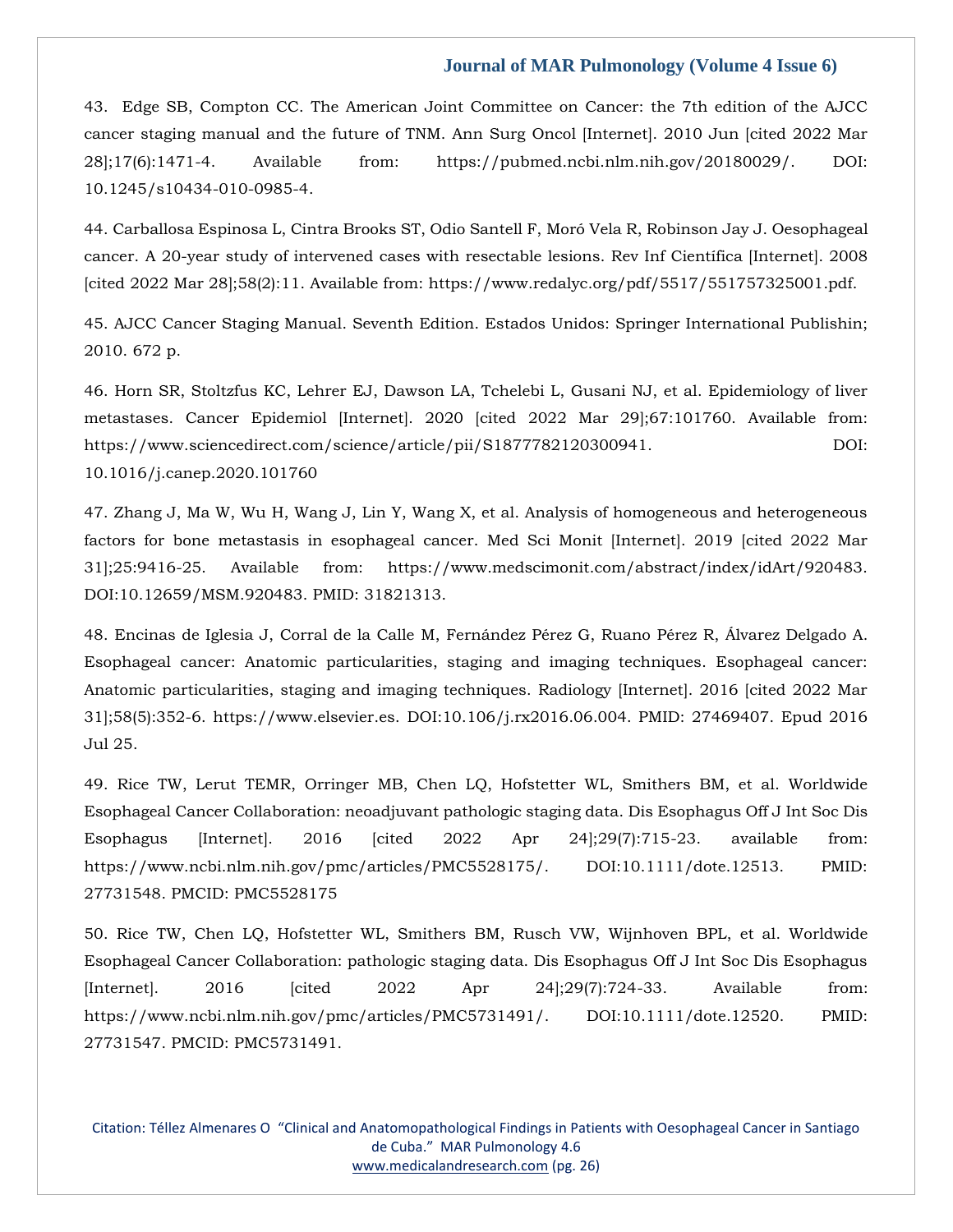[51. Gallegos Plaza J. Oesophageal cancer \[Internet\]. SEOM Spanish Society of Medical Oncology. 2020](file:///C:/Users/Arief%20Mahimudh/Desktop/April/PY/51.%20Gallegos%20Plaza%20J.%20Oesophageal%20cancer%20%5bInternet%5d.%20SEOM%20Spanish%20Society%20of%20Medical%20Oncology.%202020%20%5bcited%202022%20%20%20Mar%2021%5d.%20Available%20from:%20https:/seom.org)  [\[cited 2022 Mar 21\]. Available from: https://seom.org.](file:///C:/Users/Arief%20Mahimudh/Desktop/April/PY/51.%20Gallegos%20Plaza%20J.%20Oesophageal%20cancer%20%5bInternet%5d.%20SEOM%20Spanish%20Society%20of%20Medical%20Oncology.%202020%20%5bcited%202022%20%20%20Mar%2021%5d.%20Available%20from:%20https:/seom.org)

[52. American Joint Committe on Cancer. AJCC Cancer Staging Manual. Sixth Edition. United States of](https://www.google.com/search?q=American+Joint+Committe+on+Cancer.+AJCC+Cancer+Staging+Manual.+Sixth+Edition&sxsrf=ALiCzsYwQnyNyhErJZHPo-m9BM6eM8QFHw%3A1651479813679&ei=BZVvYrr7KMaMseMP5_GpSA&ved=0ahUKEwj6kZfdscD3AhVGRmwGHed4CgkQ4dUDCA4&oq=American+Joint+Committe+on+Cancer.+AJCC+Cancer+Staging+Manual.+Sixth+Edition&gs_lcp=Cgdnd3Mtd2l6EAw6BwgjEOoCECc6DQguEMcBENEDEOoCECdKBAhBGABKBAhGGABQ_AJY_AJgmgZoAXABeACAAWCIAWCSAQExmAEAoAEBoAECsAEKwAEB&sclient=gws-wiz)  [America: Springer International Publishing; 2002. 195 p.](https://www.google.com/search?q=American+Joint+Committe+on+Cancer.+AJCC+Cancer+Staging+Manual.+Sixth+Edition&sxsrf=ALiCzsYwQnyNyhErJZHPo-m9BM6eM8QFHw%3A1651479813679&ei=BZVvYrr7KMaMseMP5_GpSA&ved=0ahUKEwj6kZfdscD3AhVGRmwGHed4CgkQ4dUDCA4&oq=American+Joint+Committe+on+Cancer.+AJCC+Cancer+Staging+Manual.+Sixth+Edition&gs_lcp=Cgdnd3Mtd2l6EAw6BwgjEOoCECc6DQguEMcBENEDEOoCECdKBAhBGABKBAhGGABQ_AJY_AJgmgZoAXABeACAAWCIAWCSAQExmAEAoAEBoAECsAEKwAEB&sclient=gws-wiz)

[53. Dueñas García MR, Sánchez Muñoz A, Sánchez Rovira P. Role of the oncologist in the diagnosis and](file:///C:/Users/Arief%20Mahimudh/Desktop/April/PY/53.%20Dueñas%20García%20MR,%20Sánchez%20Muñoz%20A,%20Sánchez%20Rovira%20P.%20Role%20of%20the%20oncologist%20in%20the%20diagnosis%20and%20follow-up%20of%20cancer.%20In:%20First%20white%20book%20on%20medical%20oncology%20in%20Spain%20%5bInternet%5d.%20Spain;%202007%20%5bcited%202022%20Apr%2020%5d.%20p.%20422.%20Available%20from:%20https:/www.seom.org/seomcms/images/stories/recursos/sociosyprofs/planif_oncologica_espana/libroblanco_09.pdf.)  [follow-up of cancer. In: First white book on medical oncology in Spain \[Internet\]. Spain; 2007 \[cited 2022](file:///C:/Users/Arief%20Mahimudh/Desktop/April/PY/53.%20Dueñas%20García%20MR,%20Sánchez%20Muñoz%20A,%20Sánchez%20Rovira%20P.%20Role%20of%20the%20oncologist%20in%20the%20diagnosis%20and%20follow-up%20of%20cancer.%20In:%20First%20white%20book%20on%20medical%20oncology%20in%20Spain%20%5bInternet%5d.%20Spain;%202007%20%5bcited%202022%20Apr%2020%5d.%20p.%20422.%20Available%20from:%20https:/www.seom.org/seomcms/images/stories/recursos/sociosyprofs/planif_oncologica_espana/libroblanco_09.pdf.)  Apr 20]. p. 422. Available from: [https://www.seom.org/seomcms/images/stories/recursos/sociosyprofs/planif\\_oncologica\\_espana/lib](file:///C:/Users/Arief%20Mahimudh/Desktop/April/PY/53.%20Dueñas%20García%20MR,%20Sánchez%20Muñoz%20A,%20Sánchez%20Rovira%20P.%20Role%20of%20the%20oncologist%20in%20the%20diagnosis%20and%20follow-up%20of%20cancer.%20In:%20First%20white%20book%20on%20medical%20oncology%20in%20Spain%20%5bInternet%5d.%20Spain;%202007%20%5bcited%202022%20Apr%2020%5d.%20p.%20422.%20Available%20from:%20https:/www.seom.org/seomcms/images/stories/recursos/sociosyprofs/planif_oncologica_espana/libroblanco_09.pdf.) [roblanco\\_09.pdf.](file:///C:/Users/Arief%20Mahimudh/Desktop/April/PY/53.%20Dueñas%20García%20MR,%20Sánchez%20Muñoz%20A,%20Sánchez%20Rovira%20P.%20Role%20of%20the%20oncologist%20in%20the%20diagnosis%20and%20follow-up%20of%20cancer.%20In:%20First%20white%20book%20on%20medical%20oncology%20in%20Spain%20%5bInternet%5d.%20Spain;%202007%20%5bcited%202022%20Apr%2020%5d.%20p.%20422.%20Available%20from:%20https:/www.seom.org/seomcms/images/stories/recursos/sociosyprofs/planif_oncologica_espana/libroblanco_09.pdf.)

[54. Thakkar S, Kaul V. Endoscopic ultrasound stagingof esophageal cancer. Gastroenterol Hepatol](file:///C:/Users/Arief%20Mahimudh/Desktop/April/PY/54.%20Thakkar%20S,%20Kaul%20V.%20Endoscopic%20ultrasound%20stagingof%20esophageal%20cancer.%20Gastroenterol%20Hepatol%20%5bInternet%5d.%202020%20%5bcited%202022%20Apr%2020%5d;16(1):14-20.%20Available%20from:%20https:/pubmed.ncbi.nlm.nih.gov/33867884/.%20PMID:%2033867884.%20PMCID:%20PMC8040903)  [\[Internet\]. 2020 \[cited 2022 Apr 20\];16\(1\):14-20. Available from:](file:///C:/Users/Arief%20Mahimudh/Desktop/April/PY/54.%20Thakkar%20S,%20Kaul%20V.%20Endoscopic%20ultrasound%20stagingof%20esophageal%20cancer.%20Gastroenterol%20Hepatol%20%5bInternet%5d.%202020%20%5bcited%202022%20Apr%2020%5d;16(1):14-20.%20Available%20from:%20https:/pubmed.ncbi.nlm.nih.gov/33867884/.%20PMID:%2033867884.%20PMCID:%20PMC8040903)  [https://pubmed.ncbi.nlm.nih.gov/33867884/. PMID: 33867884. PMCID: PMC8040903](file:///C:/Users/Arief%20Mahimudh/Desktop/April/PY/54.%20Thakkar%20S,%20Kaul%20V.%20Endoscopic%20ultrasound%20stagingof%20esophageal%20cancer.%20Gastroenterol%20Hepatol%20%5bInternet%5d.%202020%20%5bcited%202022%20Apr%2020%5d;16(1):14-20.%20Available%20from:%20https:/pubmed.ncbi.nlm.nih.gov/33867884/.%20PMID:%2033867884.%20PMCID:%20PMC8040903)

[55. Ishihara R, Matsuura N, Hanaoka N, Yamamoto S, Akasaka T, Takeuchi Y, et al. Endoscopic imaging](file:///C:/Users/Arief%20Mahimudh/Desktop/April/PY/55.%20%20Ishihara%20R,%20Matsuura%20N,%20Hanaoka%20N,%20Yamamoto%20S,%20Akasaka%20T,%20Takeuchi%20Y,%20et%20al.%20Endoscopic%20imaging%20modalities%20for%20diagnosing%20invasion%20depth%20of%20superficial%20esophageal%20squamous%20cell%20carcinoma:%20a%20systematic%20review%20and%20meta-analysis.%20BMC%20Gastroenterol%20%5bInternet%5d.%202017%20%5bcited%202022%20Apr%2020%5d;17(1):24.%20Available%20from:%20https:/pubmed.ncbi.nlm.nih.gov/28152974/.%20DOI:10.1186/s12876-017-0574-0.%20PMID:%2028152974.%20PMCID:%20PMC5288972)  [modalities for diagnosing invasion depth of superficial esophageal squamous](file:///C:/Users/Arief%20Mahimudh/Desktop/April/PY/55.%20%20Ishihara%20R,%20Matsuura%20N,%20Hanaoka%20N,%20Yamamoto%20S,%20Akasaka%20T,%20Takeuchi%20Y,%20et%20al.%20Endoscopic%20imaging%20modalities%20for%20diagnosing%20invasion%20depth%20of%20superficial%20esophageal%20squamous%20cell%20carcinoma:%20a%20systematic%20review%20and%20meta-analysis.%20BMC%20Gastroenterol%20%5bInternet%5d.%202017%20%5bcited%202022%20Apr%2020%5d;17(1):24.%20Available%20from:%20https:/pubmed.ncbi.nlm.nih.gov/28152974/.%20DOI:10.1186/s12876-017-0574-0.%20PMID:%2028152974.%20PMCID:%20PMC5288972) cell carcinoma: a [systematic review and meta-analysis. BMC Gastroenterol \[Internet\]. 2017 \[cited 2022 Apr 20\];17\(1\):24.](file:///C:/Users/Arief%20Mahimudh/Desktop/April/PY/55.%20%20Ishihara%20R,%20Matsuura%20N,%20Hanaoka%20N,%20Yamamoto%20S,%20Akasaka%20T,%20Takeuchi%20Y,%20et%20al.%20Endoscopic%20imaging%20modalities%20for%20diagnosing%20invasion%20depth%20of%20superficial%20esophageal%20squamous%20cell%20carcinoma:%20a%20systematic%20review%20and%20meta-analysis.%20BMC%20Gastroenterol%20%5bInternet%5d.%202017%20%5bcited%202022%20Apr%2020%5d;17(1):24.%20Available%20from:%20https:/pubmed.ncbi.nlm.nih.gov/28152974/.%20DOI:10.1186/s12876-017-0574-0.%20PMID:%2028152974.%20PMCID:%20PMC5288972)  [Available from: https://pubmed.ncbi.nlm.nih.gov/28152974/. DOI:10.1186/s12876-017-0574-0.](file:///C:/Users/Arief%20Mahimudh/Desktop/April/PY/55.%20%20Ishihara%20R,%20Matsuura%20N,%20Hanaoka%20N,%20Yamamoto%20S,%20Akasaka%20T,%20Takeuchi%20Y,%20et%20al.%20Endoscopic%20imaging%20modalities%20for%20diagnosing%20invasion%20depth%20of%20superficial%20esophageal%20squamous%20cell%20carcinoma:%20a%20systematic%20review%20and%20meta-analysis.%20BMC%20Gastroenterol%20%5bInternet%5d.%202017%20%5bcited%202022%20Apr%2020%5d;17(1):24.%20Available%20from:%20https:/pubmed.ncbi.nlm.nih.gov/28152974/.%20DOI:10.1186/s12876-017-0574-0.%20PMID:%2028152974.%20PMCID:%20PMC5288972)  [PMID: 28152974. PMCID: PMC5288972](file:///C:/Users/Arief%20Mahimudh/Desktop/April/PY/55.%20%20Ishihara%20R,%20Matsuura%20N,%20Hanaoka%20N,%20Yamamoto%20S,%20Akasaka%20T,%20Takeuchi%20Y,%20et%20al.%20Endoscopic%20imaging%20modalities%20for%20diagnosing%20invasion%20depth%20of%20superficial%20esophageal%20squamous%20cell%20carcinoma:%20a%20systematic%20review%20and%20meta-analysis.%20BMC%20Gastroenterol%20%5bInternet%5d.%202017%20%5bcited%202022%20Apr%2020%5d;17(1):24.%20Available%20from:%20https:/pubmed.ncbi.nlm.nih.gov/28152974/.%20DOI:10.1186/s12876-017-0574-0.%20PMID:%2028152974.%20PMCID:%20PMC5288972)

[56. Hatta W, Uno K, Koike T, Asano N, Imatani A, Shimosegawa T. Aprospectve comparative study of](file:///C:/Users/Arief%20Mahimudh/Desktop/April/PY/56.%20%20Hatta%20W,%20Uno%20K,%20Koike%20T,%20Asano%20N,%20Imatani%20A,%20Shimosegawa%20T.%20Aprospectve%20comparative%20study%20of%20optical%20coherence%20tomography%20and%20EUS%20for%20tumor%20stagingof%20superficial%20esophagus%20squamous%20cell%20carcinoma.%20Gastrointest%20Endosc%20%5bInternet%5d.%202012%20Sep%20%5bcited%202022%20Apr%2020%5d;76(3):548-55.%20Available:%20https:/pubmed.ncbi.nlm.nih.gov.%20DOI:%2010.1016/j.gie.2012.05.012.%20PMID:%202289413.)  [optical coherence tomography and EUS for tumor stagingof superficial esophagus squamous cell](file:///C:/Users/Arief%20Mahimudh/Desktop/April/PY/56.%20%20Hatta%20W,%20Uno%20K,%20Koike%20T,%20Asano%20N,%20Imatani%20A,%20Shimosegawa%20T.%20Aprospectve%20comparative%20study%20of%20optical%20coherence%20tomography%20and%20EUS%20for%20tumor%20stagingof%20superficial%20esophagus%20squamous%20cell%20carcinoma.%20Gastrointest%20Endosc%20%5bInternet%5d.%202012%20Sep%20%5bcited%202022%20Apr%2020%5d;76(3):548-55.%20Available:%20https:/pubmed.ncbi.nlm.nih.gov.%20DOI:%2010.1016/j.gie.2012.05.012.%20PMID:%202289413.)  [carcinoma. Gastrointest Endosc \[Internet\]. 2012 Sep \[cited 2022 Apr 20\];76\(3\):548-55. Available:](file:///C:/Users/Arief%20Mahimudh/Desktop/April/PY/56.%20%20Hatta%20W,%20Uno%20K,%20Koike%20T,%20Asano%20N,%20Imatani%20A,%20Shimosegawa%20T.%20Aprospectve%20comparative%20study%20of%20optical%20coherence%20tomography%20and%20EUS%20for%20tumor%20stagingof%20superficial%20esophagus%20squamous%20cell%20carcinoma.%20Gastrointest%20Endosc%20%5bInternet%5d.%202012%20Sep%20%5bcited%202022%20Apr%2020%5d;76(3):548-55.%20Available:%20https:/pubmed.ncbi.nlm.nih.gov.%20DOI:%2010.1016/j.gie.2012.05.012.%20PMID:%202289413.)  [https://pubmed.ncbi.nlm.nih.gov. DOI: 10.1016/j.gie.2012.05.012. PMID: 2289413.](file:///C:/Users/Arief%20Mahimudh/Desktop/April/PY/56.%20%20Hatta%20W,%20Uno%20K,%20Koike%20T,%20Asano%20N,%20Imatani%20A,%20Shimosegawa%20T.%20Aprospectve%20comparative%20study%20of%20optical%20coherence%20tomography%20and%20EUS%20for%20tumor%20stagingof%20superficial%20esophagus%20squamous%20cell%20carcinoma.%20Gastrointest%20Endosc%20%5bInternet%5d.%202012%20Sep%20%5bcited%202022%20Apr%2020%5d;76(3):548-55.%20Available:%20https:/pubmed.ncbi.nlm.nih.gov.%20DOI:%2010.1016/j.gie.2012.05.012.%20PMID:%202289413.)

[57. Wu HR, Liu CQ, Guo MF, Xu MQ, Mei XY. Analysis on CT in diagnosis of lymph node metastasis of](file:///C:/Users/Arief%20Mahimudh/Desktop/April/PY/57.%20%20Wu%20HR,%20Liu%20CQ,%20Guo%20MF,%20Xu%20MQ,%20Mei%20XY.%20Analysis%20on%20CT%20in%20diagnosis%20of%20lymph%20node%20metastasis%20of%20thoracic%20esophageal%20cancer%20with%20minimum%20diameter%20greater%20than%201%20cm.%20Zhonghua%20Wai%20Ke%20Za%20Zhi%20%5bInternet%5d.%202019%20%5bcited%202022%20Apr%2020%5d;57(8):601-6.%20Available%20from:%20https:/pubmed.ncbi.nlm.nih.gov/31422630/.%20DOI:10.3760/cma.j.issn.0529-5815.2019.08.008.%20PMID:%2031422630.)  [thoracic esophageal cancer with minimum diameter greater](file:///C:/Users/Arief%20Mahimudh/Desktop/April/PY/57.%20%20Wu%20HR,%20Liu%20CQ,%20Guo%20MF,%20Xu%20MQ,%20Mei%20XY.%20Analysis%20on%20CT%20in%20diagnosis%20of%20lymph%20node%20metastasis%20of%20thoracic%20esophageal%20cancer%20with%20minimum%20diameter%20greater%20than%201%20cm.%20Zhonghua%20Wai%20Ke%20Za%20Zhi%20%5bInternet%5d.%202019%20%5bcited%202022%20Apr%2020%5d;57(8):601-6.%20Available%20from:%20https:/pubmed.ncbi.nlm.nih.gov/31422630/.%20DOI:10.3760/cma.j.issn.0529-5815.2019.08.008.%20PMID:%2031422630.) than 1 cm. Zhonghua Wai Ke Za Zhi [\[Internet\]. 2019 \[cited 2022 Apr 20\];57\(8\):601-6. Available from:](file:///C:/Users/Arief%20Mahimudh/Desktop/April/PY/57.%20%20Wu%20HR,%20Liu%20CQ,%20Guo%20MF,%20Xu%20MQ,%20Mei%20XY.%20Analysis%20on%20CT%20in%20diagnosis%20of%20lymph%20node%20metastasis%20of%20thoracic%20esophageal%20cancer%20with%20minimum%20diameter%20greater%20than%201%20cm.%20Zhonghua%20Wai%20Ke%20Za%20Zhi%20%5bInternet%5d.%202019%20%5bcited%202022%20Apr%2020%5d;57(8):601-6.%20Available%20from:%20https:/pubmed.ncbi.nlm.nih.gov/31422630/.%20DOI:10.3760/cma.j.issn.0529-5815.2019.08.008.%20PMID:%2031422630.)  [https://pubmed.ncbi.nlm.nih.gov/31422630/. DOI:10.3760/cma.j.issn.0529-5815.2019.08.008.](file:///C:/Users/Arief%20Mahimudh/Desktop/April/PY/57.%20%20Wu%20HR,%20Liu%20CQ,%20Guo%20MF,%20Xu%20MQ,%20Mei%20XY.%20Analysis%20on%20CT%20in%20diagnosis%20of%20lymph%20node%20metastasis%20of%20thoracic%20esophageal%20cancer%20with%20minimum%20diameter%20greater%20than%201%20cm.%20Zhonghua%20Wai%20Ke%20Za%20Zhi%20%5bInternet%5d.%202019%20%5bcited%202022%20Apr%2020%5d;57(8):601-6.%20Available%20from:%20https:/pubmed.ncbi.nlm.nih.gov/31422630/.%20DOI:10.3760/cma.j.issn.0529-5815.2019.08.008.%20PMID:%2031422630.)  [PMID: 31422630.](file:///C:/Users/Arief%20Mahimudh/Desktop/April/PY/57.%20%20Wu%20HR,%20Liu%20CQ,%20Guo%20MF,%20Xu%20MQ,%20Mei%20XY.%20Analysis%20on%20CT%20in%20diagnosis%20of%20lymph%20node%20metastasis%20of%20thoracic%20esophageal%20cancer%20with%20minimum%20diameter%20greater%20than%201%20cm.%20Zhonghua%20Wai%20Ke%20Za%20Zhi%20%5bInternet%5d.%202019%20%5bcited%202022%20Apr%2020%5d;57(8):601-6.%20Available%20from:%20https:/pubmed.ncbi.nlm.nih.gov/31422630/.%20DOI:10.3760/cma.j.issn.0529-5815.2019.08.008.%20PMID:%2031422630.)

[58. Gollub MJ, Lefkowitz R, Moskowitz CS, Ilson D, Kelsen D, Felderman H. Pelvic CT in patients with](file:///C:/Users/Arief%20Mahimudh/Desktop/April/PY/58.%20%20Gollub%20MJ,%20Lefkowitz%20R,%20Moskowitz%20CS,%20Ilson%20D,%20Kelsen%20D,%20Felderman%20H.%20Pelvic%20CT%20in%20patients%20with%20esophageal%20cancer.%20AJR%20Am%20J%20Roentgenol%20%5bInternet%5d.%202005%20Feb%20%5bcited%202022%20Apr%2020%5d;184(2):487-90.%20Available%20from:%20https:/pubmed.ncbi.nlm.nih.gov/15671368/.%20DOI:10.2214/ajr.184.2.01840487.%20PMID:%2015671368.)  [esophageal cancer. AJR Am J Roentgenol \[Internet\]. 2005 Feb \[cited 2022 Apr 20\];184\(2\):487-90.](file:///C:/Users/Arief%20Mahimudh/Desktop/April/PY/58.%20%20Gollub%20MJ,%20Lefkowitz%20R,%20Moskowitz%20CS,%20Ilson%20D,%20Kelsen%20D,%20Felderman%20H.%20Pelvic%20CT%20in%20patients%20with%20esophageal%20cancer.%20AJR%20Am%20J%20Roentgenol%20%5bInternet%5d.%202005%20Feb%20%5bcited%202022%20Apr%2020%5d;184(2):487-90.%20Available%20from:%20https:/pubmed.ncbi.nlm.nih.gov/15671368/.%20DOI:10.2214/ajr.184.2.01840487.%20PMID:%2015671368.)  [Available from: https://pubmed.ncbi.nlm.nih.gov/15671368/. DOI:10.2214/ajr.184.2.01840487.](file:///C:/Users/Arief%20Mahimudh/Desktop/April/PY/58.%20%20Gollub%20MJ,%20Lefkowitz%20R,%20Moskowitz%20CS,%20Ilson%20D,%20Kelsen%20D,%20Felderman%20H.%20Pelvic%20CT%20in%20patients%20with%20esophageal%20cancer.%20AJR%20Am%20J%20Roentgenol%20%5bInternet%5d.%202005%20Feb%20%5bcited%202022%20Apr%2020%5d;184(2):487-90.%20Available%20from:%20https:/pubmed.ncbi.nlm.nih.gov/15671368/.%20DOI:10.2214/ajr.184.2.01840487.%20PMID:%2015671368.)  [PMID: 15671368.](file:///C:/Users/Arief%20Mahimudh/Desktop/April/PY/58.%20%20Gollub%20MJ,%20Lefkowitz%20R,%20Moskowitz%20CS,%20Ilson%20D,%20Kelsen%20D,%20Felderman%20H.%20Pelvic%20CT%20in%20patients%20with%20esophageal%20cancer.%20AJR%20Am%20J%20Roentgenol%20%5bInternet%5d.%202005%20Feb%20%5bcited%202022%20Apr%2020%5d;184(2):487-90.%20Available%20from:%20https:/pubmed.ncbi.nlm.nih.gov/15671368/.%20DOI:10.2214/ajr.184.2.01840487.%20PMID:%2015671368.)

[59. Perona Garcelán E. Resectability criteria for esophageal cancer: a comparative CT-surgery study](file:///C:/Users/Arief%20Mahimudh/Desktop/April/PY/59.%20Perona%20Garcelán%20E.%20Resectability%20criteria%20for%20esophageal%20cancer:%20a%20comparative%20CT-surgery%20study%20%5bInternet%5d%20%5bThesis%5d%20%5bhttp:/purl.org/dc/dcmitype/Text%5d.%20%5bSpain%5d:%20University%20of%20Seville;%201989%20%5bcited%20%202022%20Apr%2019%5d.%20Available%20from:%20https:/dialnet.unirioja.es/servlet/tesis?codigo=68768.)  [\[Internet\] \[Thesis\] \[http://purl.org/dc/dcmitype/Text\]. \[Spain\]: University of Seville; 1989 \[cited 2022](file:///C:/Users/Arief%20Mahimudh/Desktop/April/PY/59.%20Perona%20Garcelán%20E.%20Resectability%20criteria%20for%20esophageal%20cancer:%20a%20comparative%20CT-surgery%20study%20%5bInternet%5d%20%5bThesis%5d%20%5bhttp:/purl.org/dc/dcmitype/Text%5d.%20%5bSpain%5d:%20University%20of%20Seville;%201989%20%5bcited%20%202022%20Apr%2019%5d.%20Available%20from:%20https:/dialnet.unirioja.es/servlet/tesis?codigo=68768.)  [Apr 19\]. Available from: https://dialnet.unirioja.es/servlet/tesis?codigo=68768.](file:///C:/Users/Arief%20Mahimudh/Desktop/April/PY/59.%20Perona%20Garcelán%20E.%20Resectability%20criteria%20for%20esophageal%20cancer:%20a%20comparative%20CT-surgery%20study%20%5bInternet%5d%20%5bThesis%5d%20%5bhttp:/purl.org/dc/dcmitype/Text%5d.%20%5bSpain%5d:%20University%20of%20Seville;%201989%20%5bcited%20%202022%20Apr%2019%5d.%20Available%20from:%20https:/dialnet.unirioja.es/servlet/tesis?codigo=68768.)